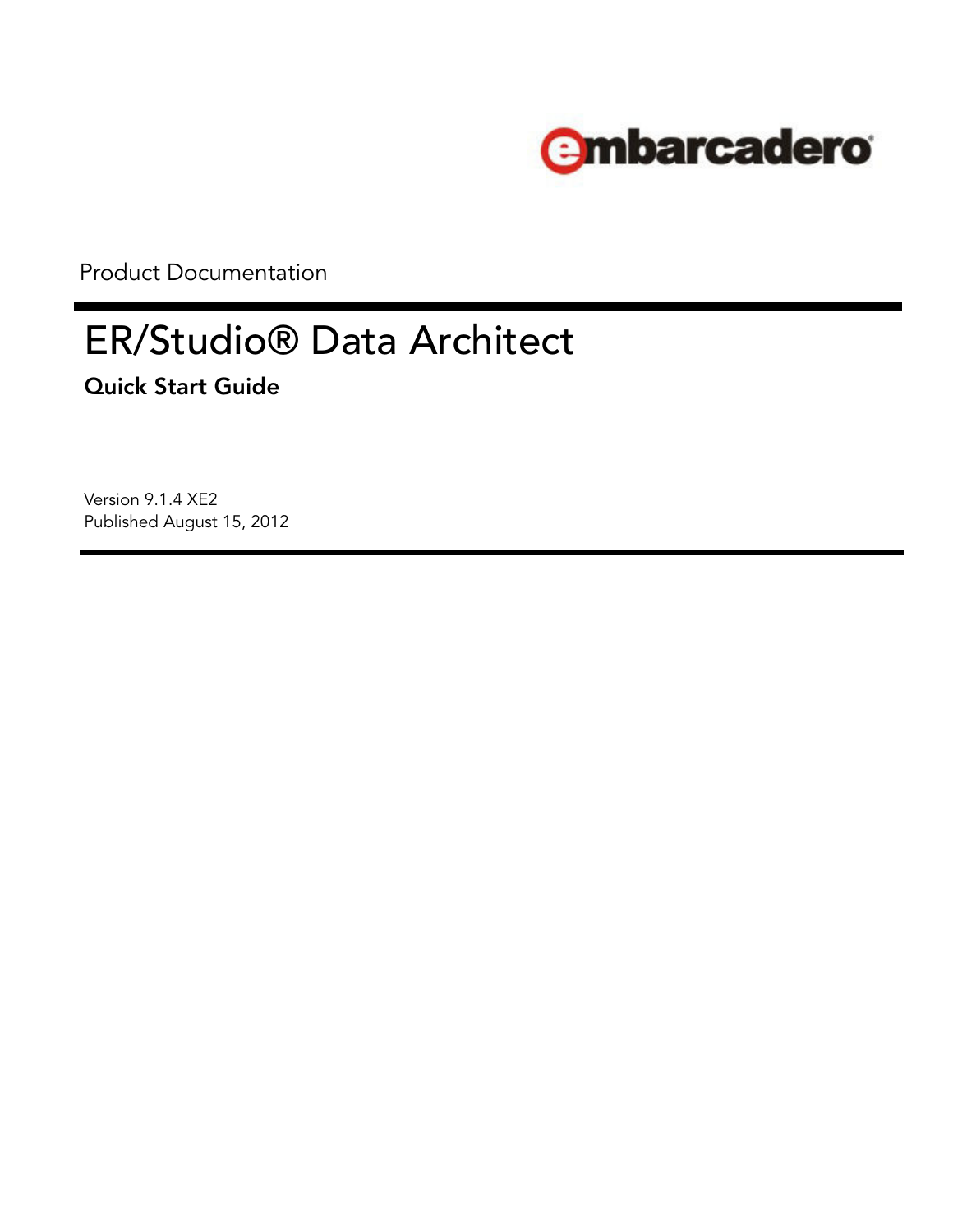© 2012 Embarcadero Technologies, Inc. Embarcadero, the Embarcadero Technologies logos, and all other Embarcadero Technologies product or service names are trademarks or registered trademarks of Embarcadero Technologies, Inc. All other trademarks are property of their respective owners.

Embarcadero Technologies, Inc. is a leading provider of award-winning tools for application developers and database professionals so they can design systems right, build them faster and run them better, regardless of their platform or programming language. Ninety of the Fortune 100 and an active community of more than three million users worldwide rely on Embarcadero products to increase productivity, reduce costs, simplify change management and compliance and accelerate innovation. The company's flagship tools include: Embarcadero® Change Manager™, CodeGear™ RAD Studio, DBArtisan®, Delphi®, ER/Studio®, JBuilder® and Rapid SQL®. Founded in 1993, Embarcadero is headquartered in San Francisco, with offices located around the world. Embarcadero is online at www.embarcadero.com.

August 15, 2012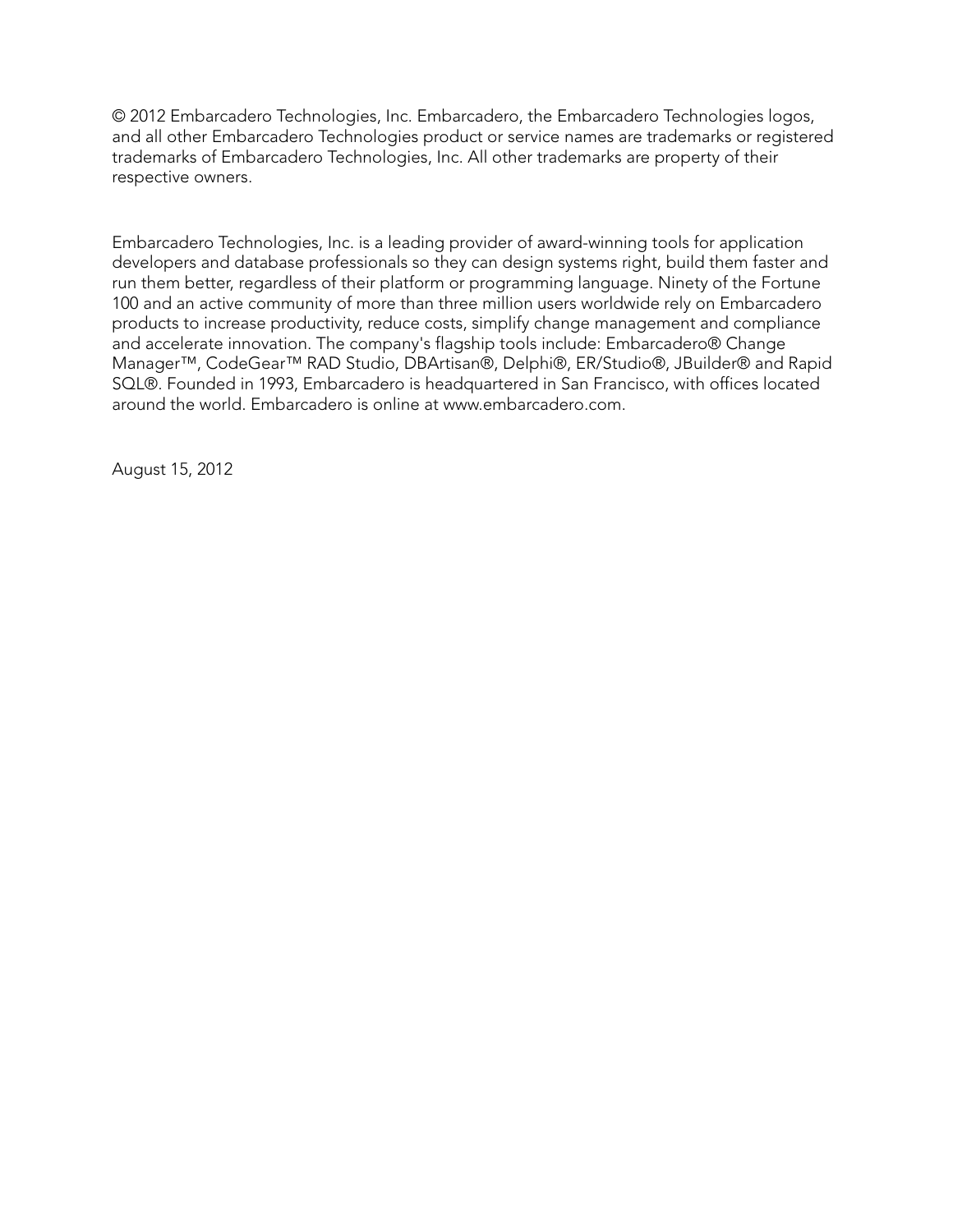# **Contents**

| 46 |
|----|
| 47 |
| 49 |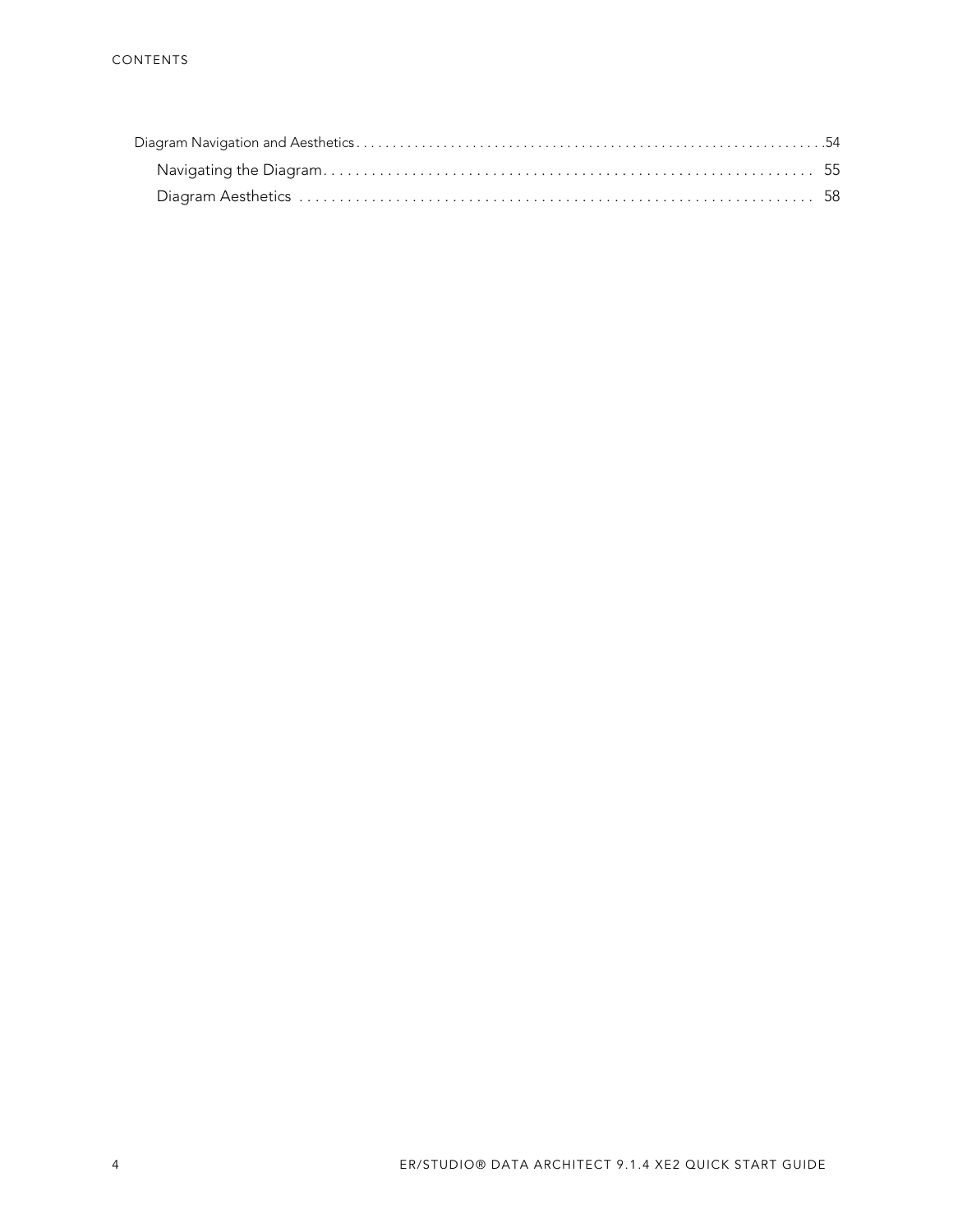# <span id="page-4-0"></span>INTRODUCING ER/STUDIO DATA ARCHITECT

ER/Studio Data Architect (ER/Studio DA) is a visual modeling application used for platformindependent logical data architecture analysis and design, in addition to platform-specific physical database design and construction. Its powerful, multi-level design environment addresses the everyday needs of database administrators, developers, and data architects who build and maintain large, complex database applications and strive to consolidate, report, and re-use metadata across the enterprise.

ER/Studio DA's progressive interface and simplicity has been designed to effectively address the ease-of-use issues which have plagued data modeling and CASE tools for the past decade and more. The application equips you to create, understand, and manage the life-cycle of missioncritical database designs and business metadata within the enterprise.

ER/Studio DA is rich and customizable. ER/Studio DA offers:

Strong logical design capabilities

- The ability to spawn many physical designs from a corporate logical design
- Bi-directional model comparison and information synchronization
- Visual-Basic for Applications API for product customization
- Powerful DDL reverse engineering and generation
- Metadata import and export capabilities
- Data lineage documentation
- Sophisticated XML, HTML, and RTF-based documentation and reporting facilities.

# <span id="page-4-1"></span>ABOUT THIS DOCUMENT

This document helps you install and use ER/Studio DA and introduces you to the basic functionality of ER/Studio DA.

[For more information and the latest documentation versions, see the Embarcadero website at](www.embarcadero.com)  www.embarcadero.com.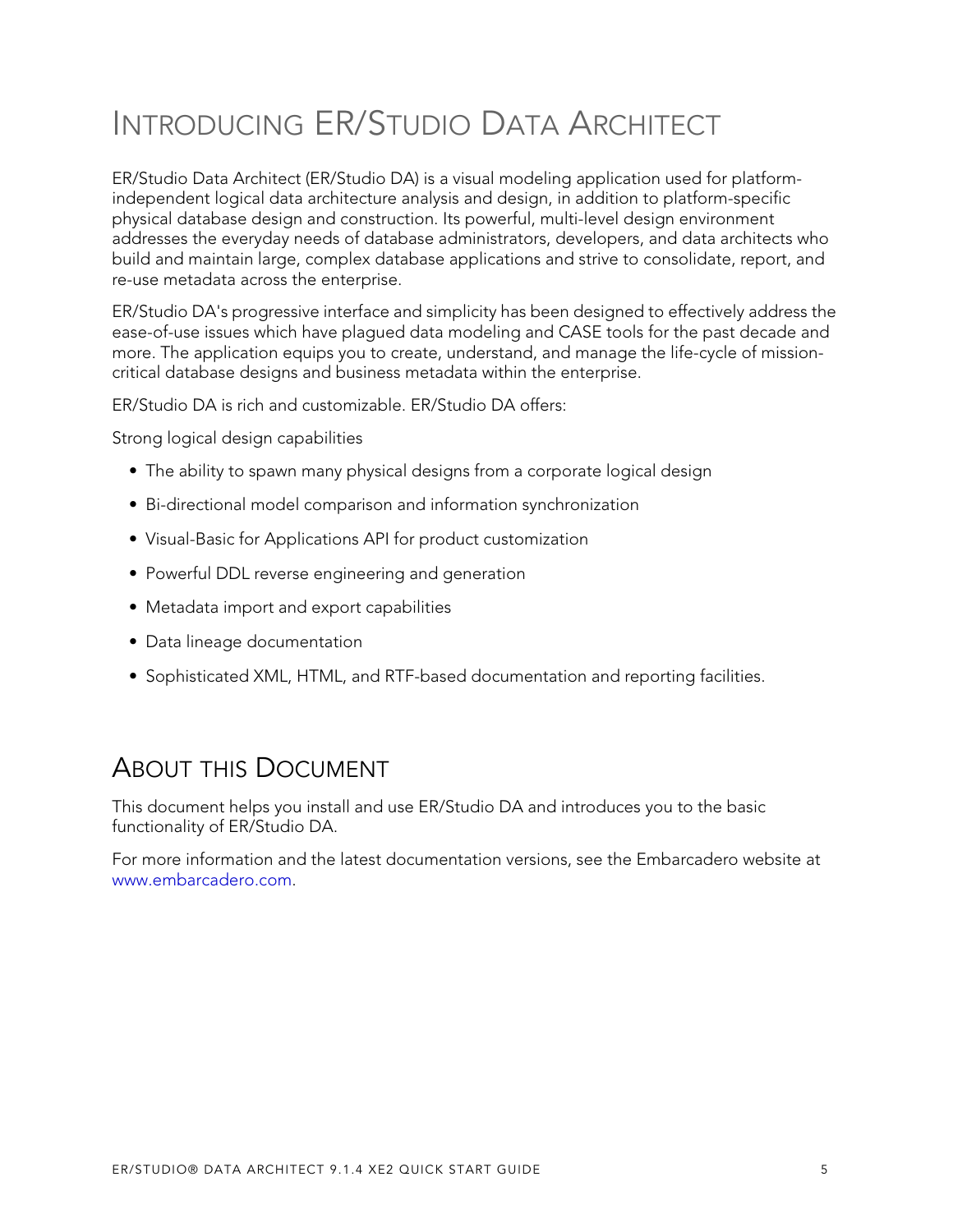# <span id="page-5-0"></span>NOTICE FOR DEVELOPER EDITION USERS

The Developer Edition of ER/Studio Data Architect provides the user with all the standard functionality of ER/Studio except for the following limitations:

- No access to the ER/Studio Repository and ER/Studio Enterprise Portal.
- Limited import and export functionality; the Import and Export Metadata Model Bridges are not supported.
- Limited database support.

# <span id="page-5-1"></span>APPLICATION INTERFACE

The application interface is divided into several tabbed windows that let you navigate and customize your workspace. The application includes context-sensitive toolbars, menus, intuitive icons, keyboard commands, and other resources to help you work efficiently. ER/Studio DA's user interface has a standard Windows look and feel.

For a detailed description of the internal data structure of the ER/Studio DA application and the Repository, you can look at Metadata models (DM1 files), usually found in the following directories:

- **Windows XP**: C:\Documents and Settings\All Users\Application Data\ Embarcadero\ERStudioDA\_X.X\Sample Models
- **Windows Vista**: C:\ProgramData\Embarcadero\ERStudioDA\_X.X\Sample Models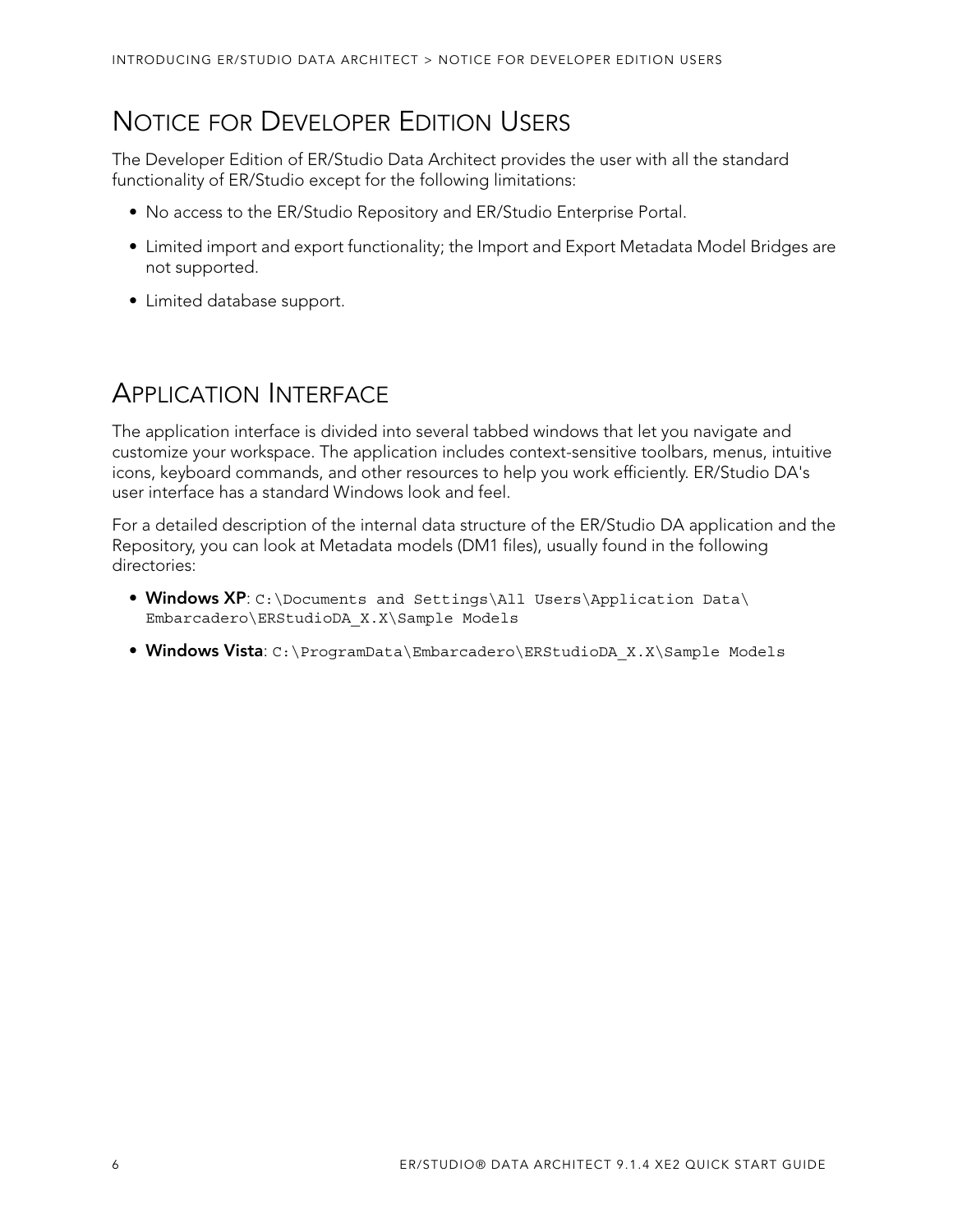

For information on enhanced UI features, click a number in the image below:

- 1 ER/Studio DA has an enhanced user interface that is similar to Windows XP with intuitive icons.
- 2 The name of the active model, with or without the full path to the file, can be displayed on the title bar of the main application window. This is an option you can set in **Tools > Options > Application > Application Defaults**.
- 3 ER/Studio DA displays the active model in bold type, so that you can easily see which model or submodel you are working on.
- 4 The **Data Model** tab of the Data Model Explorer displays indexes, relationships, and attributes as separate nodes.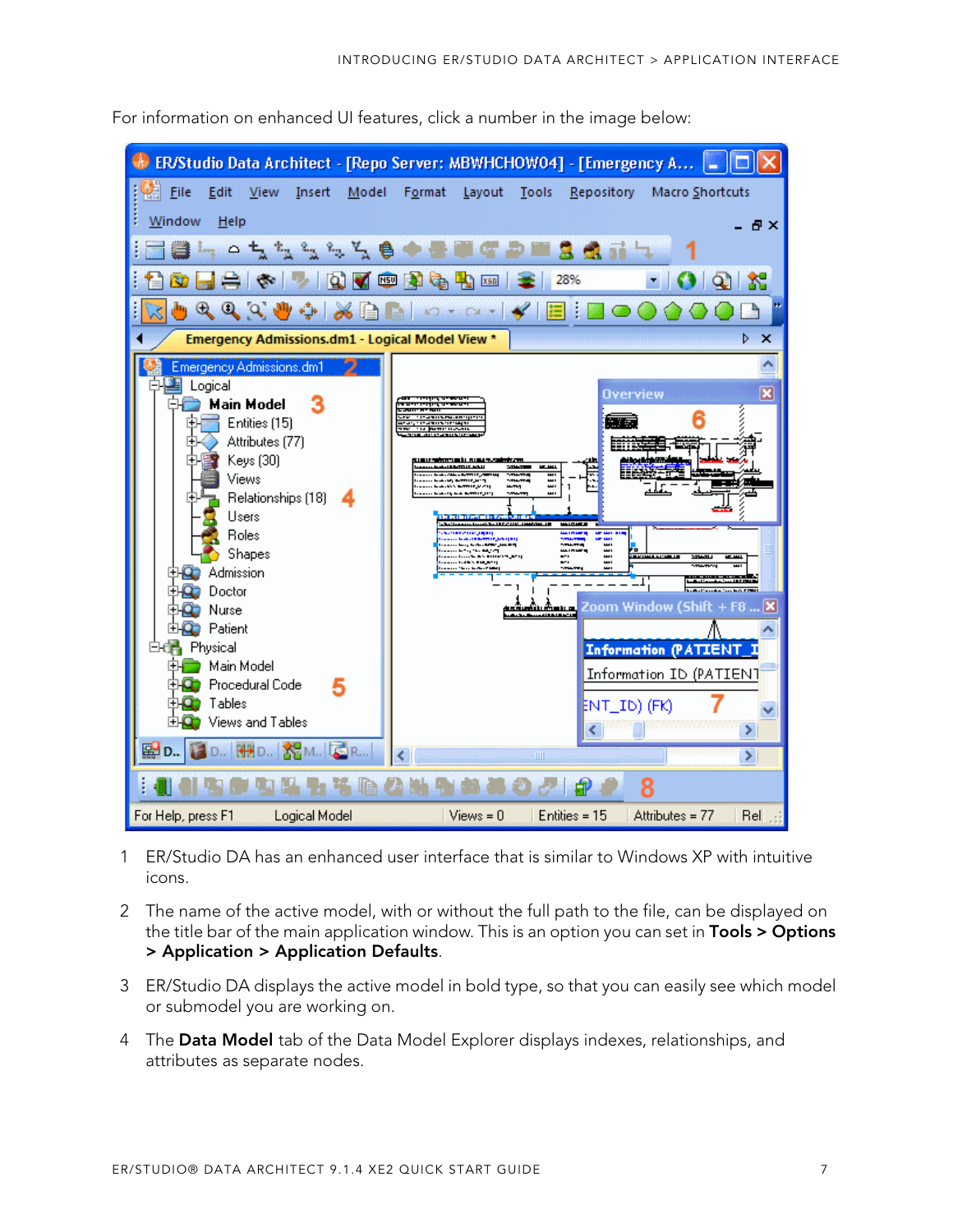- 5 The **Data Model** tab of the Data Model Explorer displays schema objects like packages, procedures, functions, materialized views, auxiliary tables, and triggers as separate nodes.
- 6 The **Overview Window** lets you navigate large Data Models.
- 7 The **Zoom Window** helps you focus on the details of a specific area of a large, reduced diagram.
- <span id="page-7-0"></span>8 You can dock toolbars anywhere in the ER/Studio DA user interface.

The Data Model Explorer is comprised of five tabs that offer easy access to important functionality and also includes an Explorer tree that lets you efficiently navigate the objects of your data models. The ER/Studio DA interface to the Data Model is divided into two main areas. On the left is the Data Model Explorer and on the right is the Data Model Window. This convention is carried out on other tabs of the user interface, such as the Repository and Data Lineage tabs, where you'll find an explorer on the left and a graphical representation on the right. The Data Model Window also provides a complete workspace for creating physical and logical data models and smaller, movable windows to help you navigate large data models.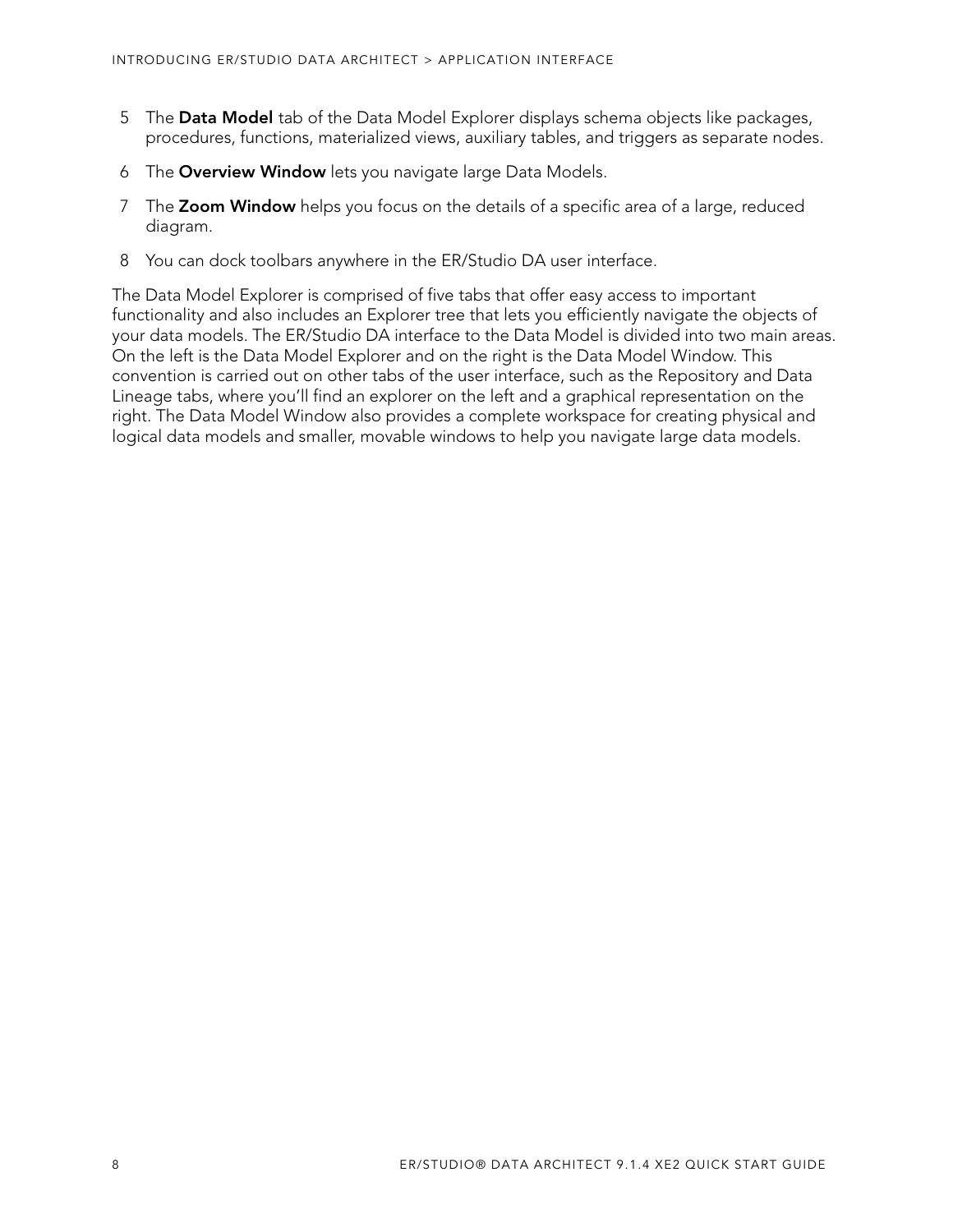# <span id="page-8-0"></span>INSTALLATION

This section will help you ensure your environment meets the technical requirements and helps you install ER/Studio Data Architect or ER/Studio Data Architect XE. It is comprised of the following topics:

- [ER/Studio Data Architect Installation Checklist on page 9](#page-8-1)
- [System Requirements on page 10](#page-9-0)
- [Installing ER/Studio Data Architect on page 10](#page-9-1)
- [Installing ER/Studio® Data Architect 9.1.4 XE2 on page 12](#page-11-0)
- [Licensing ER/Studio Data Architect on page 12](#page-11-1)

# <span id="page-8-1"></span>ER/STUDIO DATA ARCHITECT INSTALLATION CHECKLIST

Use the following checklist to ensure you correctly install and configure ER/Studio Data Architect.

| Done | N/A | <b>Requirements</b>                                                                                                                                                            |
|------|-----|--------------------------------------------------------------------------------------------------------------------------------------------------------------------------------|
|      |     | Download ER/Studio Data Architect                                                                                                                                              |
|      |     | You can download a 14-day trial version of ER/Studio Data Architect, from<br>www.embarcadero.com/downloads. Embarcadero will send you a license registration code by<br>email. |
|      |     | Review ER/Studio Data Architect ReadMe                                                                                                                                         |
|      |     | For the most current installation and usage information, see the ReadMe at<br>docs.embarcadero.com.                                                                            |
|      |     | <b>Ensure System Compatibility</b>                                                                                                                                             |
|      |     | For system requirements, see <b>System Requirements</b> on page 10.                                                                                                            |
|      |     | Install ER/Studio Data Architect                                                                                                                                               |
|      |     | For installation details, see Installing ER/Studio Data Architect on page 10.                                                                                                  |
|      |     | License ER/Studio Data Architect                                                                                                                                               |
|      |     | For ER/Studio Data Architect licensing details, see Licensing ER/Studio Data Architect on page 12.                                                                             |
|      |     | Run and Test ER/Studio Data Architect                                                                                                                                          |
|      |     | For step-by-step instructions on using ER/Studio Data Architect, see Tutorials on page 15.                                                                                     |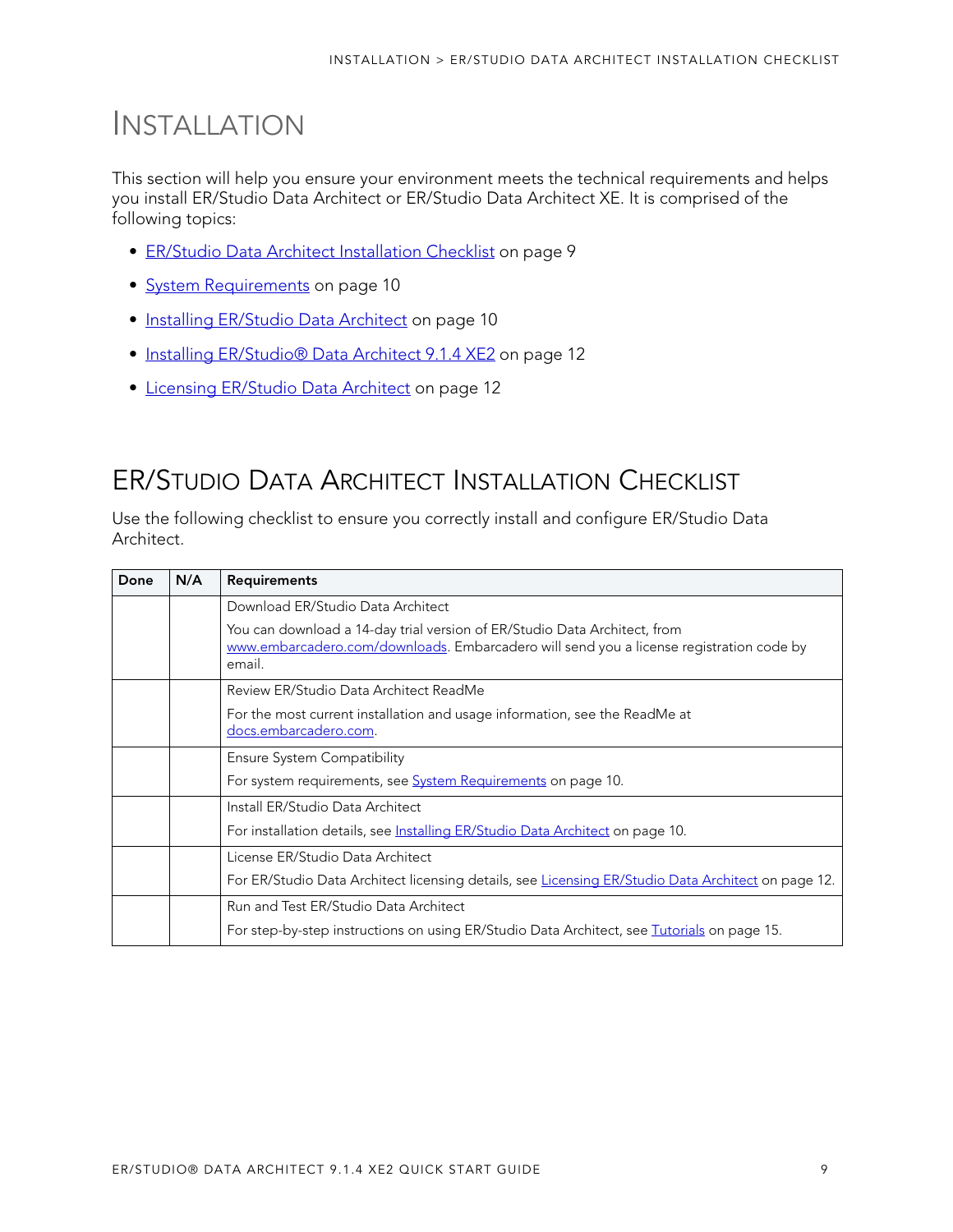# <span id="page-9-0"></span>SYSTEM REQUIREMENTS

Review the requirements before you install ER/Studio Data Architect. Adhering to these requirements optimizes ER/Studio Data Architect performance.

| <b>ER/Studio Data Architect Requirements</b> |                                                                                                                                                                                                                                                         |                                                                                        |  |  |
|----------------------------------------------|---------------------------------------------------------------------------------------------------------------------------------------------------------------------------------------------------------------------------------------------------------|----------------------------------------------------------------------------------------|--|--|
| Hardware                                     | Processor                                                                                                                                                                                                                                               | Pentium III, 600 MHz or higher                                                         |  |  |
|                                              | RAM                                                                                                                                                                                                                                                     | 1 GB                                                                                   |  |  |
|                                              | Disk Space                                                                                                                                                                                                                                              | 340 MB                                                                                 |  |  |
|                                              |                                                                                                                                                                                                                                                         | 175 MB in the System TEMP directory for temporary file storage during<br>installation. |  |  |
|                                              | <b>DVD</b> Reader                                                                                                                                                                                                                                       |                                                                                        |  |  |
| Operating System                             | Any of the following:<br>· Windows 7 (32-bit and 64-bit modes)<br>• Windows Server 2008<br>• Windows Vista<br>• Windows XP Professional<br>• Windows 2003 (32-bit mode)<br>• Windows 2000 Pro Server<br>• Advanced Server with Service Pack 2           |                                                                                        |  |  |
| Software                                     | To use an Open Data Base Connectivity (ODBC) database as a data source, install the ODBC<br>driver on your client computer.<br>To connect to the DBMS using native connectivity, install the native client libraries available from<br>the DBMS vendor. |                                                                                        |  |  |
| Privileges                                   | Local administrator privileges (required for installation only).                                                                                                                                                                                        |                                                                                        |  |  |

# <span id="page-9-1"></span>INSTALLING ER/STUDIO DATA ARCHITECT

- **NOTE:** To ensure compatibility, the release dates of ER/Studio Repository and ER/Studio Data Architect must be the same.
- 1 Log on to Windows with local administrator privileges.
- 2 Start the ER/Studio Data Architect installation program.
	- **NOTE:** To do a silent install, you can run the installation program from the command prompt with the -s parameter.
- 3 Walk through the installation wizard following the onscreen prompts.

The following provides additional information for some options that are not selfexplanatory: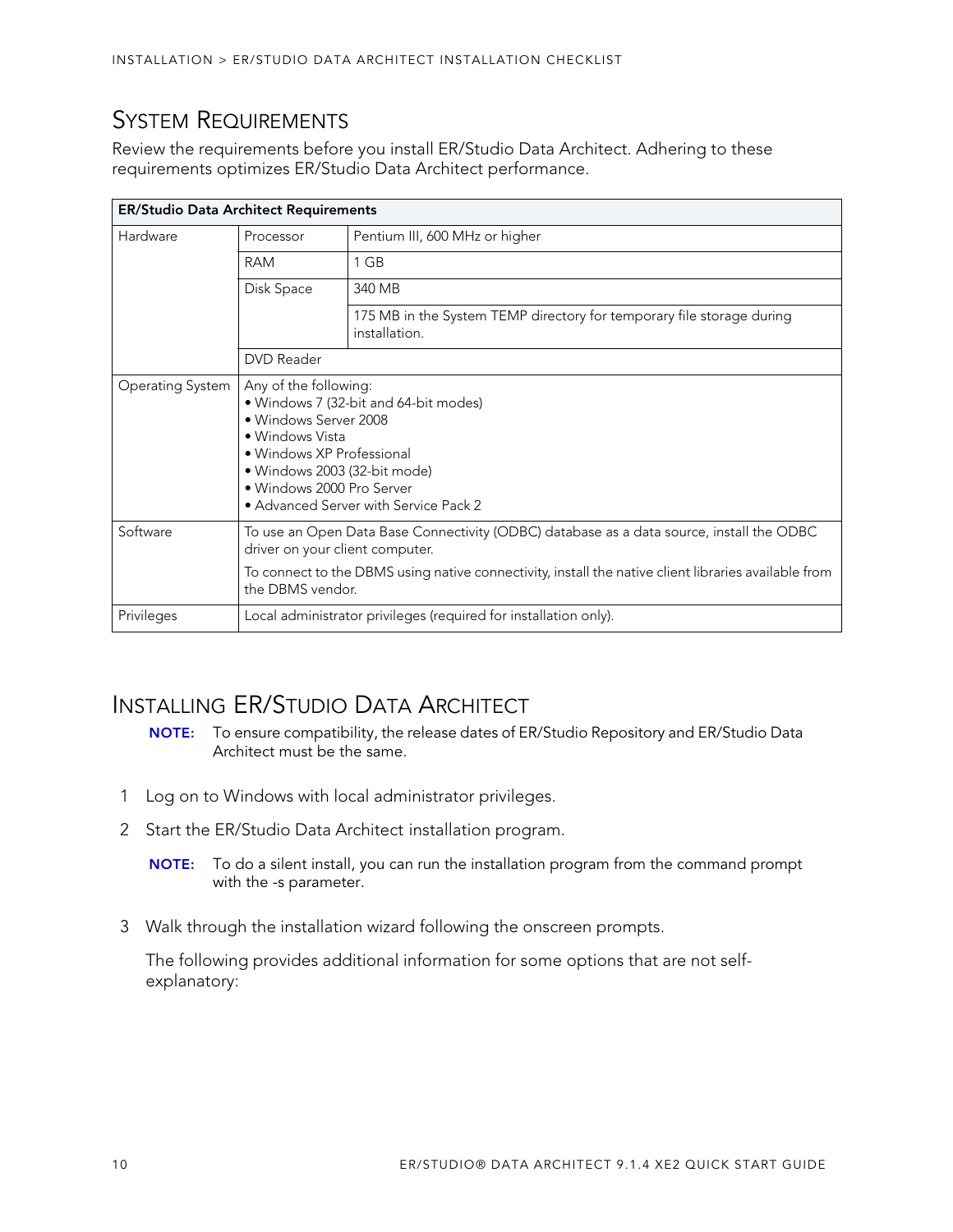- **Default Notation**: Choose the notation type you want ER/Studio Data Architect to use by default to display the model.
	- **IDEF1X**: Data modeling technique used by many branches of the United States Federal Government.
	- **IE (Martin/Finkelstein)**: Information Engineering (IE) as developed by Martin and later revised by Finkelstein.
	- **IE (Crow's Feet)**: Uses IE notation and represents relationships with connecting lines between entities, and symbols at the ends of those lines to represent the cardinality of the relationship. This is the notation used in Oracle texts and in other applications such as Visio. Foreign keys are displayed in entity boxes.
	- **IE (Hide Foreign Keys)**: Uses standard IE notation, but foreign keys are not displayed in entity boxes.
	- **NOTE:** You can change the notation setting at a later time. To change the notation, choose Tools > Options from the ER/Studio Data Architect Main menu, and then click the Logical or Physical tab where you can choose the notation type.
- **Shared Application Data Location**: By default, ER/Studio Data Architect installs shared directories and application files such as the DatatypeMapping, Macros, and Sample Models directories in the following locations:
	- **Windows XP:** C:\Documents and Settings\All Users\Application Data\Embarcadero\ERStudio\_X.X
	- **Windows Vista:** C:\ProgramData\Embarcadero\ERStudio\_X.X

If you prefer to store these files in another directory, follow the procedure in Changing the Location of ER/Studio Data Architect Shared Files on page 11.

• For step-by-step instructions on how to use ER/Studio Data Architect, see the ER/Studio Data Architect Evaluation Guide at [docs.embarcadero.com.](http://docs.embarcadero.com/products/er_studio/)

#### **Changing the Location of ER/Studio Data Architect Shared Files**

- **NOTE:** You must have local administrator privileges to change the location where ER/Studio Data Architect stores and searches for shared application data.
- 1 Choose **Help > About ER/Studio Data Architect**, and then click **File Path**.
- 2 In the **File Path** dialog, browse to an existing directory where you want to store your shared files.
	- **NOTE:** The directory path you choose must be the location where you have created an Embarcadero\ERStudioDA\_X.X directory or where you want ER/Studio Data Architect to create this directory.

ER/Studio Data Architect creates C:\Documents and Settings\All Users\Application Data\Embarcadero\ERStudioDA X.X directory, if it does not already exist.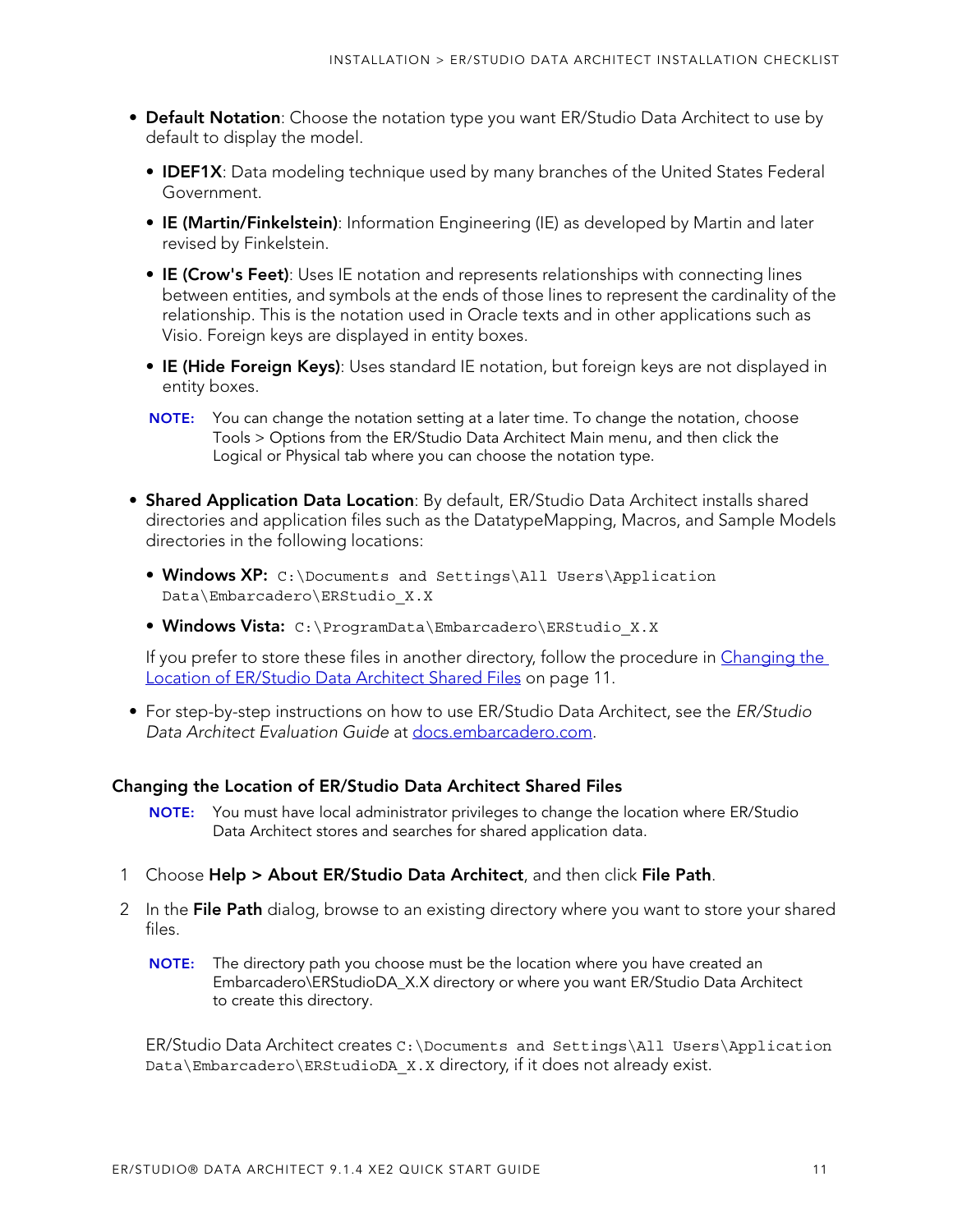3 In the **File Path** dialog, click **OK**, and then in the **About ERStudio** dialog, click **OK** again.

ER/Studio Data Architect searches for the datatype mappings in this directory.

- 4 Choose **Tools > Options > Directories**, specify where you want to store your macros, and then click **OK**.
- 5 Copy the contents of the DatatypeMapping, Macros, and Sample Models directories to the new location.
- 6 To effect the changes, restart ER/Studio Data Architect.

# <span id="page-11-0"></span>INSTALLING ER/STUDIO® DATA ARCHITECT 9.1.4 XE2

For information on installing ER/Studio with Embarcadero AppWave, please see the AppWave Admin Quick Start and the AppWave Administrator Guide.

# <span id="page-11-1"></span>LICENSING ER/STUDIO DATA ARCHITECT

ER/Studio Data Architect requires one or more licenses in order to run. A baseline license provides basic feature support for the product. In addition, incremental licenses may be required to support specific DBMS platforms, product add-ons or other functions.

ER/Studio Data Architect supports three types of licenses:

- **Trial licenses**: A license for a 14-day, full-featured trial version of the product. The trial license must be registered before you can use the product. For more information, see [Registering a Trial or Workstation License at Application Startup on page 13.](#page-12-0)
- **Workstation licenses**: A license or set of licenses that is tied to a particular workstation. The product can only be used on that workstation. For more information, see Registering a [Workstation License after Application Startup on page 13](#page-12-1).
- **Networked licenses**: Networked licenses are administered and distributed by a central License Server (Embarcadero License Center or Acresso FLEXnet Publisher). There are two types of networked licenses:
	- **Concurrent licensing**: Users on different machines take turns using licenses from a shared pool.
	- **Networked Named User licensing**: Licenses are pre-assigned to specific users that are setup on the license server's user list. Those users are guaranteed to have licenses available any time.

For more information, see [Registering a Networked License on page 14](#page-13-1).

If you have problems registering, see [Registering by Phone on page 14.](#page-13-0)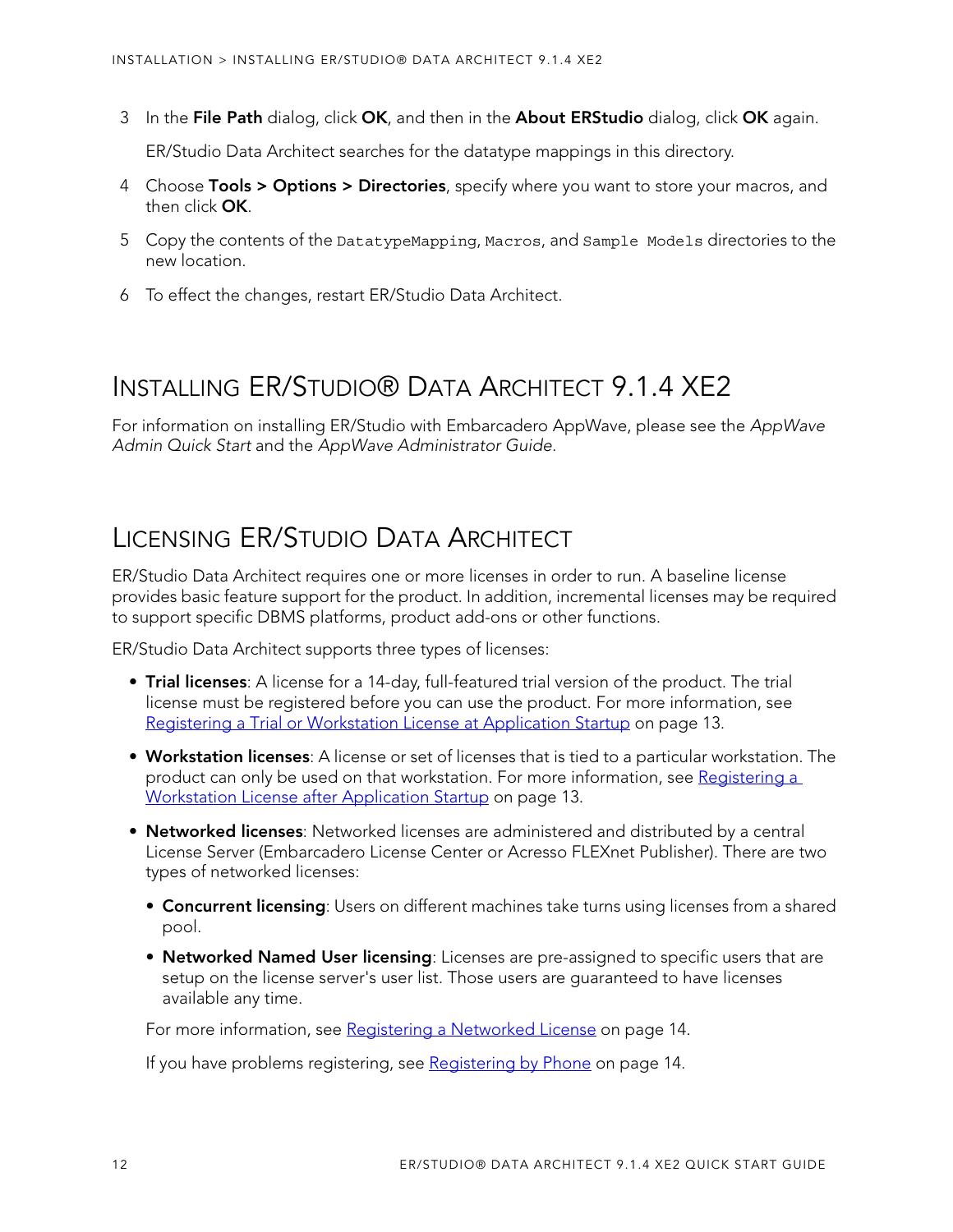### <span id="page-12-0"></span>REGISTERING A TRIAL OR WORKSTATION LICENSE AT APPLICATION **STARTUP**

Shortly after downloading a trial version of an Embarcadero product, you should receive an email from Embarcadero with a serial number, which must be registered as follows. These instructions also apply if you have purchased a product and received a serial number prior to running the application for the first time, or if the trial period has expired.

1 Start the application.

The Embarcadero License Registration dialog appears.

- 2 Copy the serial number from the e-mail, and then paste it into the **Serial Number** field.
- 3 Enter your Embarcadero Developer Network (EDN) account credentials in the **Login or Email** and **Password** fields.

If you have not previously created an EDN account, or have forgotten your password, click **I need to create ...** or **I've lost my password**.

4 Click **Register**.

The activation file should be downloaded and installed automatically. If this does not happen, click the **Trouble Connecting? Try Web Registration** link in the license registration dialog and follow the prompts. If you still have problems, see [Registering by](#page-13-0)  [Phone on page 14.](#page-13-0)

### <span id="page-12-1"></span>REGISTERING A WORKSTATION LICENSE AFTER APPLICATION STARTUP

The following instructions assume that you have received a workstation license by e-mail and that you currently have a valid trial license. If you did not install a trial version or if the trial period has expired, follow the instructions in Registering a Trial or Workstation License at Application [Startup on page 13](#page-12-0) instead.

- 1 Choose **Help > Launch License Manager**.
- 2 In the **License Manager** dialog, select the version of ER/Studio Data Architect the license applies to: **Standard**, **Developer**, or **Enterprise**.
- 3 Choose **Serial > Add**.
- 4 Copy the serial number from the e-mail, paste it into the **Add Serial Number** dialog, and then click **OK**.
- 5 Expand **Unregistered Serial Numbers**, right-click the serial number just added, and then click **Register**.

A registration dialog appears.

- **NOTE:** The Registration Code box shows a machine-specific identifier required with other registration methods.
- 6 Ensure that **Register using Online Registration** is selected.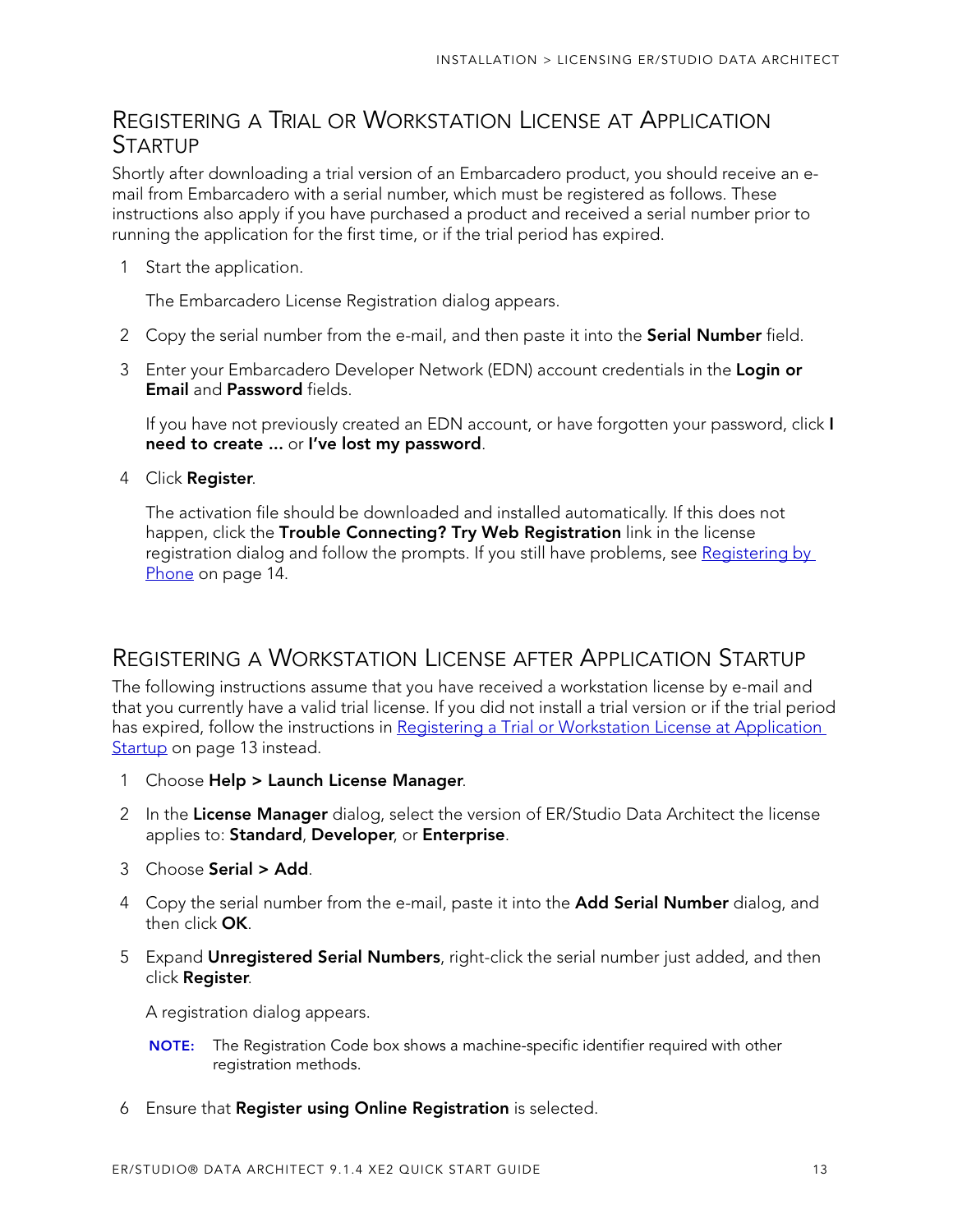- 7 Provide Developer Network credentials in the **Login name or Email** and **Password** fields.
- 8 Click **Register**.

The activation file should download and install automatically. If this does not happen, click the **Trouble Connecting? Try Web Registration** link and follow the prompts. If you still have problems, see [Registering by Phone on page 14](#page-13-0).

### <span id="page-13-0"></span>REGISTERING BY PHONE

If you have problems with either of the above procedures, you can register licenses by phone. You must provide the following information:

- Developer Network credentials
- The registration code displayed in the Embarcadero License Registration dialog that appears when you start an unlicensed application
- The product base license serial number
- The license serial numbers for any additional features you have purchased.

For North America, Latin America, and Asia Pacific: call (415) 834-3131 option 2, and then follow the prompts. The hours are Monday to Friday, 6:00 A.M. to 6:00 P.M. Pacific time.

For Europe, Africa, and the Middle East: Call +44 (0)1628-684 494. The hours are Monday to Friday, 9 A.M. to 5:30 P.M. U.K. time.

Shortly after phoning in, you will receive an e-mail containing an activation file. Then do the following:

- 1 Save the activation file to the desktop or to a scratch directory such as  $c:\temp$ .
- 2 From within the application, choose **Help > Launch License Manager**.
- 3 Choose **License > Import**.
- 4 Navigate to the directory where you saved the activation file, and then double-click the activation file.
- 5 Click the **Import** button to import the activation file, and then click **Finish**.

### <span id="page-13-1"></span>REGISTERING A NETWORKED LICENSE

If your organization uses networked licensing, an administrator, department head, or someone providing a similar function, will provide you with a. slip activation file. Point to that license file in the Product Registration Window that appears when you launch the product.

If you are upgrading your license, or purchased a license after using a trial license, you can import your license through the License Manager. Click **Help > License Manager** and then select **License > Import** and point to the .slip activation file.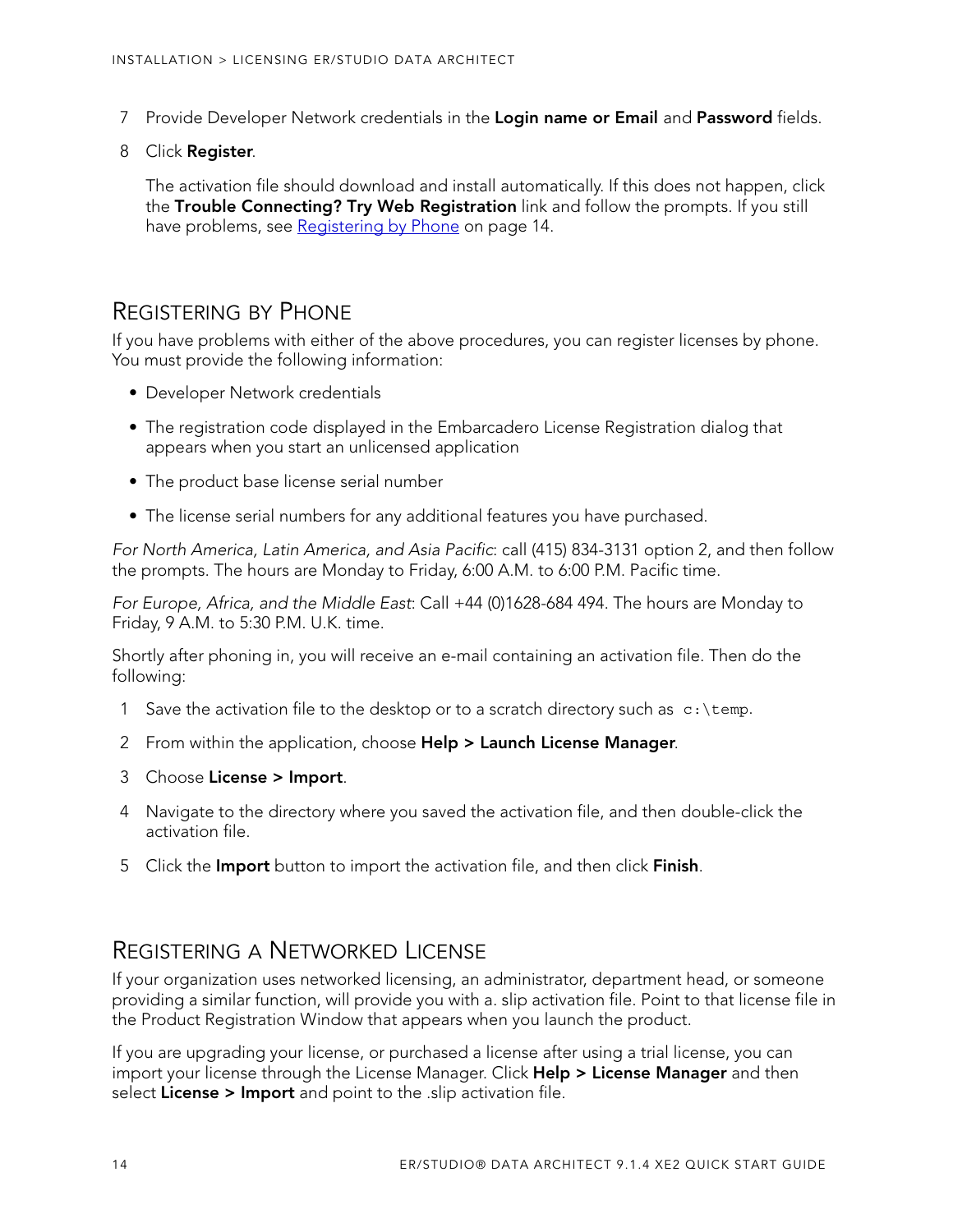# <span id="page-14-1"></span><span id="page-14-0"></span>TUTORIALS

The tutorials are intended to help you get started using Embarcadero's data modeling and database design solution, ER/Studio Data Architect (ER/Studio DA).

After completing these tutorials, you'll have the foundation you need to explore the many features and benefits of ER/Studio DA. You will have learned how to do the following:

- Create a new data model.
- Work with logical and physical diagrams.
- Leverage productivity-focused features such as powerful reporting engines.
- Use common tasks and commands to make you more productive.

The tutorials are divided into nine sessions. Do them all at once or complete them individually as your time permits.

- [Getting Started with ER/Studio DA on page 16](#page-15-0)
- [Logical and Physical Modeling on page 18](#page-17-0)
- [Documenting an Existing Database on page 34](#page-33-0)
- [Documenting Data Lineage on page 45](#page-44-0)
- [Diagram Navigation and Aesthetics on page 54](#page-53-0)

You can use this basic tutorial as a road map of product highlights, but also to help you find your own path in exploring ER/Studio DA.

Once you have started, from the Main menu you can click Help to find many additional resources that complement and build on many of the activities shown in this brief guide.

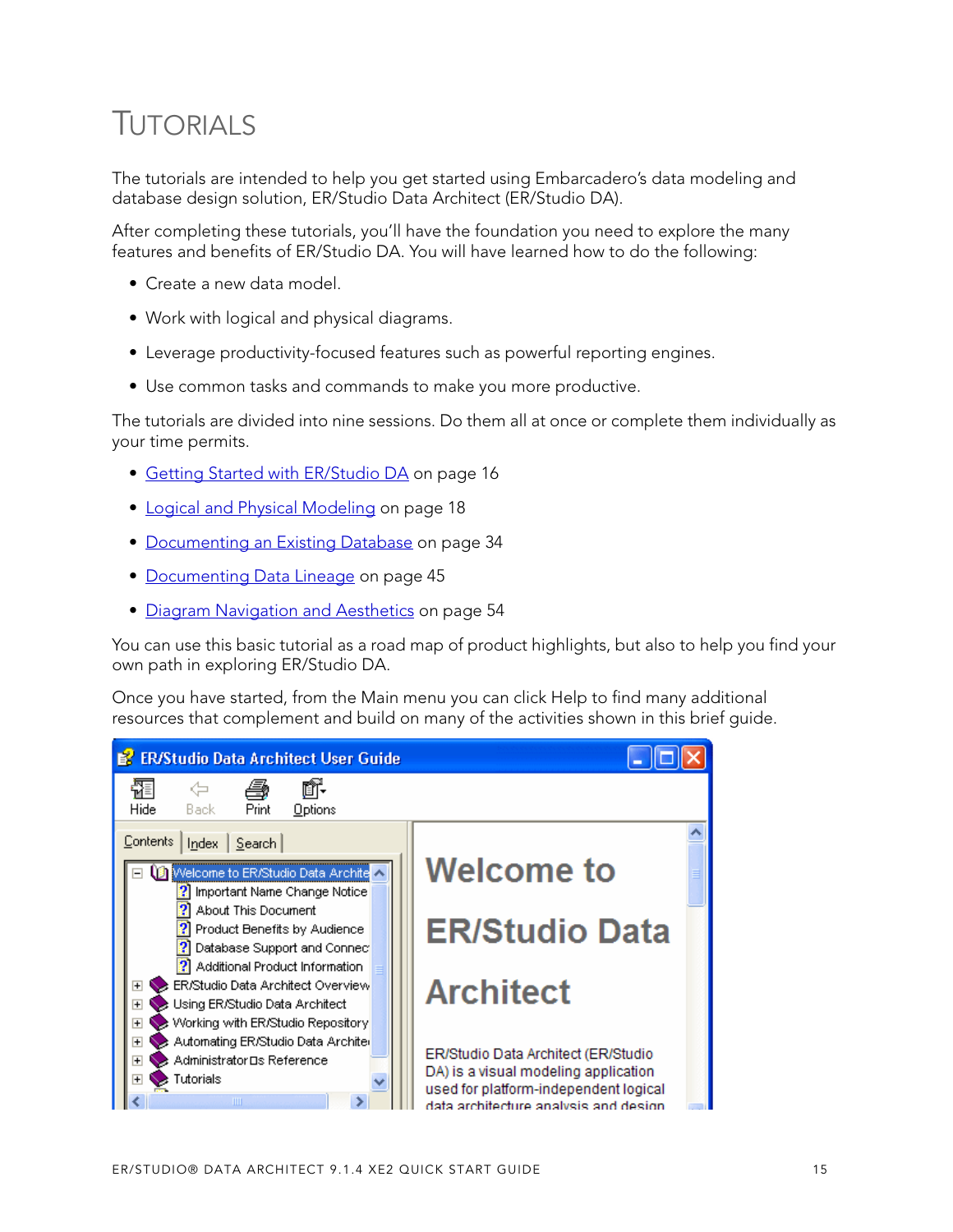# <span id="page-15-0"></span>GETTING STARTED WITH ER/STUDIO DA

The graphic below names and describes the functionality of some key elements of the ER/Studio DA user interface.



**application window.**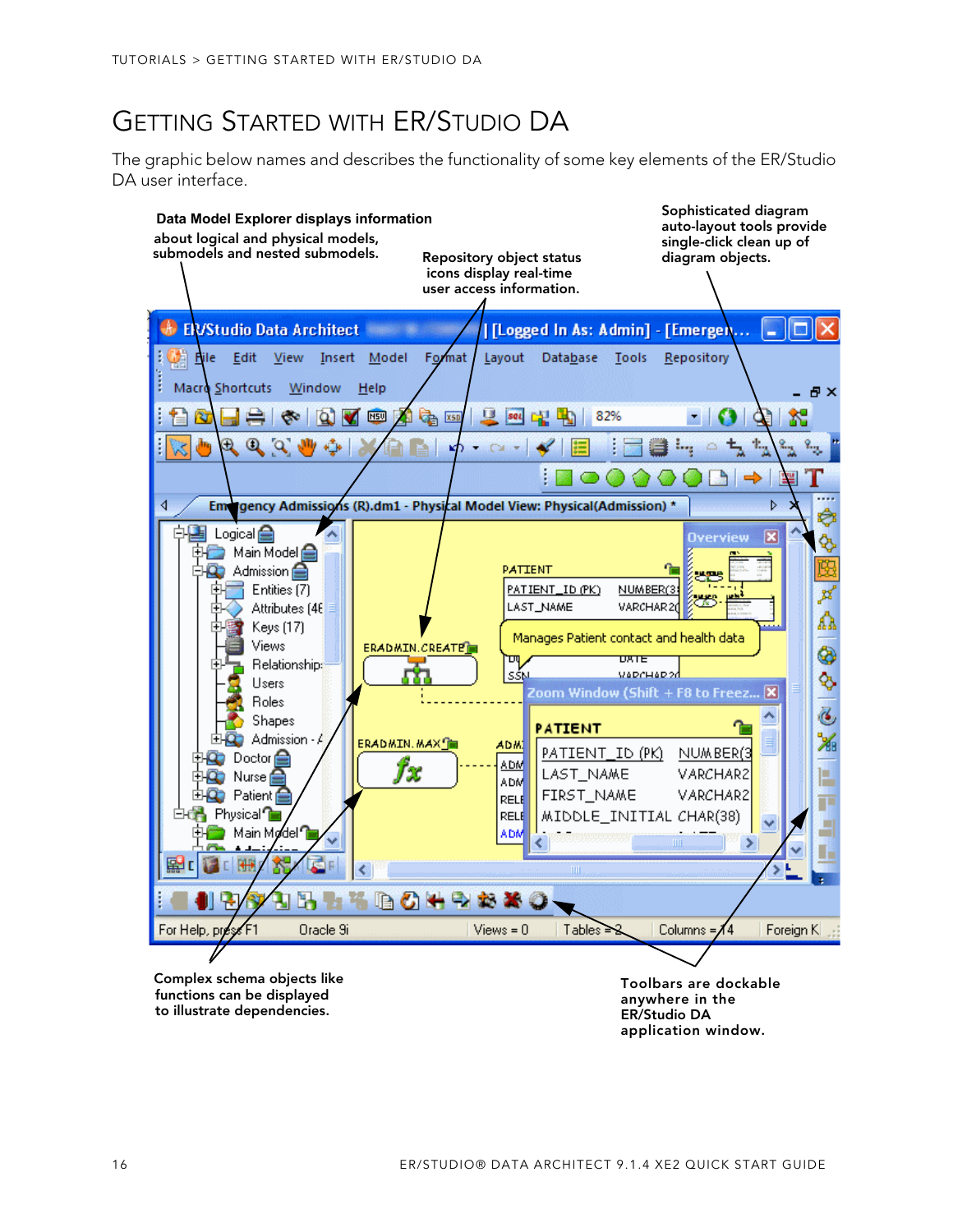# <span id="page-16-0"></span>STARTING TO DATA MODEL WITH ER/STUDIO DA

- 1 On the Windows **Start > Programs** menu, choose **Embarcadero > ERStudio Data Architect.**
- 2 Choose **File > New > Draw a new data model**.

| <b>ER/Studio Data Architect</b>            |        |
|--------------------------------------------|--------|
| Create a New Model                         | пĸ     |
| <b>Draw a new data model</b><br>Relational | Cancel |
| C Reverse-engineer an existing database    | Help   |
| Import Model From: ERX File                |        |

As you can see in the **Create a New Model** dialog, there are a number of ways to begin modeling with ER/Studio DA:

- Build a new design from the ground up by drawing a new data model.
- Build a data model from an existing database through live reverse engineering.
- Import designs from other modeling products such as Computer Associate's ERwin or SQL files.
	- **TIP:** You can select an initial layout style for your model before the SQL import takes place.
- 3 Ensure **Relational** is selected for the new model type and then click **OK**.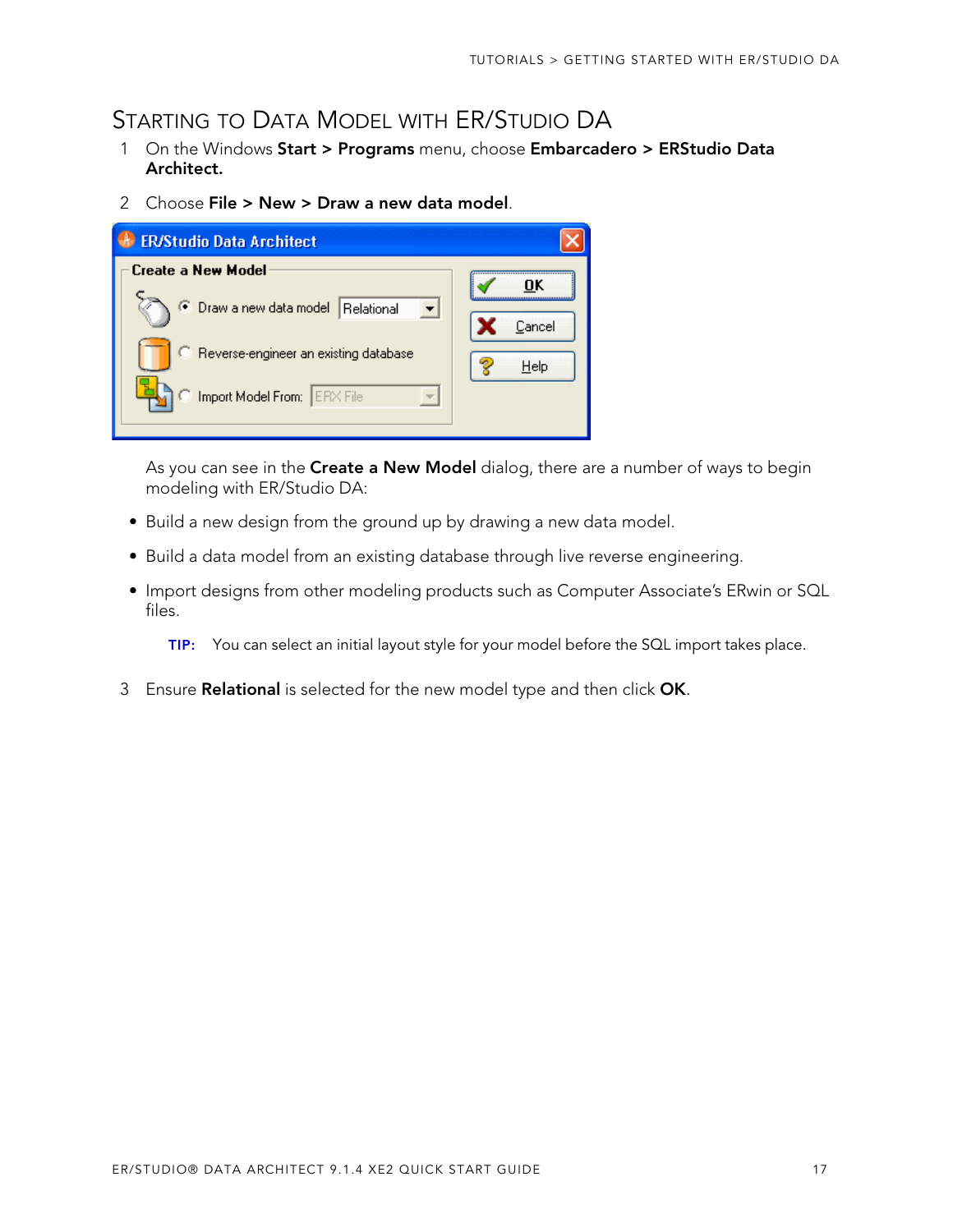After selecting **Draw a new data model** and clicking **OK**, ER/Studio DA will resemble the image below:

|                                                                                                                                                                                                                                                                                                                                                                         | ER/Studio Data Architect - [Repo Server: MBWHCHOW04] - [Model1 - Logical Model View]   . |
|-------------------------------------------------------------------------------------------------------------------------------------------------------------------------------------------------------------------------------------------------------------------------------------------------------------------------------------------------------------------------|------------------------------------------------------------------------------------------|
| Eile<br>Format<br>Edit<br>View<br>Insert<br>Model                                                                                                                                                                                                                                                                                                                       | Repository<br>Layout<br>Tools<br>Macro Shortcuts<br>Window                               |
| GB.                                                                                                                                                                                                                                                                                                                                                                     | 100%<br>XSB                                                                              |
| $\begin{picture}(180,10) \put(0,0){\makebox(0,0){$A$}} \put(15,0){\makebox(0,0){$B$}} \put(15,0){\makebox(0,0){$B$}} \put(15,0){\makebox(0,0){$B$}} \put(15,0){\makebox(0,0){$B$}} \put(15,0){\makebox(0,0){$B$}} \put(15,0){\makebox(0,0){$B$}} \put(15,0){\makebox(0,0){$B$}} \put(15,0){\makebox(0,0){$B$}} \put(15,0){\makebox(0,0){$B$}} \put(15,0){\$<br>KO Y CLY | $\blacktriangleleft$<br>這<br>$\frac{1}{2}$ $\alpha$                                      |
| $\frac{mm}{2}$                                                                                                                                                                                                                                                                                                                                                          | $\frac{3}{26}$<br>:0057A<br>⊗<br>$\infty$                                                |
|                                                                                                                                                                                                                                                                                                                                                                         | 印                                                                                        |
| Model1 - Logical Model View                                                                                                                                                                                                                                                                                                                                             |                                                                                          |
| DATA MODEL<br>Logical                                                                                                                                                                                                                                                                                                                                                   | <b>Overview</b>                                                                          |
| <b>Main Model</b>                                                                                                                                                                                                                                                                                                                                                       | ,,,,,,,,,,,,,,,,,,                                                                       |
|                                                                                                                                                                                                                                                                                                                                                                         | Zoom Window (Shift<br>∢<br>100                                                           |
| Boata  Data  HB Data <b>NB</b> Macro <b>C</b> Repo                                                                                                                                                                                                                                                                                                                      | ш                                                                                        |
| For Help, press F1<br>Logical Model                                                                                                                                                                                                                                                                                                                                     | $Views = 0$<br>$Entiles = 0$<br>Attributes = $0$<br>Relationship                         |

# <span id="page-17-0"></span>LOGICAL AND PHYSICAL MODELING

ER/Studio DA supports both logical (non-DBMS or technology-specific) modeling and physical (DBMS-specific) modeling. ER/Studio DA is designed to allow organizations the flexibility to analyze and design a business problem or application logically and generate as many different physical interpretations from the logical model as required. Multiple physical models can be generated from the logical model for the same DBMS (for example, Oracle) or other DBMSs (such as Oracle, SQL Server and DB2). Generating logical and physical models will be discussed in detail in the following sessions.

- [Using Data Dictionary Domains to Populate New Entity on page 19](#page-18-0)
- [Establishing Relationships Between Entities on page 22](#page-21-0)
- [Creating and Working with Submodels in ER/Studio DA on page 23](#page-22-0)
- [Generating Physical Models from a Logical Model on page 26](#page-25-0)
- [Denormalizing the Physical Model on page 29](#page-28-0)
- [Finding out How an Entity Maps to the Physical Model on page 32](#page-31-0)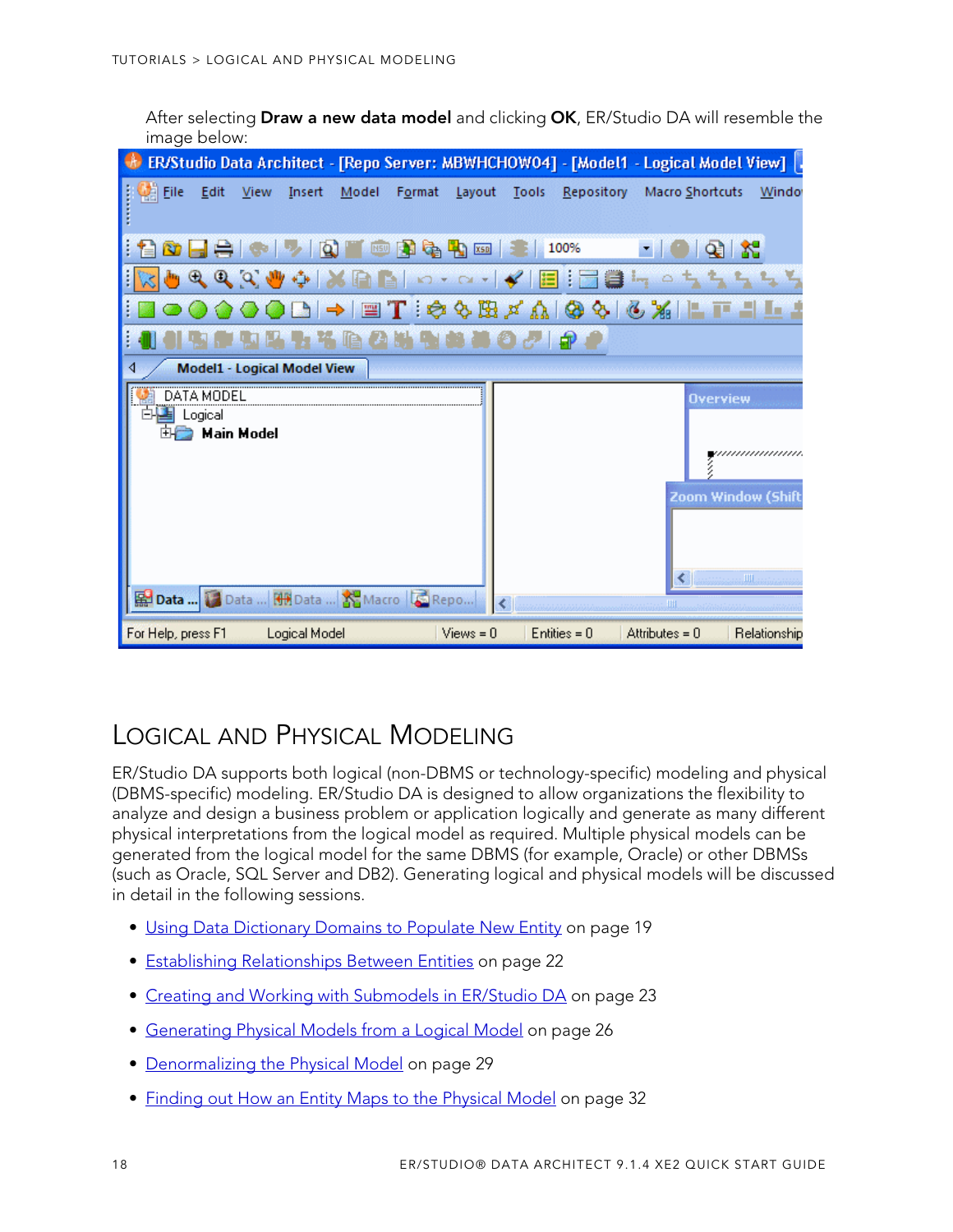## <span id="page-18-0"></span>USING DATA DICTIONARY DOMAINS TO POPULATE NEW ENTITY

As instructed in [Getting Started with ER/Studio DA on page 16](#page-15-0), you have chosen to draw a new data model to begin a logical model from the ground up. Before we begin to add entities, we will populate ER/Studio DA with some sample domains (Domains are re-usable attributes).

1 Choose **File > Import Data Dictionary**.

| <b>Import Data Dictionary Options</b>                                |
|----------------------------------------------------------------------|
| Select Source Data Dictionary                                        |
| Please select the Dm1 File and Data Dictionary from which to import: |
| File Location:                                                       |
| Data Dictionary:                                                     |
| Select Target Data Dictionary                                        |
| Emergency Admissions (R)_DD<br>Data Dictionary:                      |
| Resolve Imported Objects with Duplicate Names<br>OΚ                  |
| ● Rename imported objects with '_1'                                  |
| Cancel<br>Update existing objects with imported data                 |
| Skip import of duplicate object<br>Help                              |

2 Next to the **File Location** box, click the ellipsis and browse to the Sample Models folder, which is located at:

#### • **For Windows XP**:

C:\Documents and Settings\All Users\Application Data\Embarcadero\ERStudioDA\_X.X\Sample Models

• **For Windows Vista**:

C:\ProgramData\Embarcadero\ERStudioDA\_X.X\Sample Models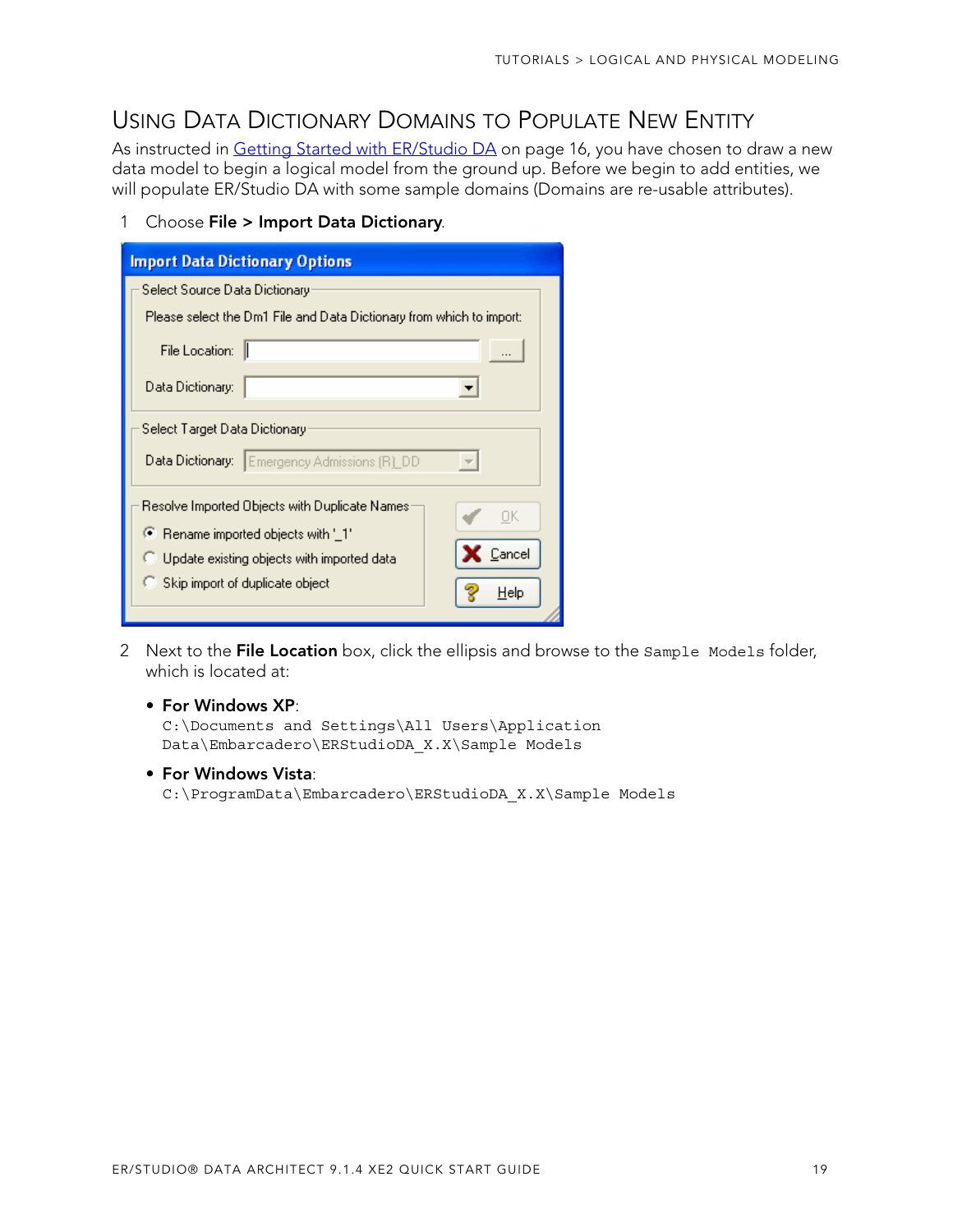3 Double-click the Orders.dm1 sample model and then click **OK**.

This model contains a pre-populated, sample data dictionary.

**NOTE:** Under Resolve Imported Objects with Duplicate Names, you can choose between a couple of options to determine how the dictionary objects are imported. This is important when importing into a diagram that already has dictionary objects in it.

Once opened, you will see that the ER/Studio DA Model Explorer has automatically switched to the **Data Dictionary** tab to allow immediate drag and drop access to domains.



4 Now, to add an entity to the Data Model Window, click the **Entity** tool on the **Modeling Toolbar**,



and then click in the Data Model Window to drop the entity.

**TIP:** The cursor will change to an entity symbol once the **Entity** tool is clicked, so you can click to drop as many entities on the Data Model Window as you want.



5 Right-click to return your mouse to the selection cursor.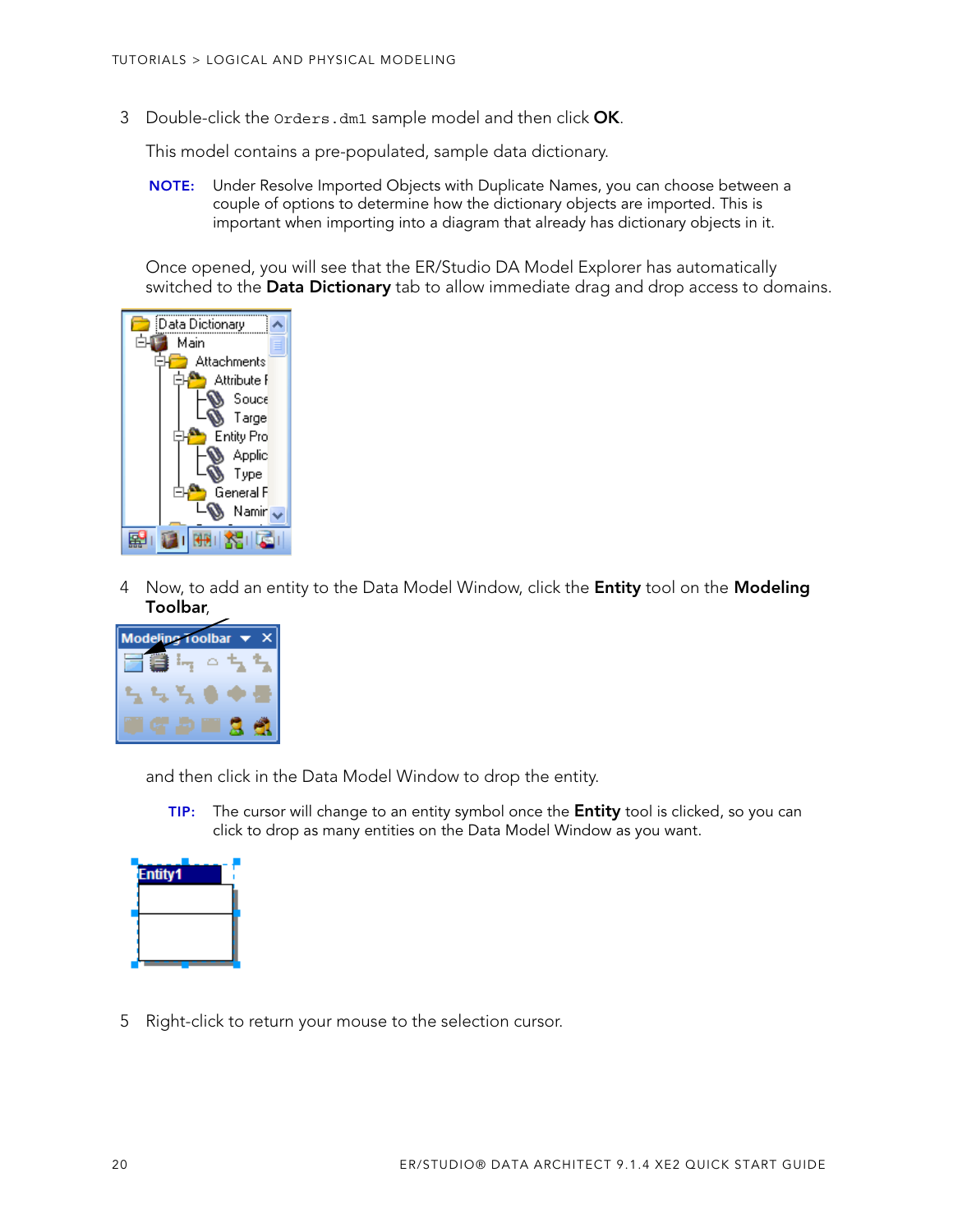6 In the entity name field, type Customer, replacing the default entity name, Entity1.



- 7 In the **Domains** folder of the **Data Dictionary** tab, locate the **ID** domain in the **Numeric Domains** folder.
- 8 Click the **ID** domain (do not release your mouse), drag it onto the **Customer** entity, and then release it just below the entity's name, which is the entity's Primary Key field.
	- **TIP:** You can edit or rename an entity and insert, edit or rename attributes by holding down the **Shift** key and then clicking the name or attribute. Pressing the **Tab** key cycles between the entity's name, and primary key and non-primary key fields. After naming the field, press **Return** to insert a new field.
	- **TIP:** If you need to zoom in on the entity to read the entity name and attributes, press **F8** to view the **Zoom Window**, then use the scroll bars of the **Zoom Window** to center the entity on the Data Model Window. Press **Shift** while rolling the mouse wheel forward to increase the view magnification. You can use the **Pan** tool to reposition the view to better see the entity.
- 9 In the entity, click **ID**, the name of the attribute we just created from the ID domain, and change its name to CustomerID, as seen in the illustration above.
- 10 Repeat the process in step 7 and step 8 to populate the Customer entity with the following domains:
	- **Name** and **Phone** from the **Property Domains** folder
	- **Address**, **City**, **State**, **Zip Code** from the **Address Domains** folder.
- 11 Drop another entity on the **Data Model Window** and call it Order.
- 12 Drag the ID domain onto the Order entity's Primary Key field, change the ID domain name to OrderID.
- 13 Right-click the Order entity and select **Comments**.
- 14 Enter some text in the **Comments** editor, click **Add** and then click **OK**. You can add comments to any database object in the same manner. This can be very useful when you want to provide feedback on a model to other users.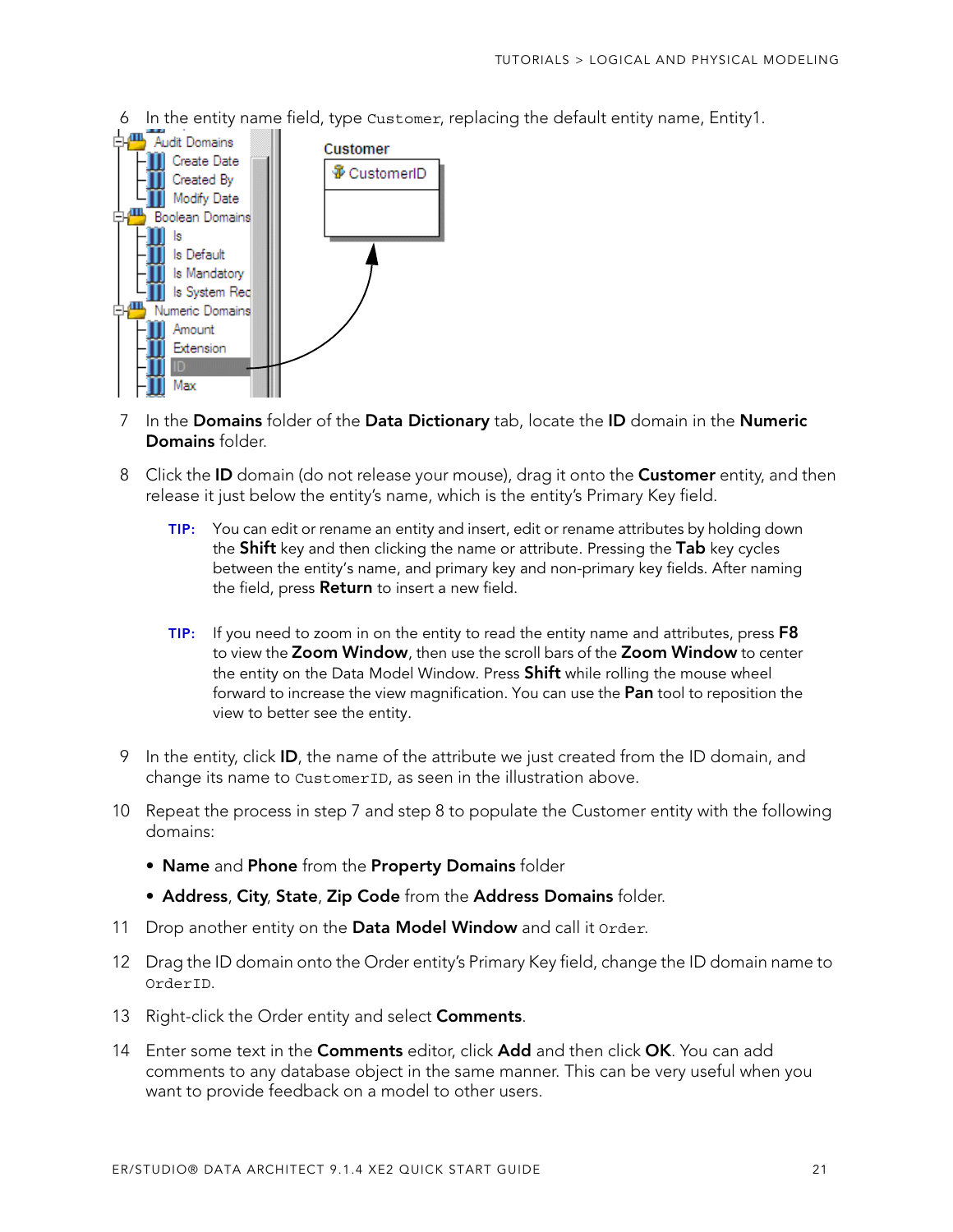15 Save your data model. We will use it in the next session of this tutorial.

### <span id="page-21-0"></span>ESTABLISHING RELATIONSHIPS BETWEEN ENTITIES

1 On the **Modeling toolbar**, click the **Non-Identifying, Mandatory Relationship** tool.



- **NOTE:** The screen shots of this tutorial were taken using a model where the notation was set to IE (Crow's Feet). Depending upon the notation your model is currently set to, the icons for each relationship will be slightly different.
	- **TIP:** You can change the model notation by choosing **Model > Model Options**, and then selecting another notation option in the Notation area.
- 2 To establish a relationship between Customer and Order, click the parent entity, **Customer** and then click the child entity, **Order**.
	- **NOTE:** ER/Studio DA supports sound design practices by automatically propagating the primary key, from parent to child entities. If there are candidate alternate keys that should also be propagated to the child, in the **Relationship Editor** you can choose all available parent entity keys in the Parent Key list. Deleting a relationship will remove a non-native propagated attribute. However, if you want to keep the child columns of the relationship or foreign constraint, when you delete the relationship you can check the Make Foreign Keys Native option. In this case, if the relationship between Customer and Order is deleted, the CustomerID will be left in the Order entity.

**What is a Domain?** A Domain is a valuable tool in establishing standard, re-usable Attributes/ Columns. They allow data modelers to create a data element once (such as an ID field you require all of your entities to leverage as its primary key) which has the same data type, definition, rule, and constraint no matter where the data element is distributed and bound. Read more about Domains in ER/Studio DA Help.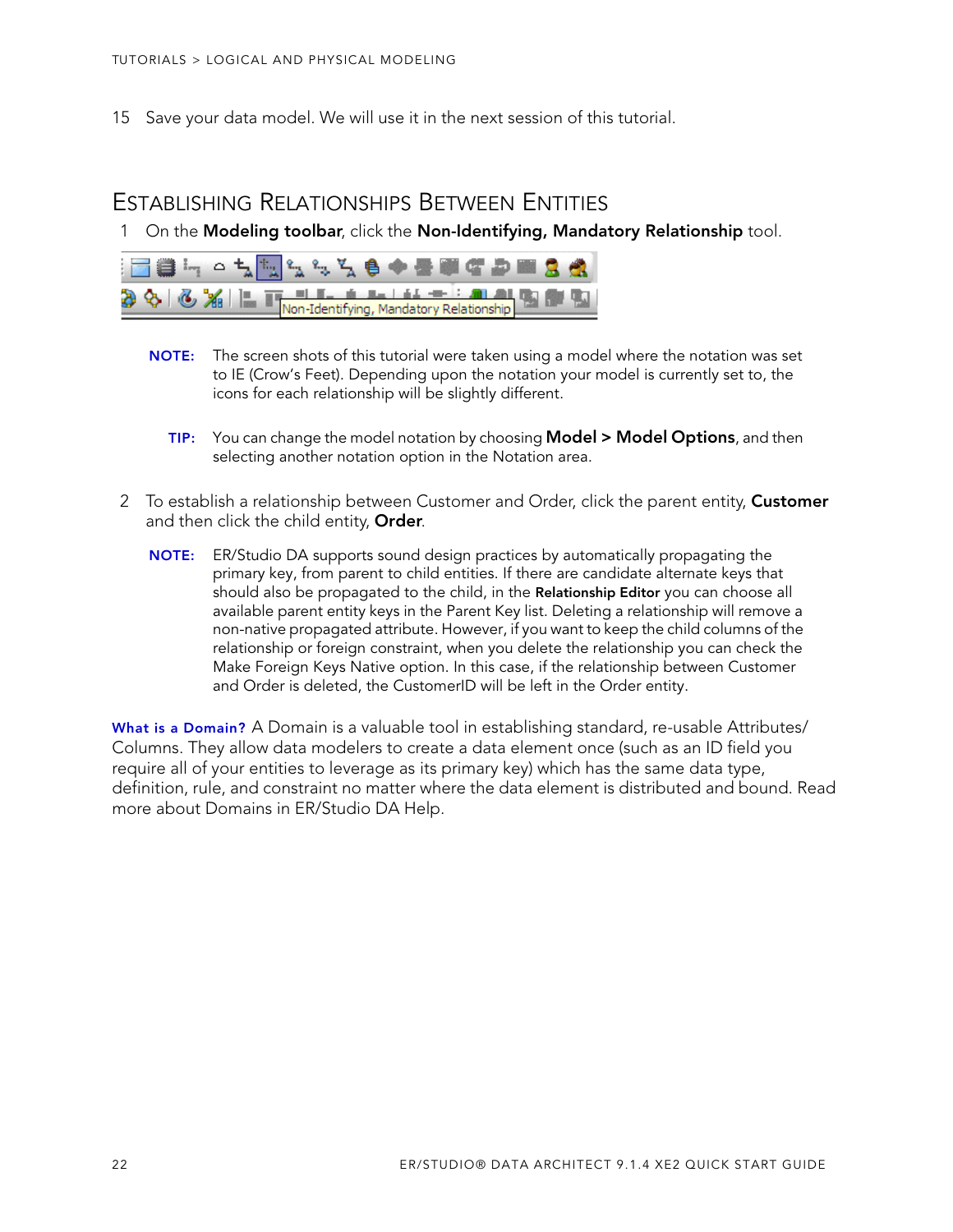# <span id="page-22-0"></span>CREATING AND WORKING WITH SUBMODELS IN ER/STUDIO DA

Now that you have a general understanding of how to build logical models from the ground up in ER/Studio DA, it is important to understand how to work with an important navigation feature of ER/Studio DA, called Submodels. Submodels and nested submodels are designed to break down large, complicated views of a data model in order to focus on a specific area. An important aspect of Submodels to understand is that any changes made in the submodel…other than layout, color, display settings, notation, etc. which can be unique to the submodel…will occur automatically in the Main Model view. In other words, change or add an attribute to an object in a Submodel and the change is automatically propagated to its Main Model counterpart.

Close the current sample model, and open a more mature model. Use this exercise to learn more about submodeling.

- 1 Choose **File > Open**.
- 2 Select **Orders.dm1** and then click **Open**.
- 3 To preserve this sample model for future use, choose **File > Save As** and then save the Orders.dm1 file with a new name.

In this exercise, we will be modifying this model.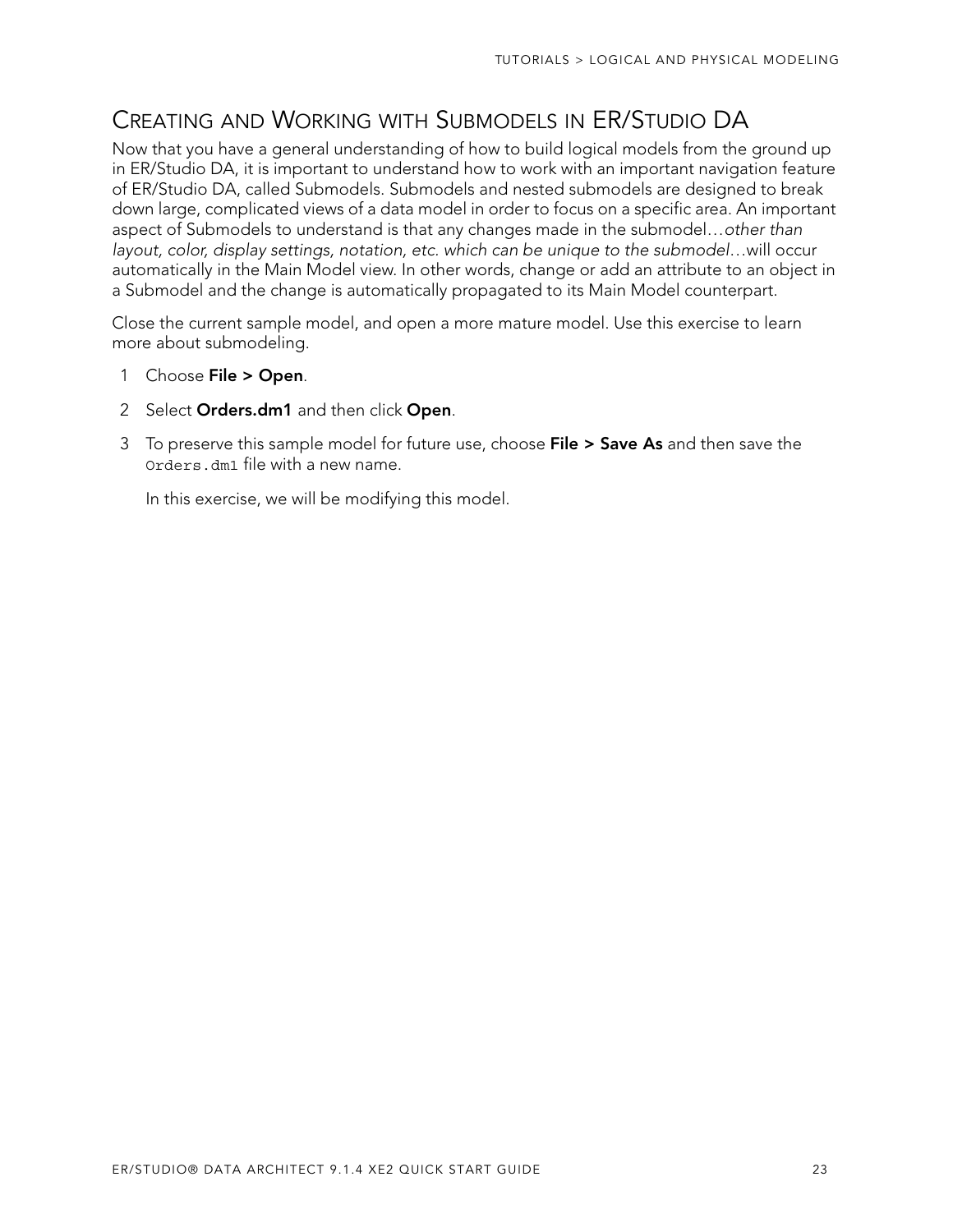4 Collapse the folders in the **Data Model** tab of the Data Model Explorer to look like the image below:



In the Orders.DM1 sample model, there are no physical models. This model includes several submodel folders that help to describe the logical model:

- Main Model This is the entire collection of all logical objects in the Orders. DM1 file. Note the absence of the magnifying glass on the folder icon which designates it as the main model.
- Bill of Materials through Shopping Cart These are submodels, which are smaller collections of entities derived from the Main Model that help to describe specific areas of the Main Model free from other entities.
- Alternate Key through Primary Key These are nested submodels, which can go 'n' levels deep and are literally submodels of submodels.

Feel free to explore. Click the plus sign (+) to expand these folders.

Let's create a submodel with all the objects related to the Orders. DM1 Address components.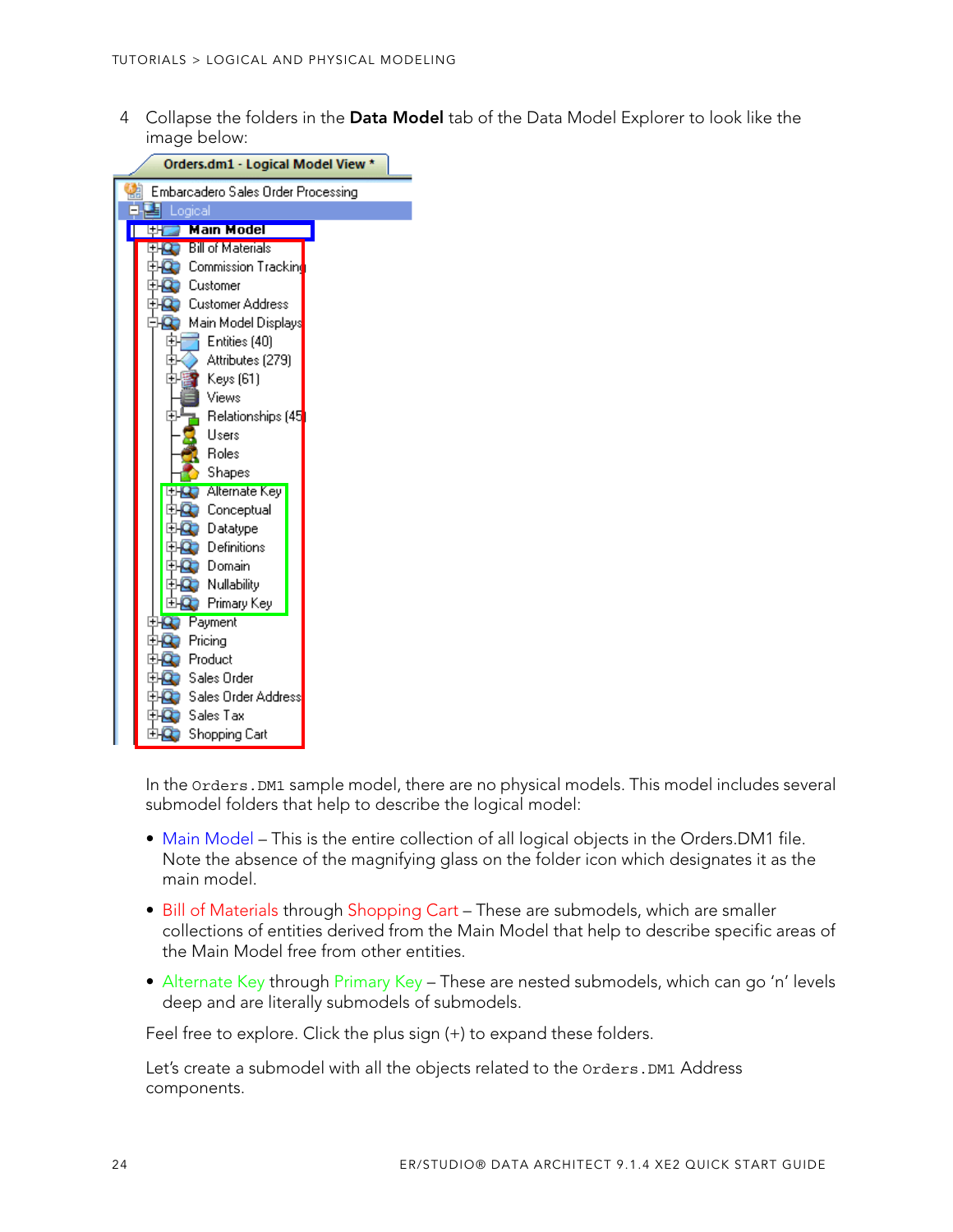5 To make a new submodel, navigate to Logical Main model and with the **CTRL** key depressed, click the objects in the Data Model Explorer, as seen in the image below.



- **NOTE:** Any objects selected in the Data Model Explorer will also be selected on the Data Model Window as well (also seen here). You can also select entities by lassoing them on the Data Model Window.
- 6 With the entities selected, choose **Model > Create Submodel**.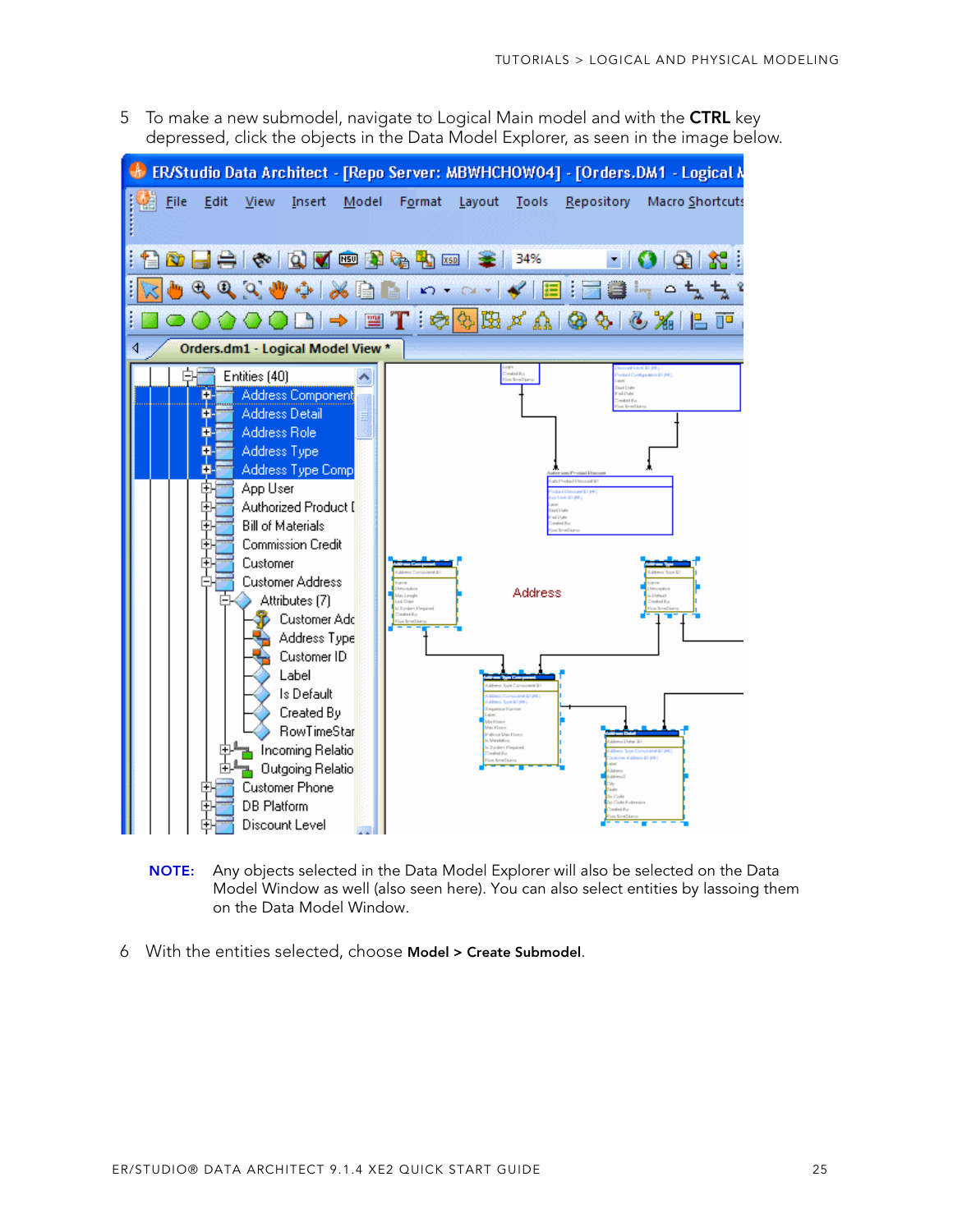

- 7 Below **Create Submodel**, enter Address Components as the name for the submodel.
- 8 Click **OK**.

ER/Studio DA creates the **Address Components** submodel.

| Orders.dm1 - Logical Model View: (Address Components) * |  |
|---------------------------------------------------------|--|
| Embarcadero Sales Order Processing                      |  |
| Logical                                                 |  |
| Main Model                                              |  |
| <b>Address Components</b>                               |  |
| <b>Bill of Materials</b>                                |  |
| <b>Commission Tracking</b>                              |  |
| Customer                                                |  |
| <b>Customer Address</b>                                 |  |
| Main Model Displays                                     |  |

**What do the results look like and how do I navigate to the submodel?** Once created, you will see the new submodel listed in the Data Model Explorer, denoted as a submodel by the magnifying glass over its folder, as in the case with Bill of Materials and the other submodels.

### <span id="page-25-0"></span>GENERATING PHYSICAL MODELS FROM A LOGICAL MODEL

ER/Studio DA can generate as many physical models from a single logical model as desired. There are many ways to leverage multiple physical models in ER/Studio DA to help the design process. Examples of how multiple physical models are used are:

- Managing change in an existing application: Maintain independent development, test, and production physical model diagrams that represent specific databases.
- Migrating database applications: Use ER/Studio DA as an analysis and design hub for migrating database applications. Manage a physical model of the legacy source database application in addition to its new target physical model, which can be for an entirely new DBMS than originally maintained in the legacy database.

Let's generate a new physical model from a logical model in order to build a database. We will use the Orders.DM1 sample model.

- 1 Open your version of the Orders.DM1 sample model.
	- **TIP:** Use the steps shown in the last session to do so.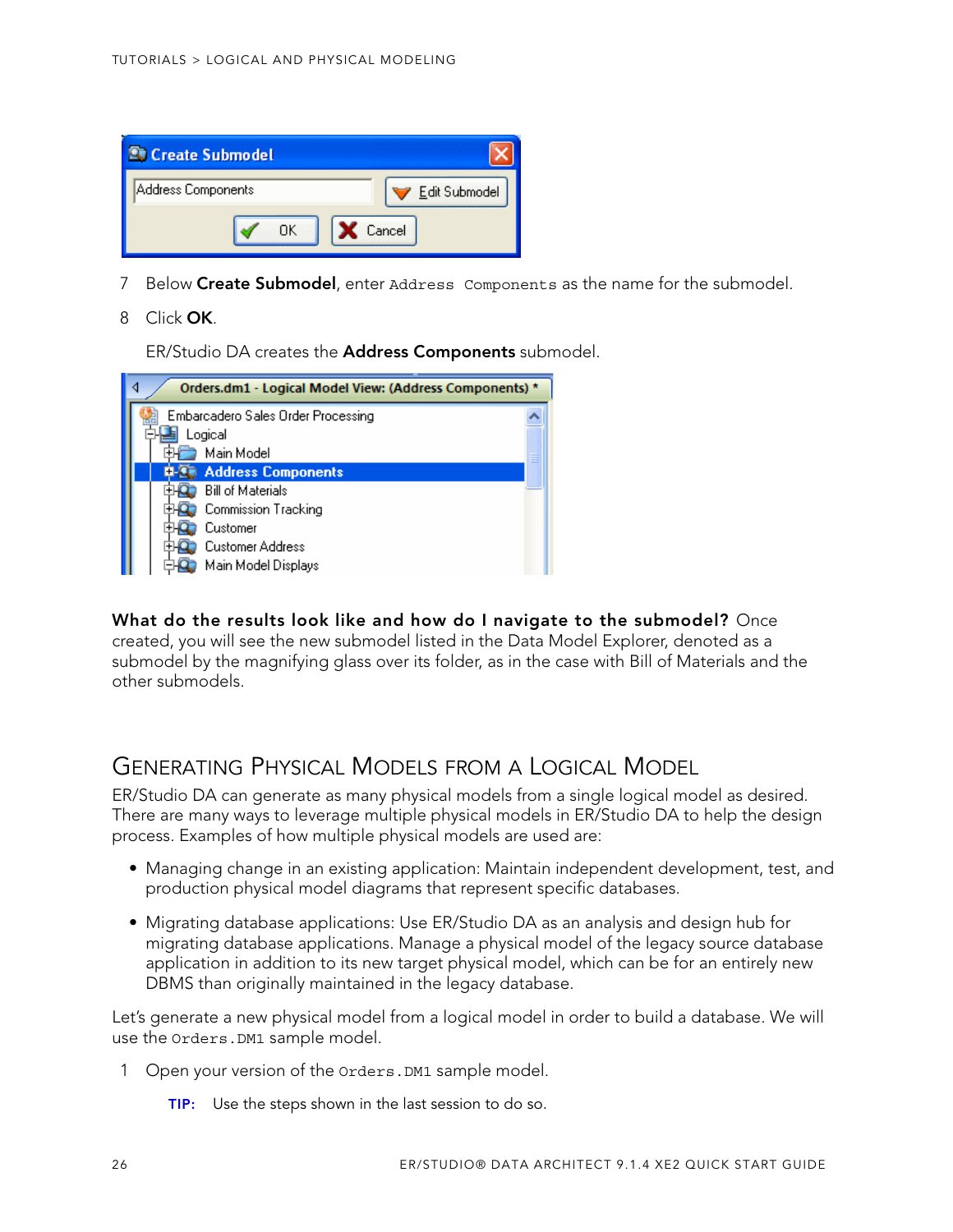#### 2 Select the **Main Model** and then click **Model > Generate Physical Model**.

ER/Studio DA invokes a step-by-step wizard to walk you through the process of generating a DBMS-specific physical model.

| <b>Exercise Serve Serve Serve Serve Serve Serve Serve Serve Serve Serve Serve Serve Serve Serve Serve Serve Serve Serve Serve Serve Serve Serve Serve Serve Serve Server</b> |                                                                                                                       |
|------------------------------------------------------------------------------------------------------------------------------------------------------------------------------|-----------------------------------------------------------------------------------------------------------------------|
|                                                                                                                                                                              | Welcome to the Generate Physical Model Wizard!                                                                        |
|                                                                                                                                                                              | What is the name of the physical model?<br>DB2 Physical Model                                                         |
|                                                                                                                                                                              | What type of Physical Model is this?<br><b>C</b> Relational<br>C Dimensional<br>What is the target database platform? |
|                                                                                                                                                                              | IBM DB2 UDB for 0S/390 8.x<br>Do you wish to validate the model?                                                      |
|                                                                                                                                                                              | ● Do not validate<br>C Validate after generating Physical Model                                                       |
|                                                                                                                                                                              | Wizard Quick Launch<br><b>Select Settings File</b><br>Use File-Based Quick Launch Settings                            |
|                                                                                                                                                                              | None<br>Use Settings<br>Go!<br>▼<br>← Settings and Objects<br>C Settings Only                                         |
| X Cancel<br>Help                                                                                                                                                             | <b>Finish</b><br>Next<br>Back                                                                                         |

- 3 Name the new physical model, DB2 Physical Model and then select **DB2 UDB for OS/390 8.x** as the target DBMS to generate.
- 4 Continue through the **Generate Physical Model** wizard, which prompts very clear and concise questions about how you want your physical model to be generated.
	- **NOTE:** The wizard prompts you to customize items such as individual object selection, index assignment, default storage parameters, resolution of many-to-many relationships that may be in the logical model, and naming conventions. A DBMS-specific validation check is also provided in this wizard.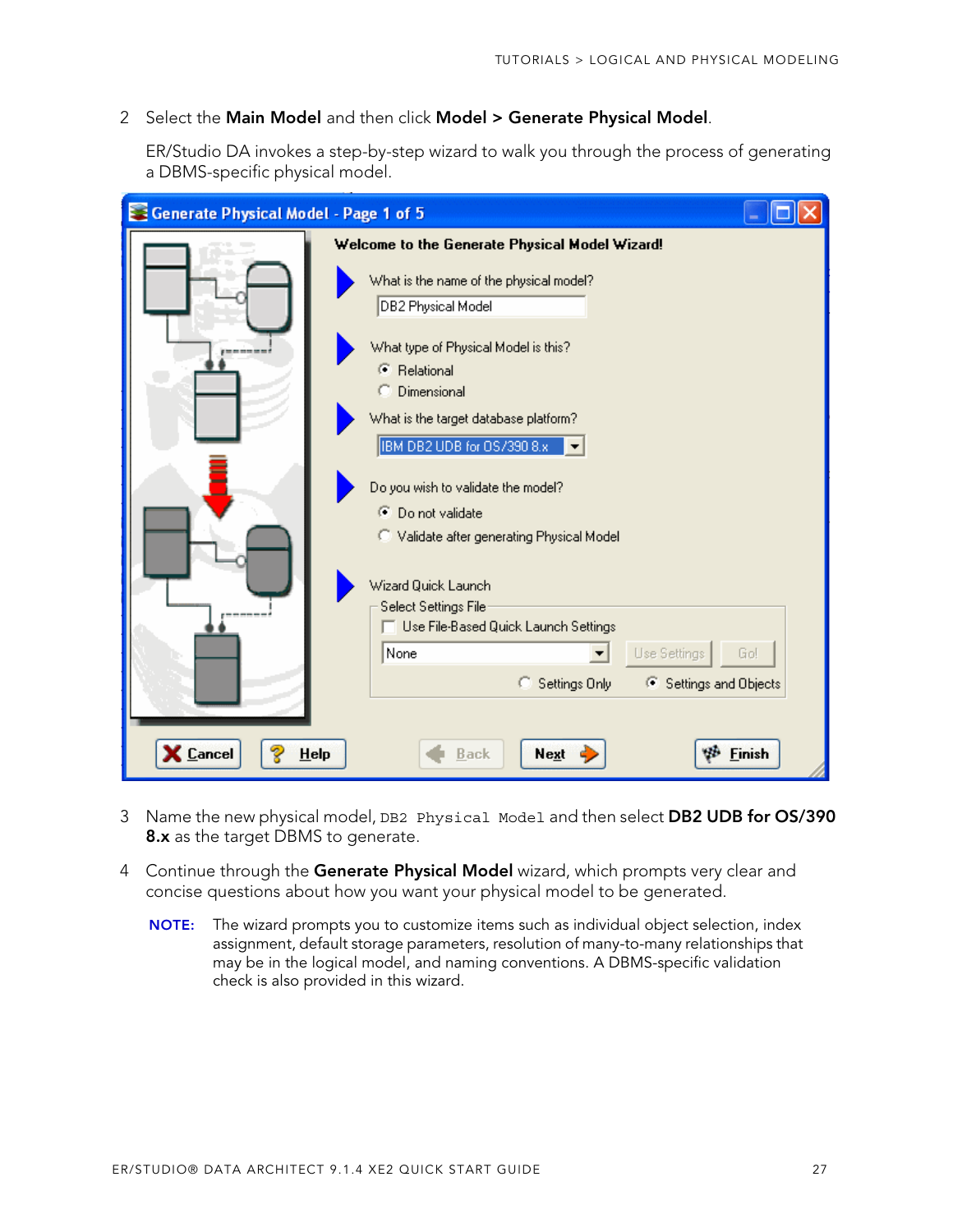- **TIP:** The **Quick Launch** can store common settings so that an operation can be reused on this model or on any other models. You can reuse the settings on another model by choosing the **Use File-Based Quick Launch Setting** option when saving the Quick Launch information on the last page of the wizard.
- 5 To generate the new Physical Model, on the last page of the wizard, click **Finish**.

Now that a physical model has been generated from the logical model, feel free to navigate to specific objects via the Data Model Explorer, such as the CUSTMR table selected here. Double-click and view the physical details of the object such as DDL, Indexes, Partitions, and Storage.

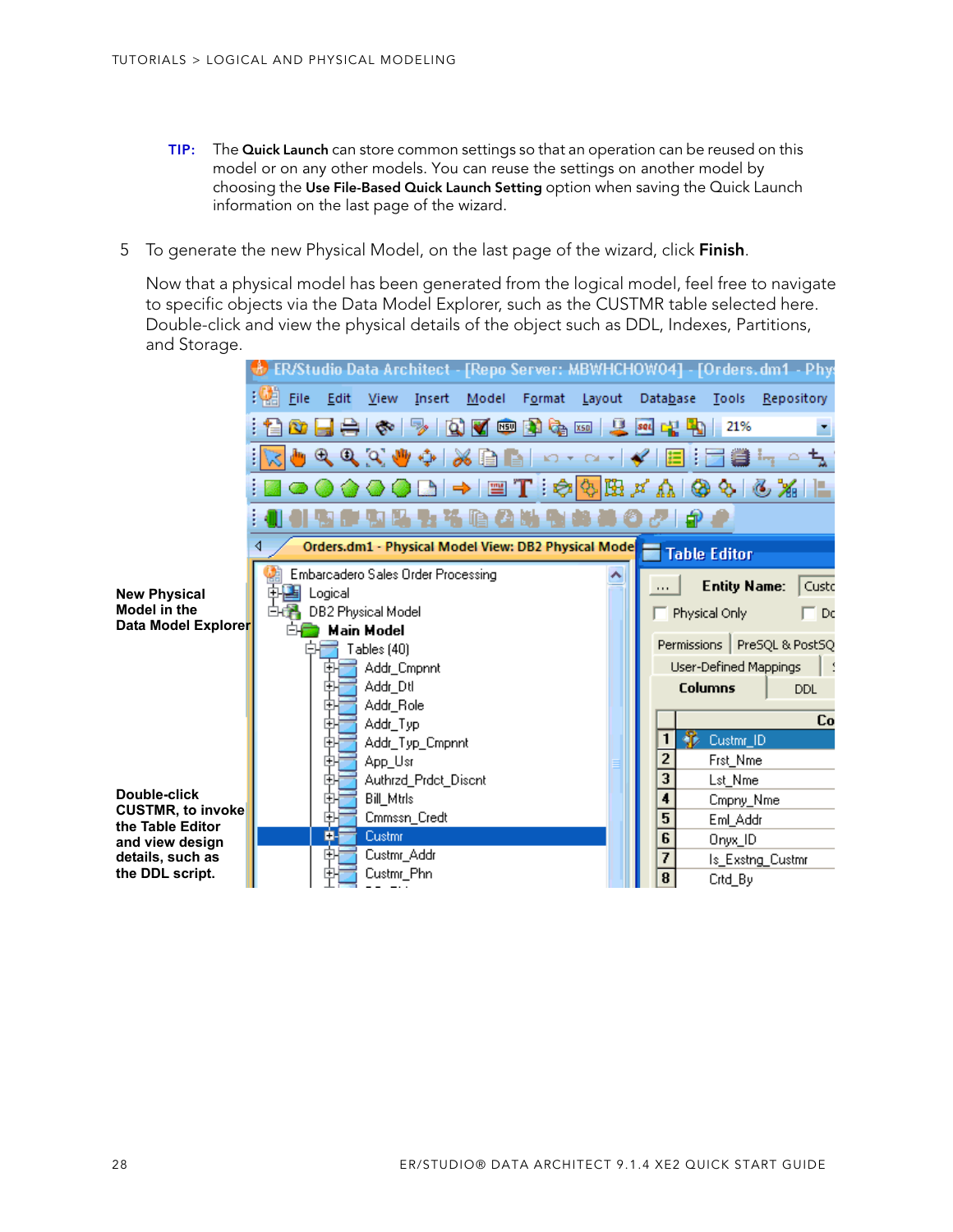## <span id="page-28-0"></span>DENORMALIZING THE PHYSICAL MODEL

ER/Studio DA comes equipped with denormalization wizards to help you optimize the physical design once the physical model is generated. The wizards help automate the process and keep the ties between the physical tables and the logical entities.

The active, denormalization wizards available depend on which tables are selected in the physical model when you select Denormalization Mapping. For example, if two tables that are related to each other are selected, the valid operations would be Rollups or Rolldowns.



When only one table is selected, the option to split the tables becomes available. The Table Merge option is available when two unrelated tables are selected.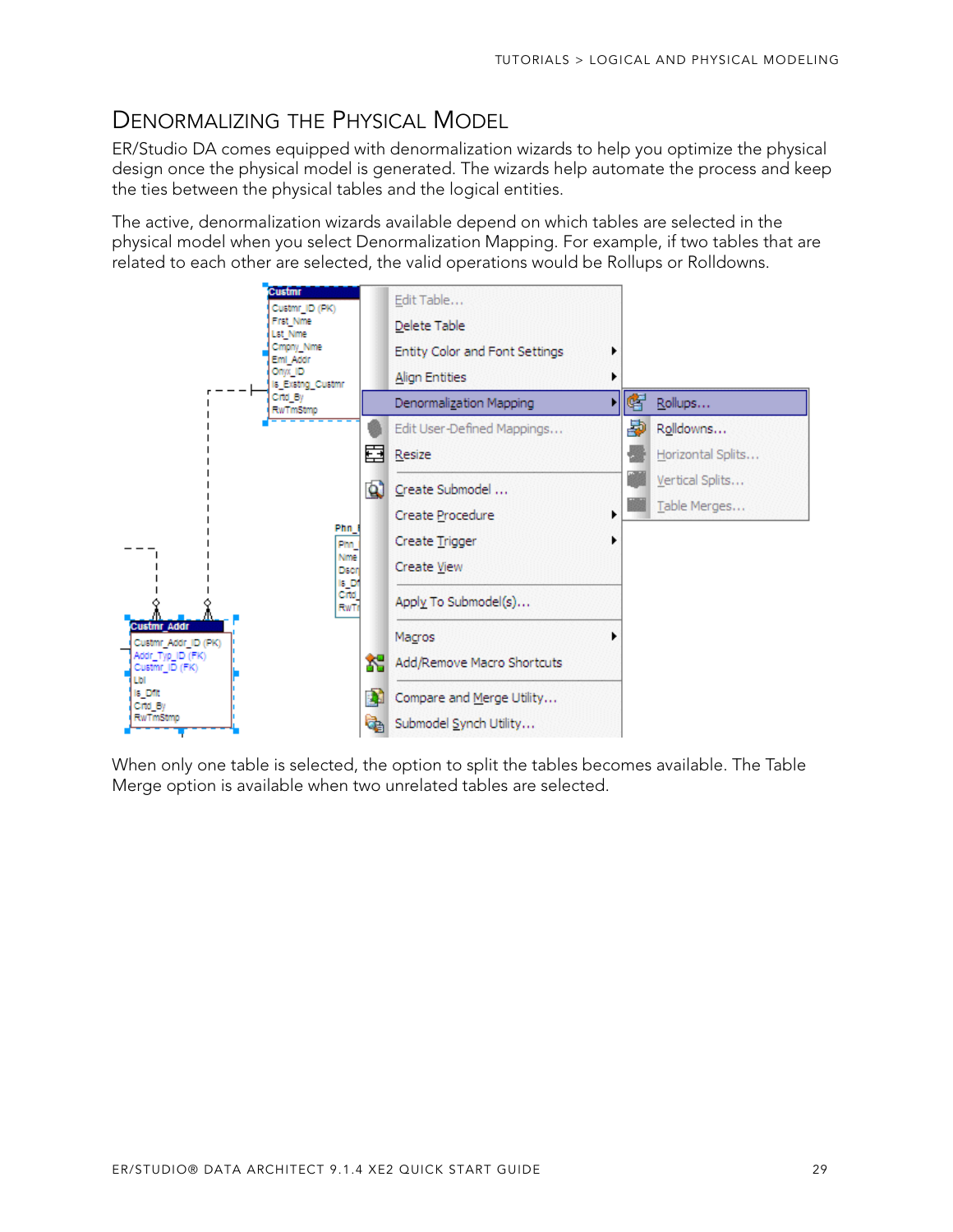Let's walk through an example of a denormalization operation using the generated physical model in a previous session of this tutorial. We may want to reduce the overhead on the Custmr table by splitting it into two physical tables, Custmr\_East and Custmr\_West. Splitting the table can reduce the query time and provide opportunities to store the tables at different locations which could further reduce lookup time.

Before the operation, the Custmr table should look like:



- 1 Open the Orders1.dm1 model you modified and saved in the last session.
- 2 In the Data Model Explorer, right-click the **Custmr** table in the Physical Model.

### 3 Choose **Denormalization Mapping > Horizontal Splits**.

Notice that since only Custmr is selected, the only possible mappings are vertical and horizontal splits.

The **Horizontal Table Split Wizard** launches.

4 On Page 1, type 2 for the number of splits.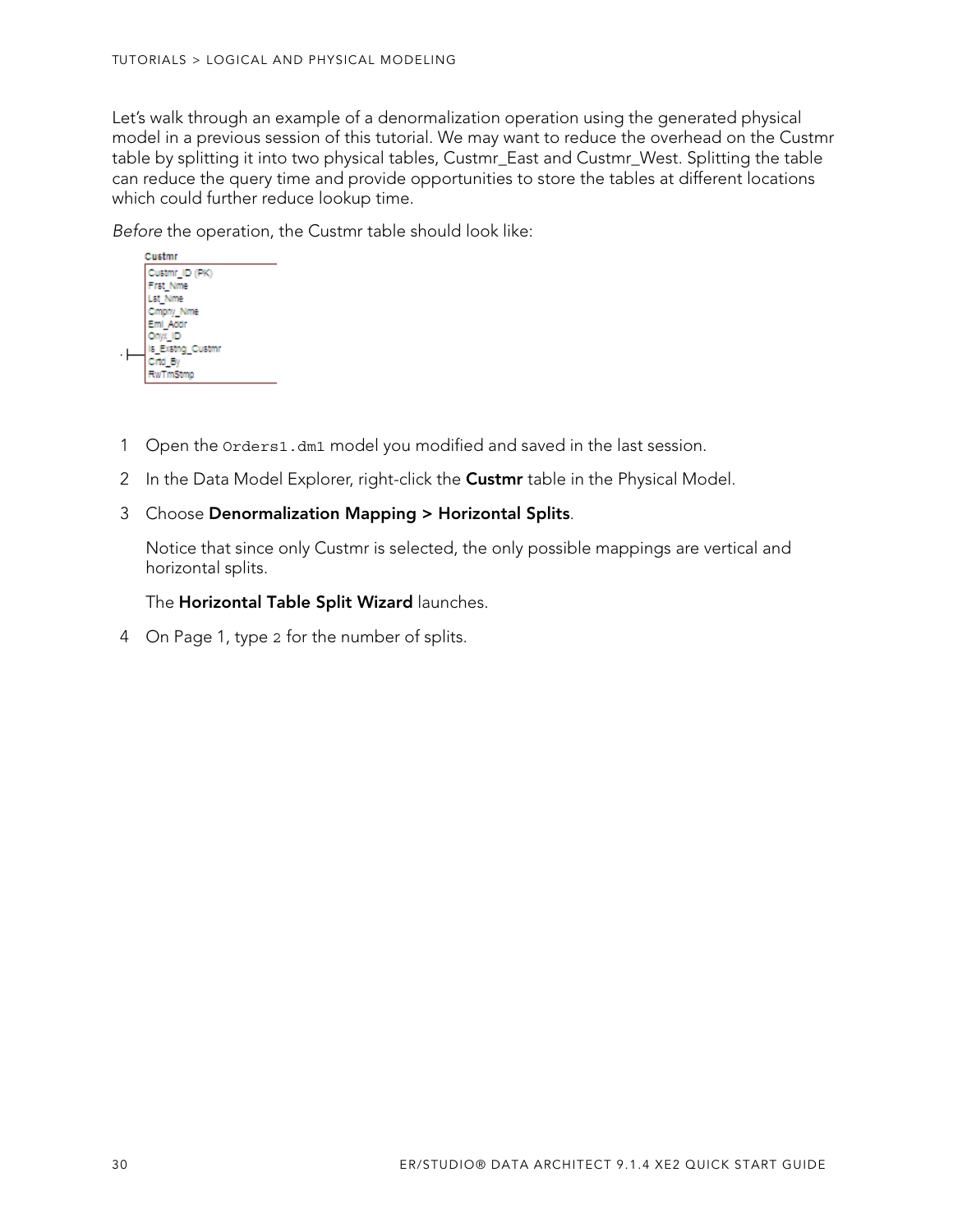5 On Page 2, rename splits1 and 2 to Custmr\_East and Custmr\_West respectively.

| Horizontal Table Split Wizard - Page 2 of 4 |                          |                 |                                                                                                                                                                                                                                                                                                        |          |
|---------------------------------------------|--------------------------|-----------------|--------------------------------------------------------------------------------------------------------------------------------------------------------------------------------------------------------------------------------------------------------------------------------------------------------|----------|
|                                             | of the original table.   |                 | Please review the naming conventions for each of the replicated table. Note<br>that in order for two or more tables to retain the same name on the physical<br>model, a unique database owner/qualifier must be provided.<br>Check the 'Submodel' check box to include the new splits in the submodels |          |
|                                             | <b>Replicated Tables</b> | <b>Submodel</b> | <b>New Table Name</b>                                                                                                                                                                                                                                                                                  | $0$ wner |
|                                             | Pre mapped Table         |                 | Custmr                                                                                                                                                                                                                                                                                                 |          |
|                                             |                          | ⊽               | Custmr_East                                                                                                                                                                                                                                                                                            |          |
|                                             | 2                        | ⊽               | Custmr_West                                                                                                                                                                                                                                                                                            |          |
|                                             |                          |                 |                                                                                                                                                                                                                                                                                                        |          |
| X Cancel<br>Help                            | <b>Back</b>              | <b>Next</b>     |                                                                                                                                                                                                                                                                                                        | Finish   |

6 On Page 3, click **Next**.

We will keep all the relationships.

7 On Page 4, type a name and definition for the denormalization operation, and then click **Finish**.

Finished! After the split the Custmr table will be two physical tables that look like this:

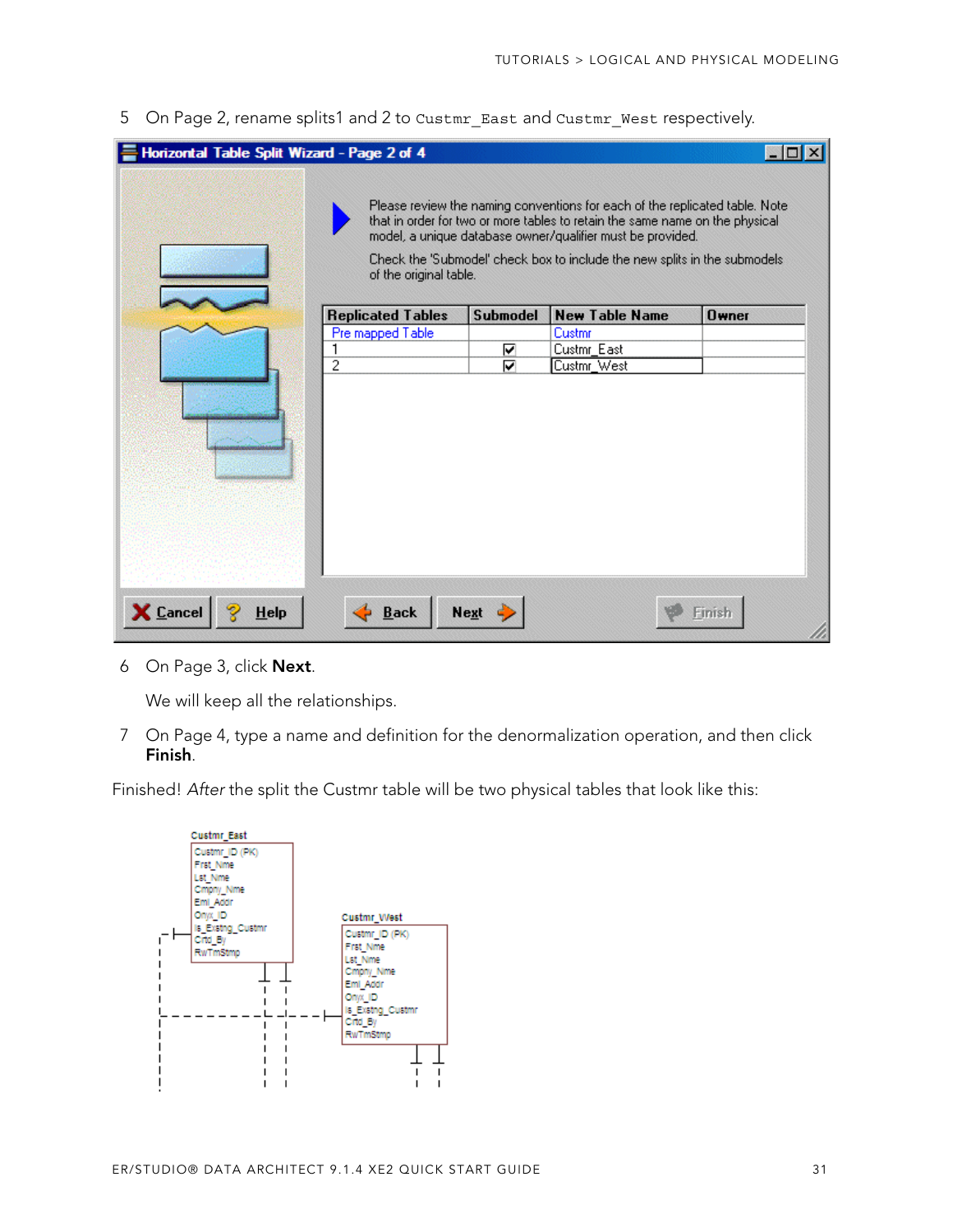The two tables are identical except for the name.

You can selectively choose which attributes are included in the resultant tables by using a vertical split.



The denormalization mapping is stored with each of the tables.

You can use the denormalization information to undo the operation or see the history of what happened. ER/Studio DA tracks the before and after states of these operations. This comes in handy in the next section where we discuss the **Where Used** analysis that can be performed between the logical and physical models.

### <span id="page-31-0"></span>FINDING OUT HOW AN ENTITY MAPS TO THE PHYSICAL MODEL

Now that we have performed a denormalization operation, the logical entity, Customer, essentially has become two physical tables, Custmr\_East and Custmr\_West. The ties between the logical and physical models are not lost. ER/Studio DA allows you to see what Customer in the logical model maps to in the DB2 physical model.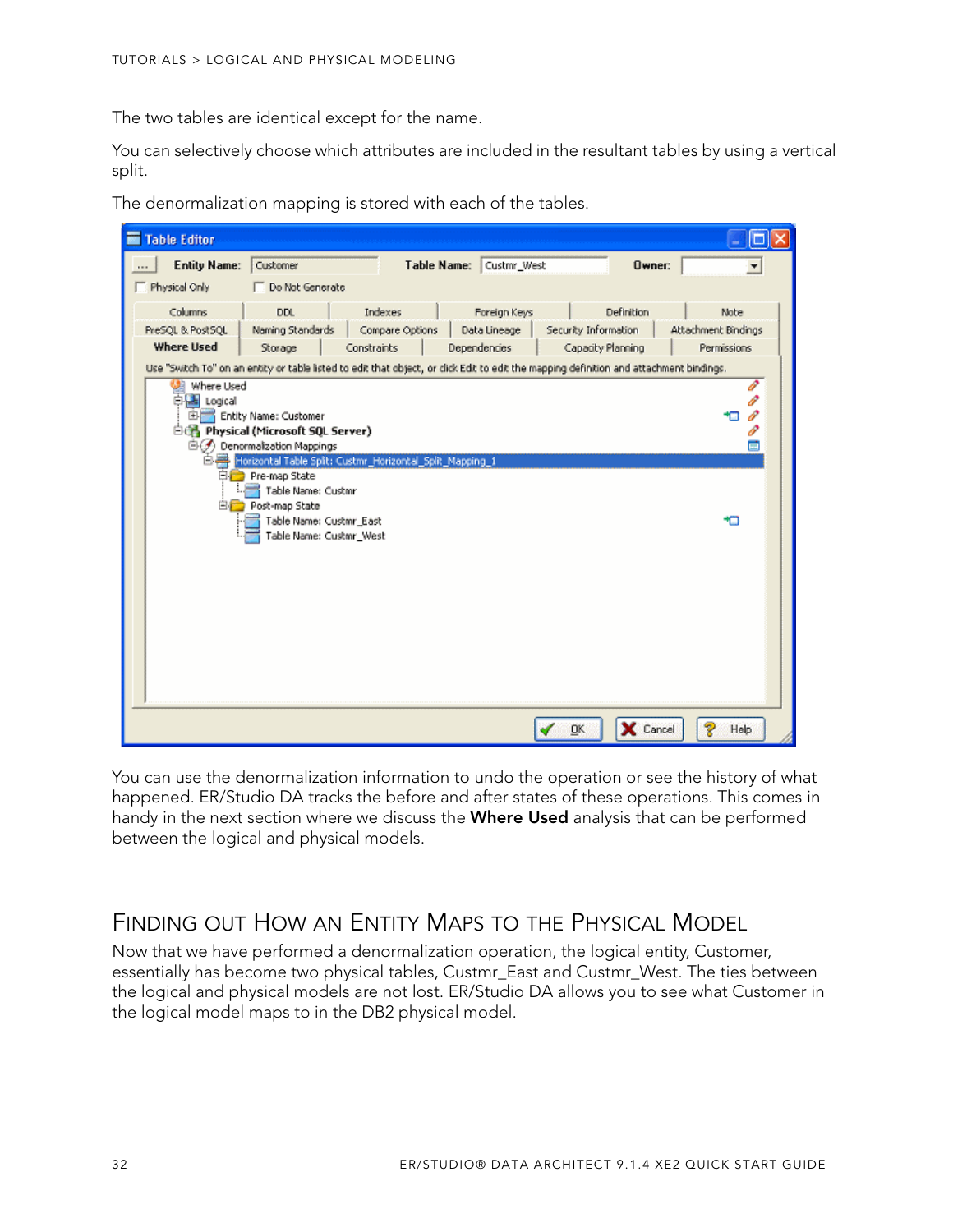Let's take a look at the Customer entity in the logical model.

- 1 In the Data Model Explorer, navigate back to the **Customer** entity in the Logical model.
- 2 To start the Entity Editor, double-click the **Customer** entity.
- 3 Click the **Where Used** tab.

| <b>Table Editor</b>                                                                                                                                                                                    |                     |
|--------------------------------------------------------------------------------------------------------------------------------------------------------------------------------------------------------|---------------------|
| <b>Entity Name:</b><br>Customer<br><b>Table Name:</b><br>Custmr_West<br><b>Owner:</b>                                                                                                                  | ۰                   |
| Physical Only<br>Do Not Generate                                                                                                                                                                       |                     |
| Columns<br>Indexes<br>Definition<br>DDL<br>Foreign Keys                                                                                                                                                | Note                |
| Compare Options<br>PreSOL & PostSOL<br>Naming Standards<br>Data Lineage<br>Security Information<br><b>Where Used</b>                                                                                   | Attachment Bindings |
| Constraints<br>Dependencies<br>Capacity Planning<br>Storage<br>Use "Switch To" on an entity or table listed to edit that object, or click Edit to edit the mapping definition and attachment bindings. | Permissions         |
| Where Used<br>胉<br>白書 Logical<br>Entity Name: Customer<br>m.<br>白色 Physical (Microsoft SQL Server)                                                                                                     | I<br>P<br>P<br>P    |
| ⊜⊖<br>Denormalization Mappings                                                                                                                                                                         | Ē                   |
| Horizontal Table Split: Custmr_Horizontal_Split_Mapping_1<br>Pre-map State<br>Table Name: Custmr                                                                                                       |                     |
| <b>Electron</b> Post-map State<br>Table Name: Custmr_East<br>Table Name: Custmr_West                                                                                                                   | ю                   |
| X Cancel<br>QK                                                                                                                                                                                         | ę<br>Help           |

Once the tree is expanded, you can see the lineage of what has happened to the object. Notice that Custmr\_East and Custmr\_West are listed as physical implementations of the Customer entity. The denormalization mapping object shows how the end result was achieved.

The **Where Used** tab also displays the submodel usage of a particular entity within the logical or physical model. This allows you to see which business areas the entity belongs to.

**NOTE: Where Used** information is also available for attributes and columns.

#### **Conclusion**

In this session, you have seen how incredibly quick and easy it is to:

• Build a logical data model from scratch.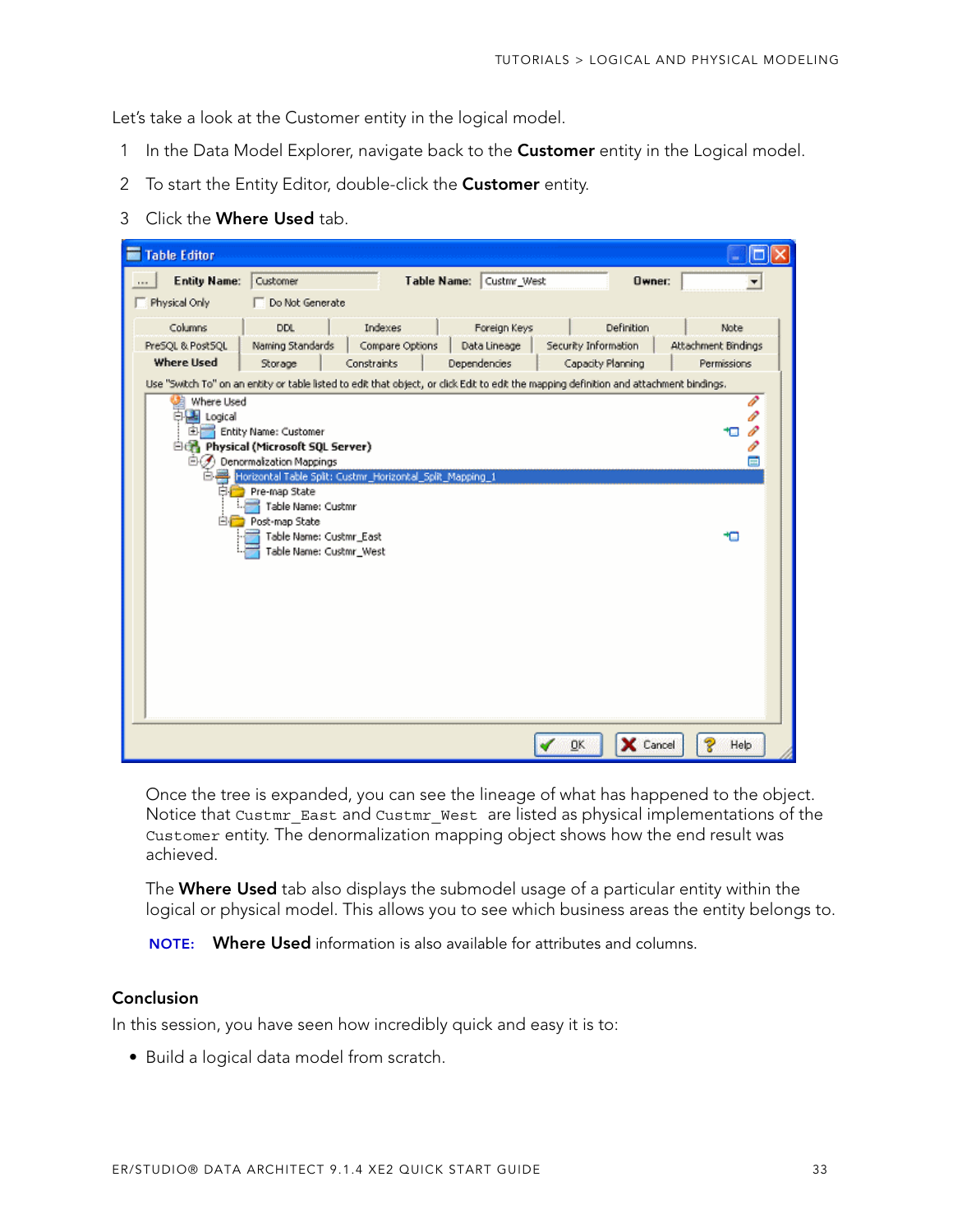- Create a new submodel view to understand how to model on specific parts of a larger Main Model.
- Generate a physical model from a logical database in preparation for building a new database.
- Denormalize objects in the physical model.
- View the mappings between the logical and physical models using the Where Used tab.

For more information, refer to the ER/Studio DA Help and then review the topics "Developing the Logical Model" and Developing the Physical Model," "Synchronizing Physical and Logical Models," and "Generating a Script File or Database."

# <span id="page-33-0"></span>DOCUMENTING AN EXISTING DATABASE

One of ER/Studio DA's most powerful applications is that of a documentation generator to communicate complex databases and associated metadata to the Enterprise. ER/Studio DA is equipped with extensive report generation capabilities:

- **HTML Report Generation**: Instantaneous generation of an HTML-based Web site designed to provide simple navigability through data models and model metadata using standard browsers such as Microsoft's Internet Explorer or Mozilla Firefox.
- **RTF Report Generation**: Instantaneous documentation generation compatible with applications like Microsoft Word.

In the exercise below, we will reverse-engineer an existing database and generate an HTML report for distribution and navigation to those who depend upon the information about the data model, but who may not be permitted to connect to the database for security or organizational reasons.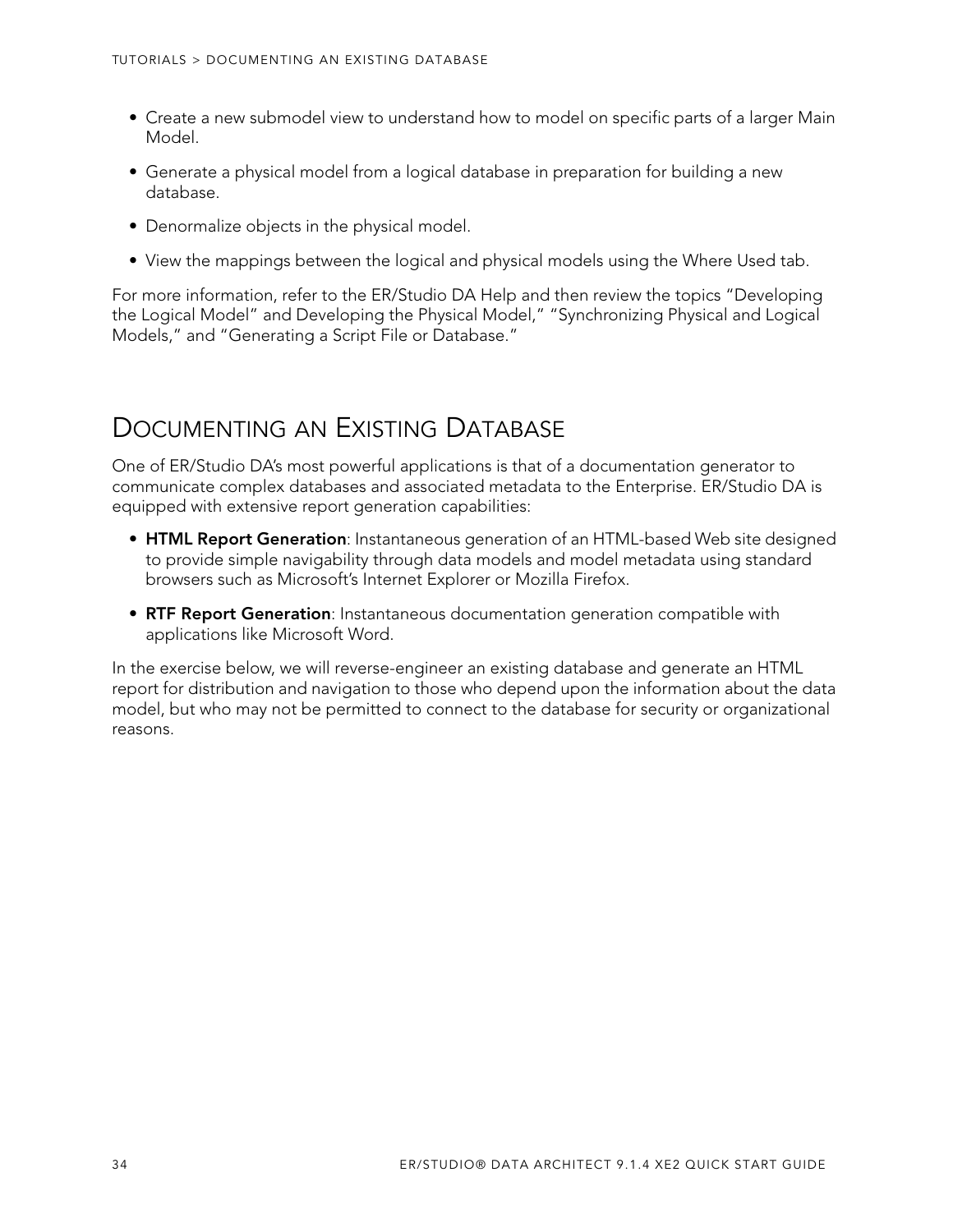## <span id="page-34-0"></span>GENERATING AN HTML INTRANET DICTIONARY REPORT

**PRE-REQUISITE:** This exercise assumes that you can connect to an existing database in order to document it. Please refer to "Reverse-Engineering an Existing Database" in ER/Studio DA Help for explicit setup details if needed. If you cannot connect to an existing database, you can still generate documentation from the installed sample models; skip steps 1 through step 7 below which relate to in reverse-engineering and begin at step 8 after opening a sample model included with ER/Studio DA.

1 Choose **File > New**.



- 2 Select **Reverse-engineer an existing database**.
- 3 Click **Login**.

You can reverse engineer the database from either an ODBC datasource or via Native RDBMS client connectivity. In this example, Native Connectivity to Microsoft SQL Server will be demonstrated.

4 Type the relevant connectivity information such as the data source name, and user name and password and then click **Next**.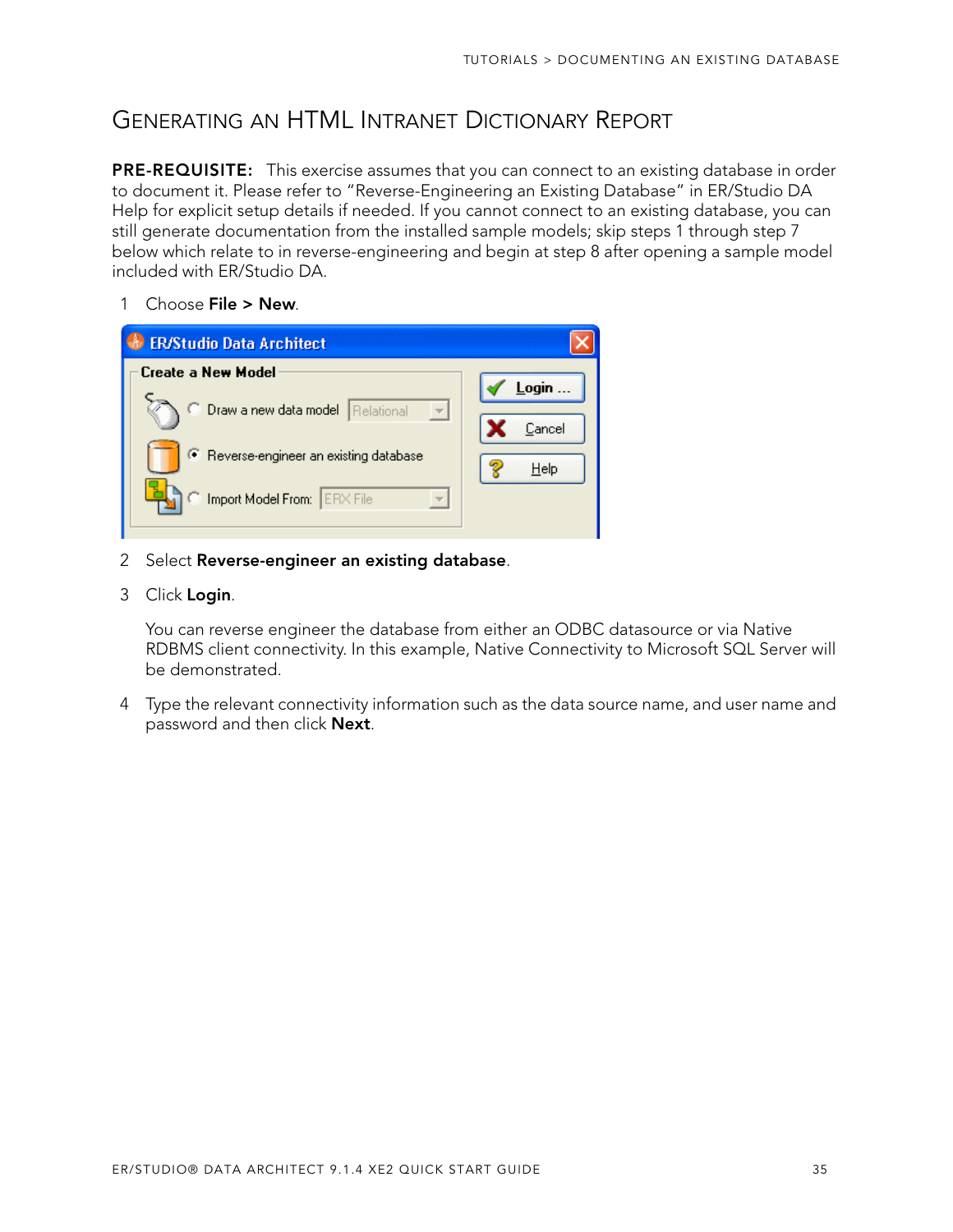| Reverse Engineer Wizard - Page 1 of 5 |                      |                                                              |  |
|---------------------------------------|----------------------|--------------------------------------------------------------|--|
|                                       |                      | New Reverse Engineering Operation:                           |  |
|                                       |                      | Connection Type: C ODBC: Setup<br>C Native/Direct Connection |  |
|                                       | Database Type:       | MS SQL Server                                                |  |
|                                       | Datasource:          | MyDataBase                                                   |  |
|                                       | User Name:           | tubetti                                                      |  |
|                                       | Password             | **********                                                   |  |
|                                       |                      | □ Use Windows Authentication                                 |  |
|                                       | Wizard Quick Launch  |                                                              |  |
|                                       | Select Settings File |                                                              |  |
|                                       |                      | Gol                                                          |  |
|                                       |                      |                                                              |  |
| X Cancel<br>$He$ lp                   | <b>Back</b>          | <b>Next</b>                                                  |  |

5 Walk through the **Reverse Engineer Wizard** selecting the objects, options, and layout preferences for the model.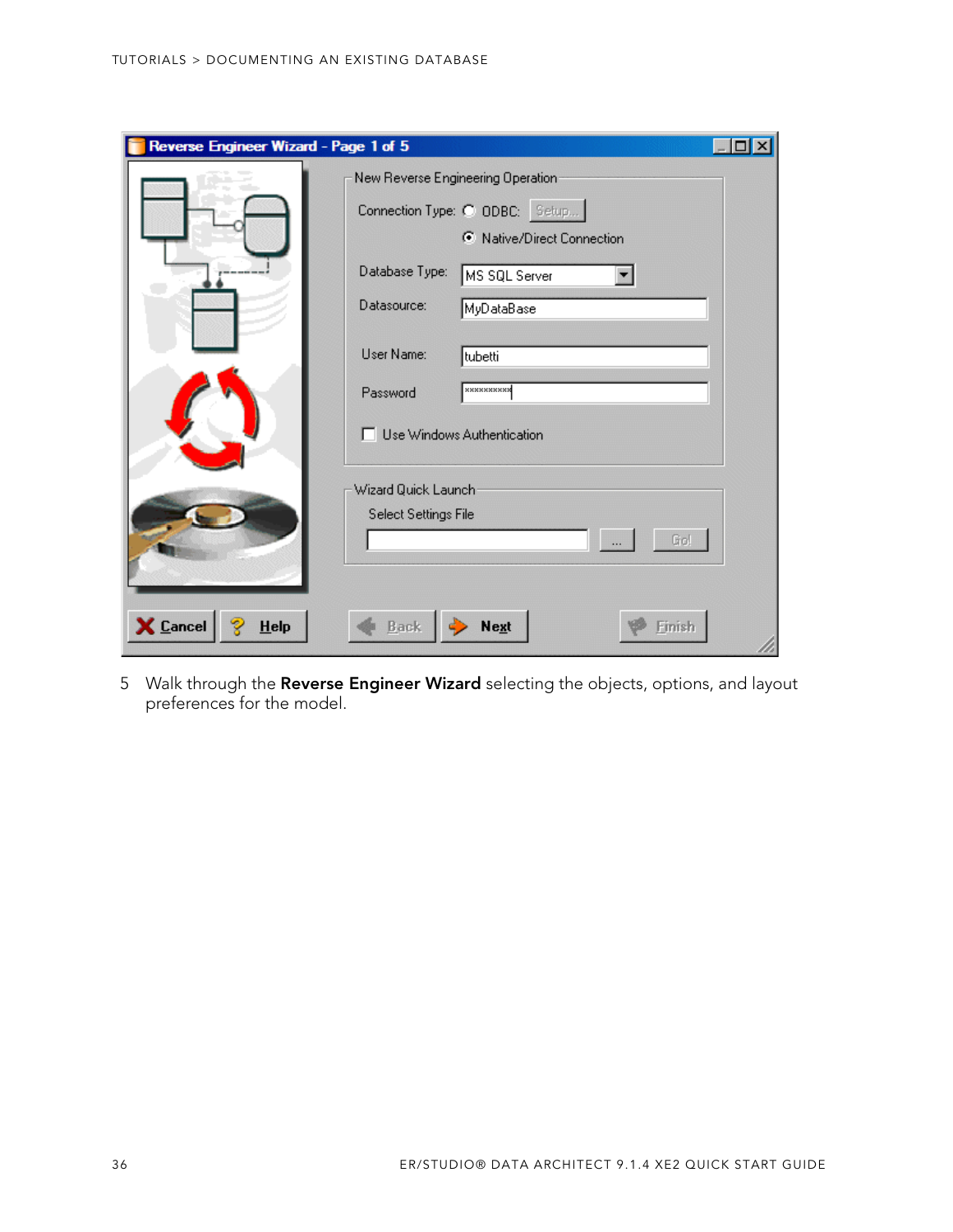| Reverse Engineer Wizard - Page 2 of 5 |                    |                  | $\Box$                                |
|---------------------------------------|--------------------|------------------|---------------------------------------|
|                                       |                    |                  | Include                               |
|                                       | Datasource Name:   |                  | $\nabla$ User Tables<br>System Tables |
|                                       |                    |                  | <b>User Views</b>                     |
|                                       | Datasource Type:   | MS SQL Server    | System Views                          |
|                                       |                    |                  | Triggers                              |
|                                       | Database List:     | msdb<br>$\ldots$ | Procs/Funcs                           |
|                                       |                    |                  | Packages<br><b>Storage Objects</b>    |
|                                       | Owner List:        | dbo<br>$\cdots$  | Object Types                          |
|                                       |                    |                  | Alias                                 |
|                                       |                    |                  | Sequences                             |
|                                       |                    |                  | Synonyms<br>Materialized Views        |
|                                       |                    |                  | Users<br>. .                          |
|                                       |                    |                  | Roles<br>П                            |
|                                       |                    |                  | Schema Objects                        |
|                                       |                    |                  | Select All                            |
|                                       |                    |                  | Deselect All                          |
|                                       |                    |                  |                                       |
| X Cancel<br>Help                      | $\frac{1}{2}$ Back | <b>Next</b>      | w<br>Einish                           |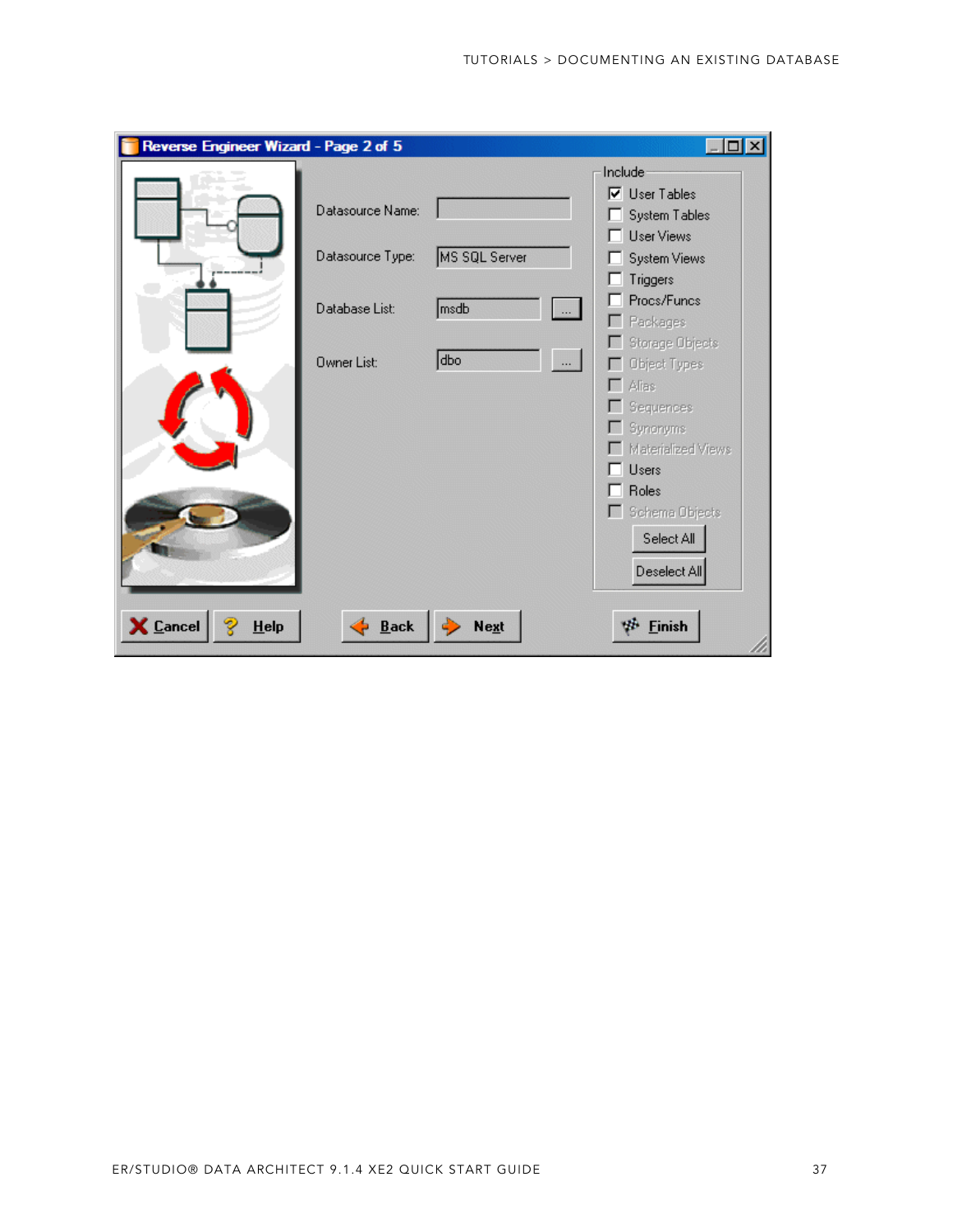| Reverse Engineer Wizard - Page 3 of 5 |                                      |                                                                                                                                                                                                                                                                    |  |
|---------------------------------------|--------------------------------------|--------------------------------------------------------------------------------------------------------------------------------------------------------------------------------------------------------------------------------------------------------------------|--|
|                                       |                                      | What database objects do you want to reverse engineer?                                                                                                                                                                                                             |  |
|                                       | Tables Views Triggers Packages       | <b>Object Types</b><br>Pro <sup>2</sup>                                                                                                                                                                                                                            |  |
|                                       | Available Objects                    | Selected Objects                                                                                                                                                                                                                                                   |  |
|                                       | Object Name                          | Object Name<br>backupfile<br>backupmediafamily<br>backupmediaset<br>backupset<br>log_shipping_primaries<br>log_shipping_second<br>logmarkhistory<br>mswebtasks<br>restorefile<br>restorefilegroup<br>restorehistory<br><b>RTblClassDefs</b><br>RTblDatabaseVersion |  |
|                                       | Include object permissions           |                                                                                                                                                                                                                                                                    |  |
|                                       | Capacity Planning<br>Table Row Count | Column Average Width<br>Column Percent Null                                                                                                                                                                                                                        |  |
| X Cancel<br><b>Help</b>               | <b>Back</b><br>Next                  | <b>Einish</b><br>чH.                                                                                                                                                                                                                                               |  |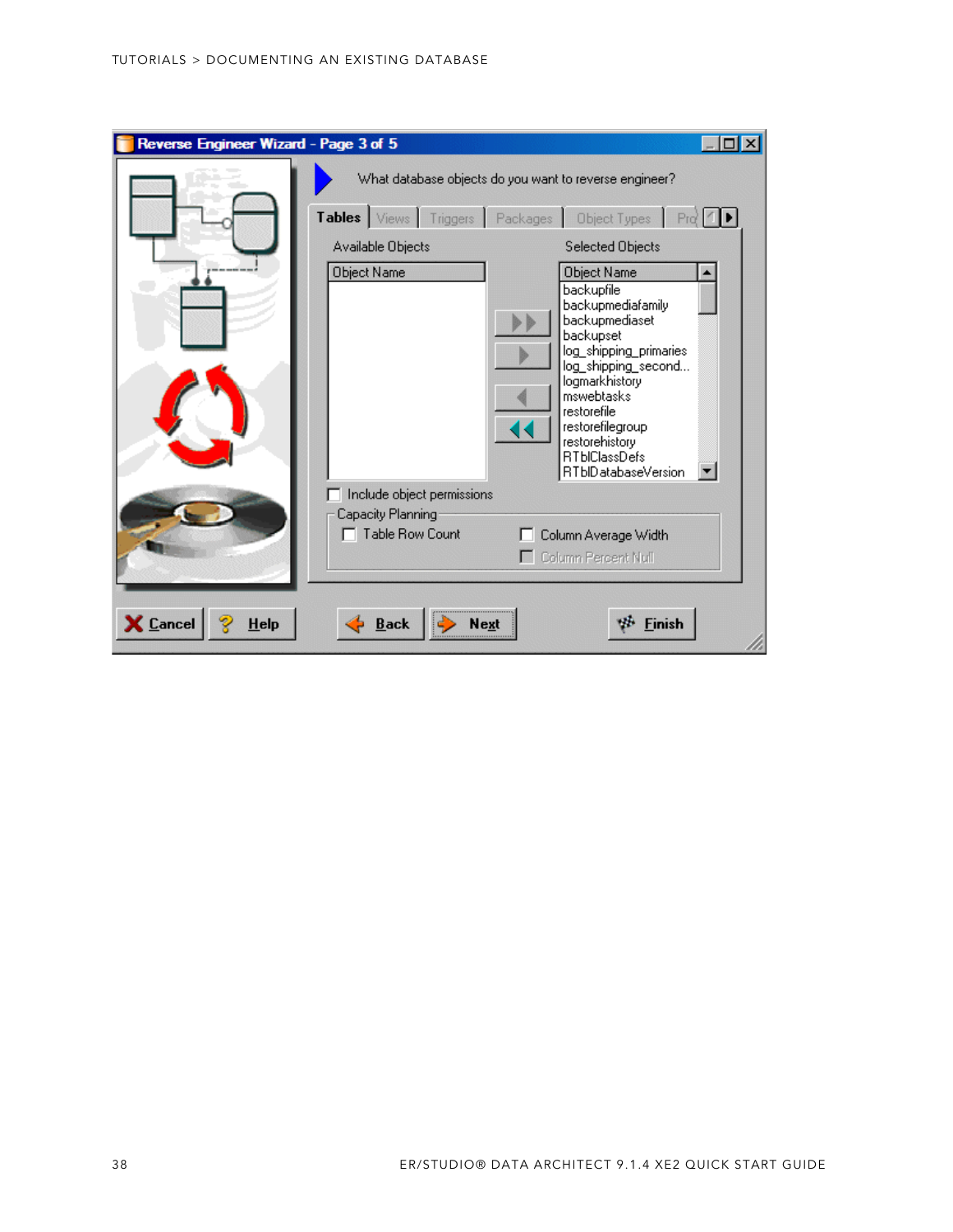6 Continue through the wizard to select layout styles and other preferences.

| Reverse Engineer Wizard - Page 4 of 5 |                                                                                                                                                                                                                                                                                                                                                                                                                                                                                                                                                                                                                                                                                            |  |
|---------------------------------------|--------------------------------------------------------------------------------------------------------------------------------------------------------------------------------------------------------------------------------------------------------------------------------------------------------------------------------------------------------------------------------------------------------------------------------------------------------------------------------------------------------------------------------------------------------------------------------------------------------------------------------------------------------------------------------------------|--|
|                                       | ER/Studio can infer Referential Integrity when none is declared<br>in the database. Clicking the options below will create.<br>relationships between entities in your diagram.<br>Infer Primary Keys<br>Infer Foreign Keys from Indexes<br>Ⅳ Infer Foreign Keys from Names<br>□ Ignore Case<br>Infer Domains (Create a Domain for each Column)<br>ER/Studio can ensure all objects referenced by those you've<br>selected for reverse engineering are also included.<br>Ⅳ Reverse Engineer View Dependencies<br>Reverse Engineer Other Dependencies<br>(e.g. Procedures, Triggers, etc)<br>Select the Initial Layout Option<br>Orthogonal<br>Tree<br>Circular<br>Hierarchical<br>Symmetric |  |
| $\epsilon$ Cancel<br>Help             | <b>Back</b><br>Finish<br>Next                                                                                                                                                                                                                                                                                                                                                                                                                                                                                                                                                                                                                                                              |  |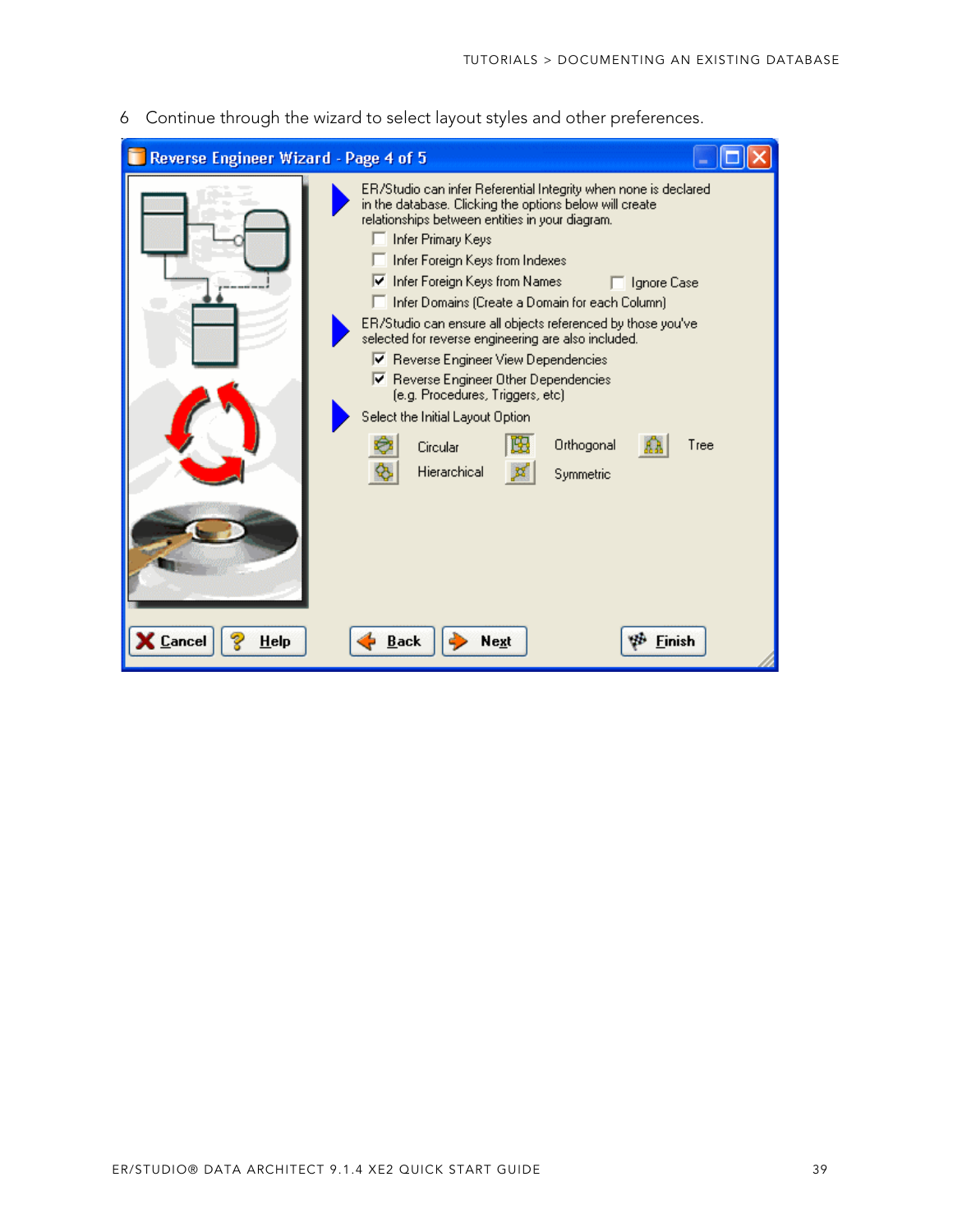| Reverse Engineer Wizard - Page 5 of 5<br>ы |                            |                                                                                      |                                                              |  |
|--------------------------------------------|----------------------------|--------------------------------------------------------------------------------------|--------------------------------------------------------------|--|
|                                            | <b>6</b> Relational<br>Αll | What type of Physical Model is this?<br>C Dimensional<br>Summary of Selected Objects | Select external naming standards template for logical names. |  |
|                                            | <b>Object Type</b>         | <b>Owner</b>                                                                         | <b>Object Name</b>                                           |  |
|                                            | Table                      | dbo                                                                                  | backupfile                                                   |  |
|                                            | Table                      | dbo                                                                                  | backupmediafamily                                            |  |
|                                            | Table                      | dbo                                                                                  | backupmediaset                                               |  |
|                                            | Table                      | dbo                                                                                  | backupset                                                    |  |
|                                            | Table                      | dbo                                                                                  | log_shipping_prim                                            |  |
|                                            | Table                      | dbo                                                                                  | log_shipping_seco                                            |  |
|                                            | Table                      | dbo                                                                                  | logmarkhistory                                               |  |
|                                            | Table                      | dbo                                                                                  | mswebtasks                                                   |  |
|                                            | Table                      | dbo                                                                                  | restorefile                                                  |  |
| <b>X</b> Cancel<br>$He$ lp                 | <b>Back</b>                | Save Settings for Quick Launch?<br>Next                                              | Save As<br><b>Finish</b>                                     |  |

7 Click **Finish** and ER/Studio DA reverse engineers your database!

Once reverse engineering of your database is complete, we will generate a complete HTML report of the database for others in your organization to review.

8 In the Data Model Explorer, select the **Physical Main Model**.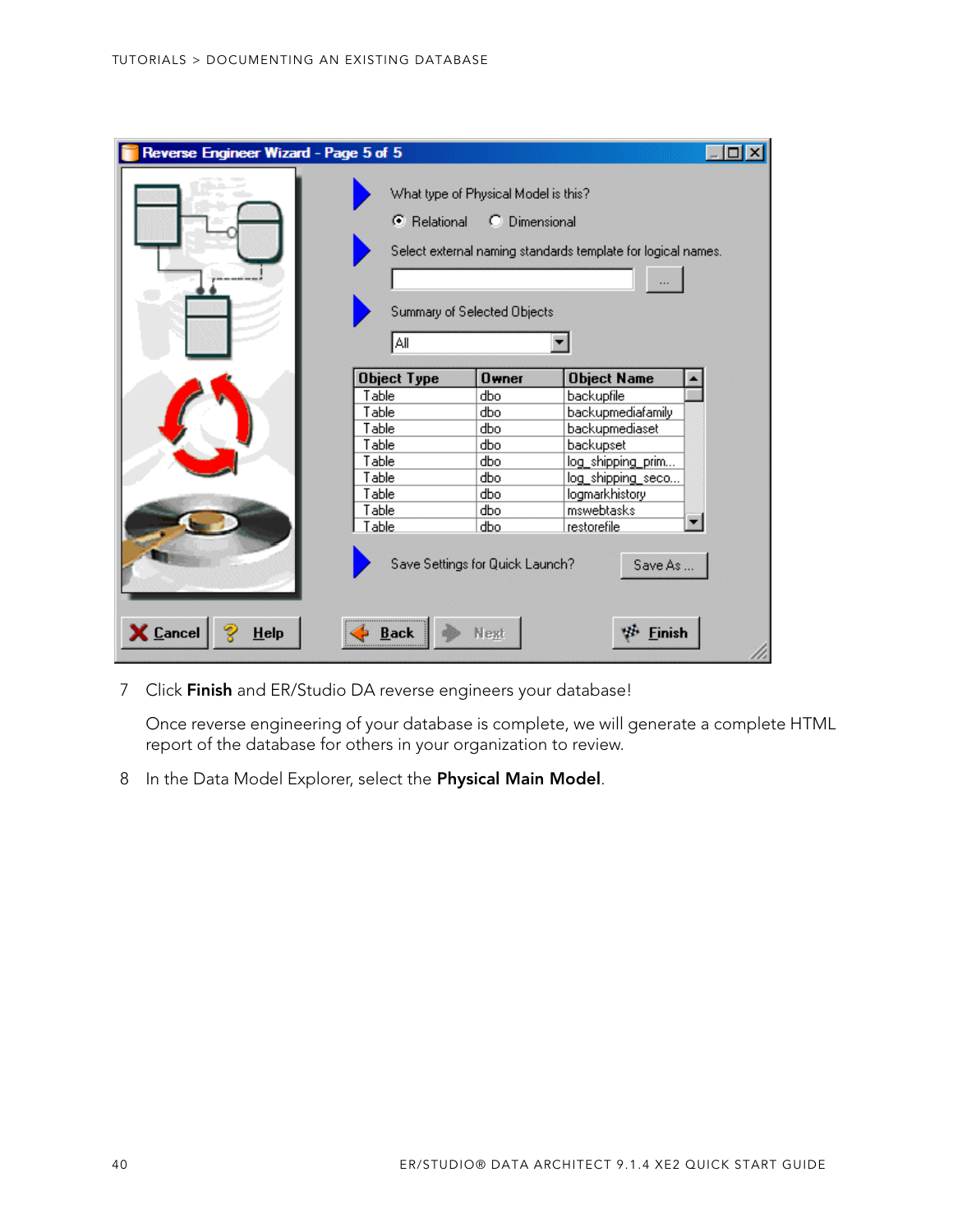| <b>ER/Studio Report Wizard - Page 1 of 4</b> |                                                                                                                                                                                                                              |
|----------------------------------------------|------------------------------------------------------------------------------------------------------------------------------------------------------------------------------------------------------------------------------|
|                                              | <b>Generate HTML or RTF file</b><br>Select report type<br>C RTF report<br>C HTML report<br><b>Report Directory</b><br>Select directory for report<br>C:\Documents and Settings\Jacquie\Application Data\Embarca              |
|                                              | <b>Wizard Quick Launch</b><br><b>Select Settings File</b><br>$\Box$ Use file-based Quick Launch settings.<br>Use Settings<br>Go!<br>None<br>Settings Only<br>└ Settings and Objects<br>О.                                    |
|                                              | Do you want to invoke an Editor to view the report after it is<br>generated?<br>$\subset$ No<br>ে Yes ।<br>Generate HTML report using performance-enhanced version for<br>large data models.<br>$\Box$ Use enhanced version. |
| $\epsilon$ Cancel<br>HeIp                    | Next<br><b>Back</b><br>Finish                                                                                                                                                                                                |

9 Choose **Tools > Generate Reports**.

10 On the first page of the wizard, for the report type, select **HTML**.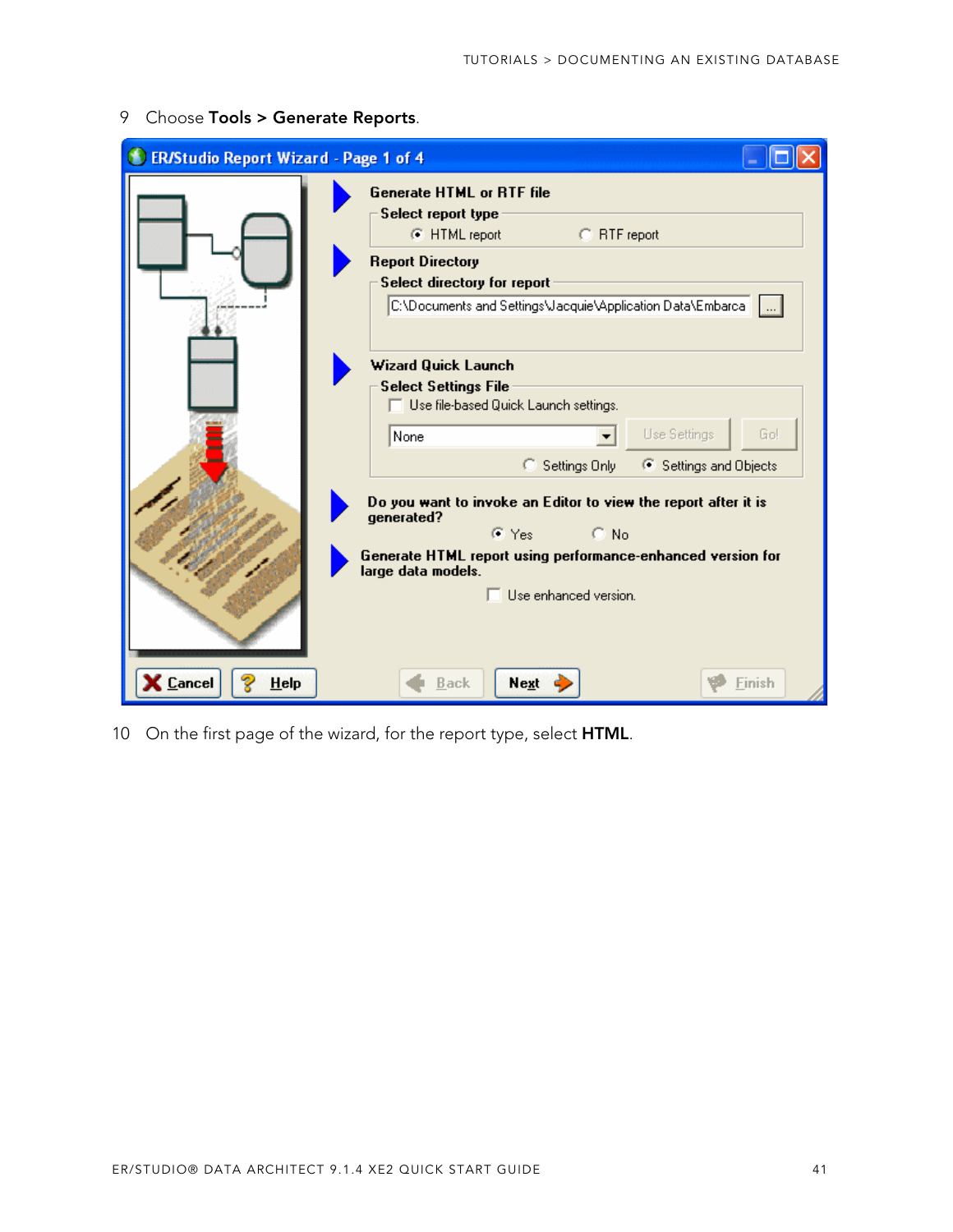11 On page 2, click **Select All** in both areas of the **Diagram** tab.



12 Click **Select All** in both areas of the **Data Dictionary** and the **Procedures** tabs, and then click **Next**.

**NOTE:** The tabs available on page 2 depend on what objects are supported by the database platform of the selected model. Some databases support more database objects than Microsoft SQL Server 2005, such as Oracle11g and IBM DB2 LUW 9.x for which there are also tabs on this page for procedures, functions, triggers, packages, and tablespaces. If the model was previously denormalized, a **Denormalization Mappings** tab would also appear.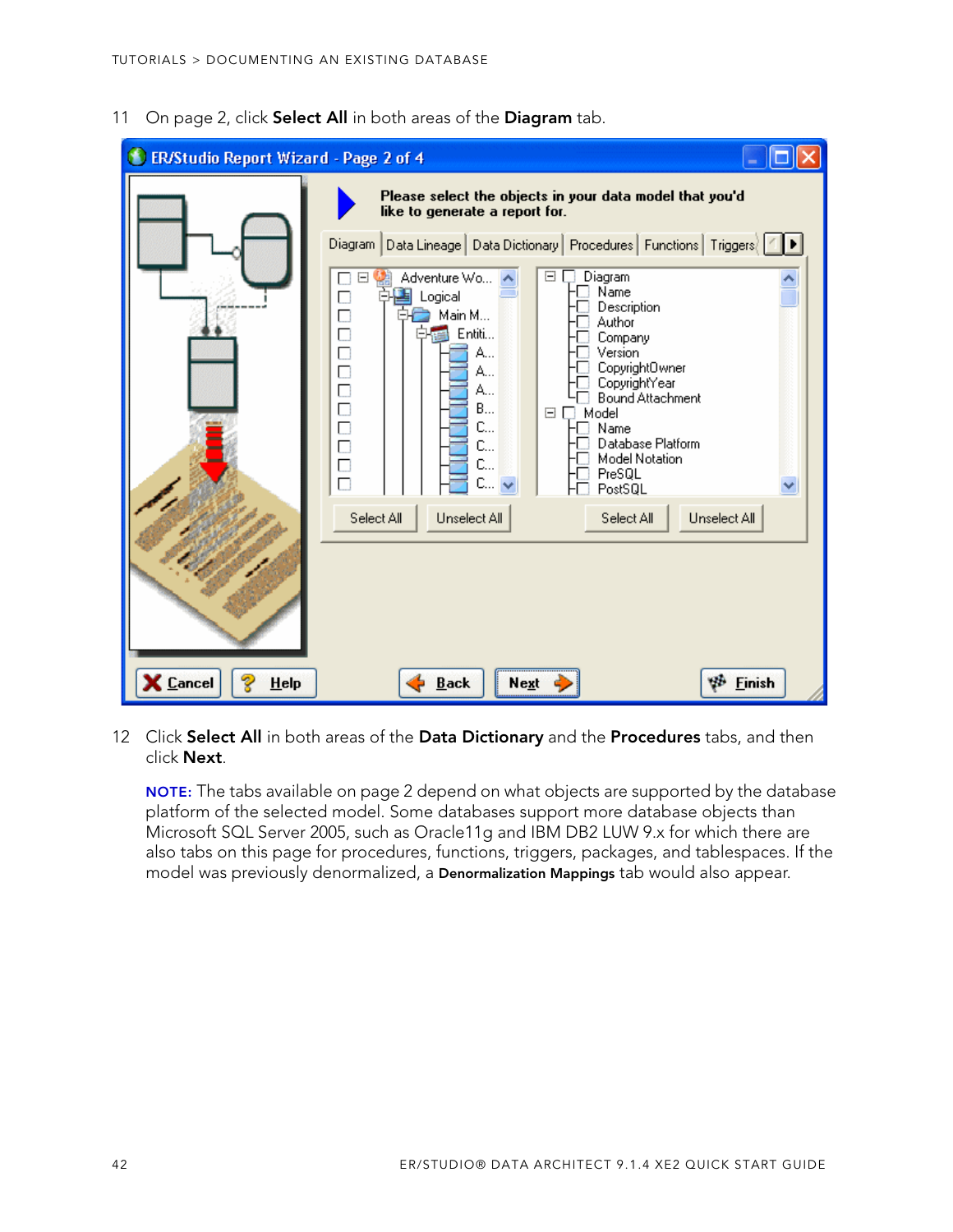#### 13 On page 3, in the **Submodel Image Options** area, click **Select All**.

**TIP:** In the **Logo and Link Options**, you can choose to replace the ER/Studio DA default Embarcadero Technologies logo in favor of your own corporate logo (and Hyperlink).

| ER/Studio Report Wizard - Page 3 of 4 |                                                                                                                                                                                                                                                                                                                                                                                                                                                                                                                                                                                                                                                                            |  |
|---------------------------------------|----------------------------------------------------------------------------------------------------------------------------------------------------------------------------------------------------------------------------------------------------------------------------------------------------------------------------------------------------------------------------------------------------------------------------------------------------------------------------------------------------------------------------------------------------------------------------------------------------------------------------------------------------------------------------|--|
|                                       | <b>Select HTML generation options</b><br><b>Submodel Image Options</b><br>Adventure Works.D<br>Ξ<br>Submodel images will be generated in the<br>$\frac{\Box}{\Box}$<br>国 Logical<br>report for the selected submodels.<br>Individual Zoom and Quality settings can<br>Main Model<br>be set for each submodel by selecting it<br>⊽<br>Human Reso<br>in the tree.<br>$\Box$<br>Person<br><b>IPNG</b><br>Image Type:<br>☑<br>Production<br>⊽<br>Purchasing<br>45%<br>Zoom:<br>Unselect All<br>Select All<br>100%<br>Quality:<br><b>Logo and Link Options</b><br>Browse<br>Image file<br><b>Report Title</b><br>New Link<br><b>Description</b><br>SQL Server 2005 Sample Model |  |
| <b>Cancel</b><br>HeIp                 | <b>Report Formatting</b><br>← Preserve formatting<br>Object Definition Formatting:<br>○ Wrap text<br>← Preserve formatting<br>C Wrap text<br>Object Note Formatting:<br>Explorer Tree:<br>Include owner in tree.<br>ΨĐ<br><b>Finish</b><br><b>Back</b><br>Next                                                                                                                                                                                                                                                                                                                                                                                                             |  |

Because HTML formatting can be included in object definitions, you can also choose to preserve the formatting specified on the **Definitions** tab of the various object editors.

14 Click **Next** to advance to Page 4 of 4, and then click **Finish**.

ER/Studio DA then begins the report publication process and launches the default browser so you can review the report.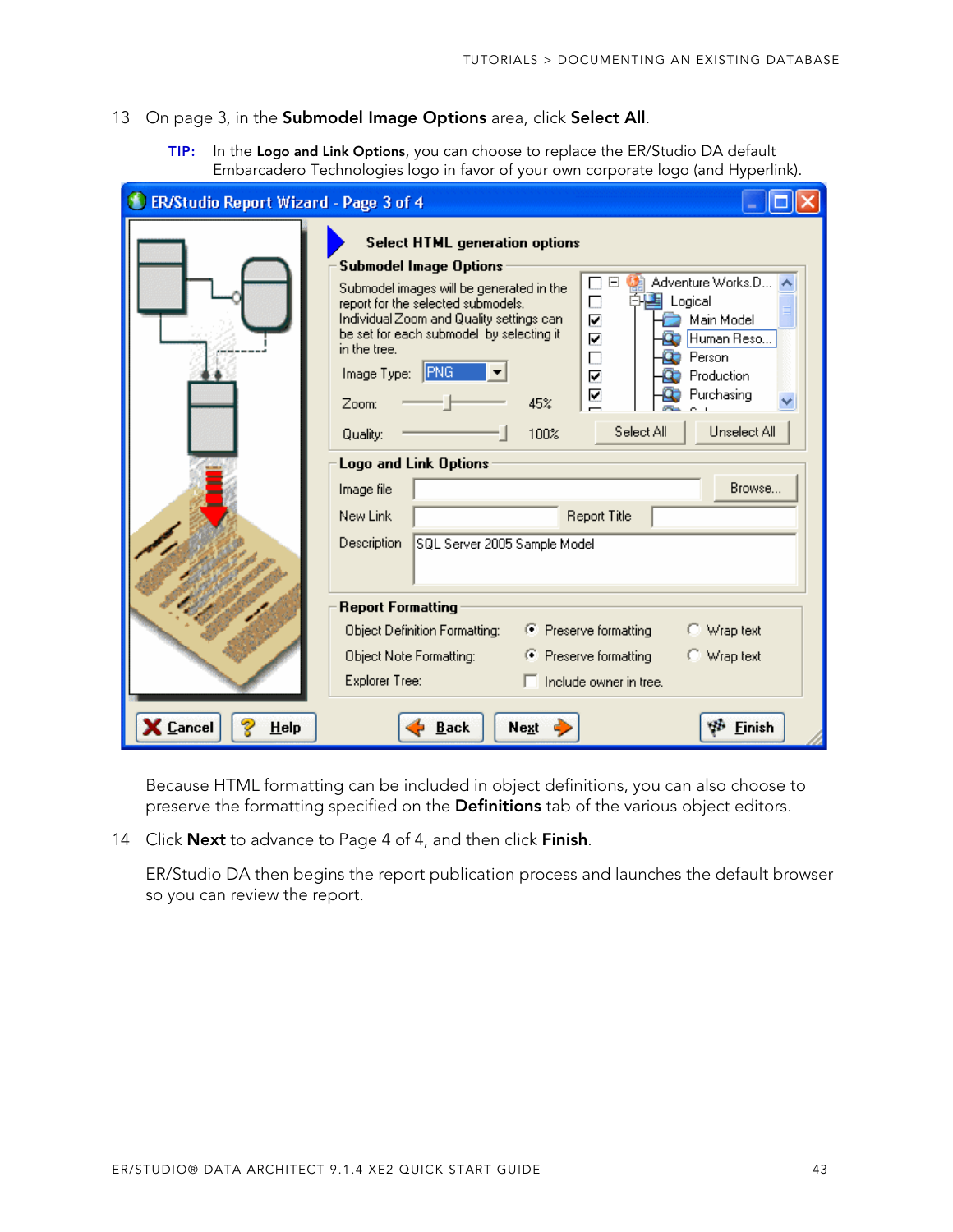### 15 Finished!

Start navigating the report via your browser. Navigation will perform exactly as it does when you are using ER/Studio DA! Expand the tree to find Model Image and click on it (see below). You will see a read-only version of your data model (as seen below). Use the Explorer to navigate to any metadata you want or select the entities and relationships in the model image to jump to their information.



#### **Conclusion**

In this session, you learned how to:

- Connect to and reverse-engineer an existing database with ER/Studio DA.
- Document a database in seconds by using ER/Studio DA's automatic HTML documentation publication facility.

For more information on Reporting, review the "Generating RTF and HTML Model Reports" in the ER/Studio Data Architect User Guide.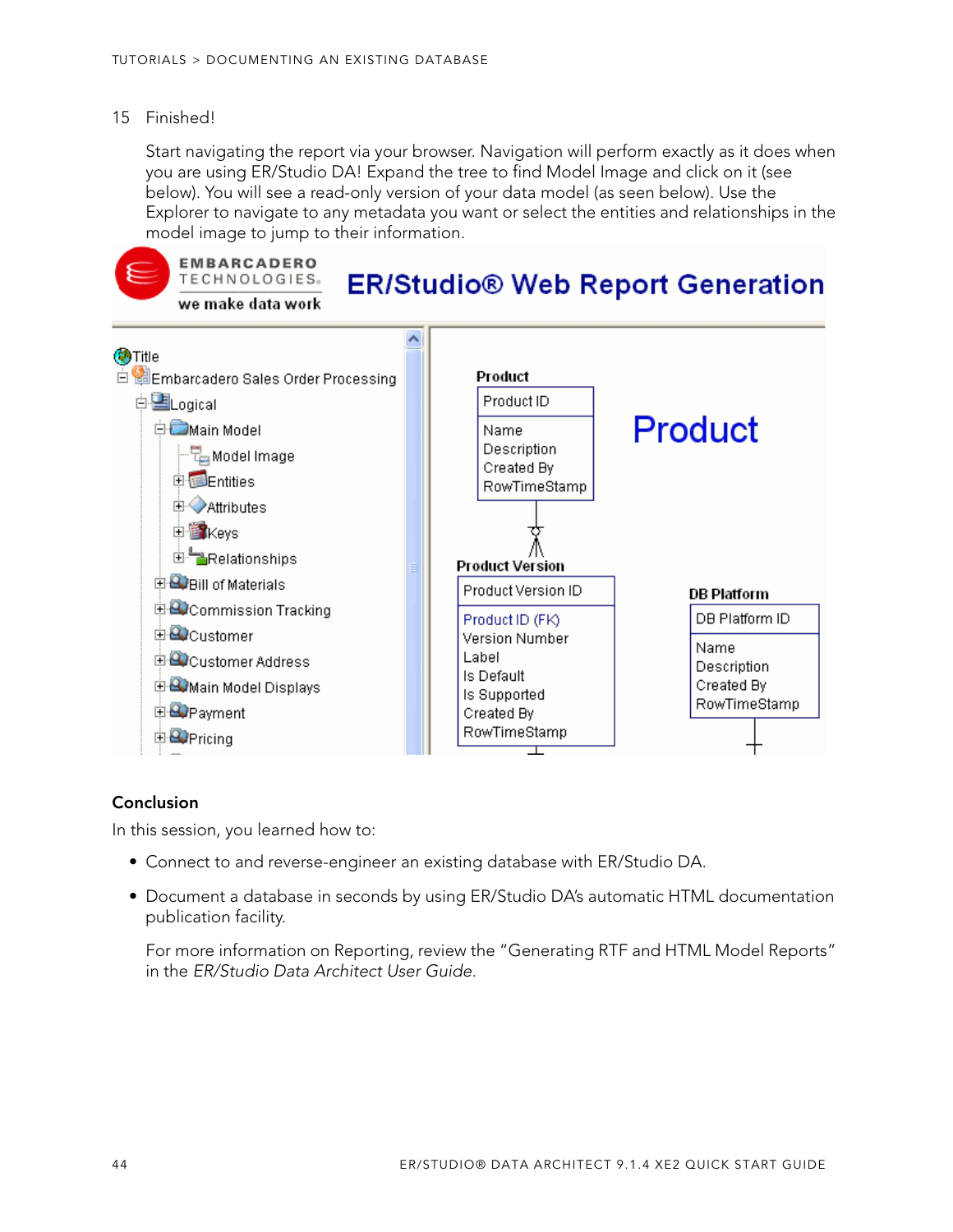# <span id="page-44-0"></span>DOCUMENTING DATA LINEAGE

The Data Lineage feature of ER/Studio DA enables you to document the movement of data from point A to point B (and any intermediate steps in between). This movement is sometimes referred to as Extraction, Transformation and Load (ETL). Points A and B can be anything from flat files, high-end databases such as Oracle and DB2, XML, Access databases, and Excel worksheets. This is sometimes referred to as source and target mapping. A model produced in ERStudio can represent any point along the way. Data Architects need the ability to specify the source or target of data down to the column-level. Along with the metadata that defines the source and target mapping are rules for how the data is manipulated along the way.

This section will help you document the data lineage of your systems. It is comprised of the following tasks which correspond to the general ETL workflow:

- [Creating a Data Flow on page 46](#page-45-0)
- [Creating a Data Movement Rule on page 47](#page-46-0)
- [Defining External Source and Target Systems on page 49](#page-48-0)
- [Creating a Data Lineage and Transformation Visualization on page 51](#page-50-0)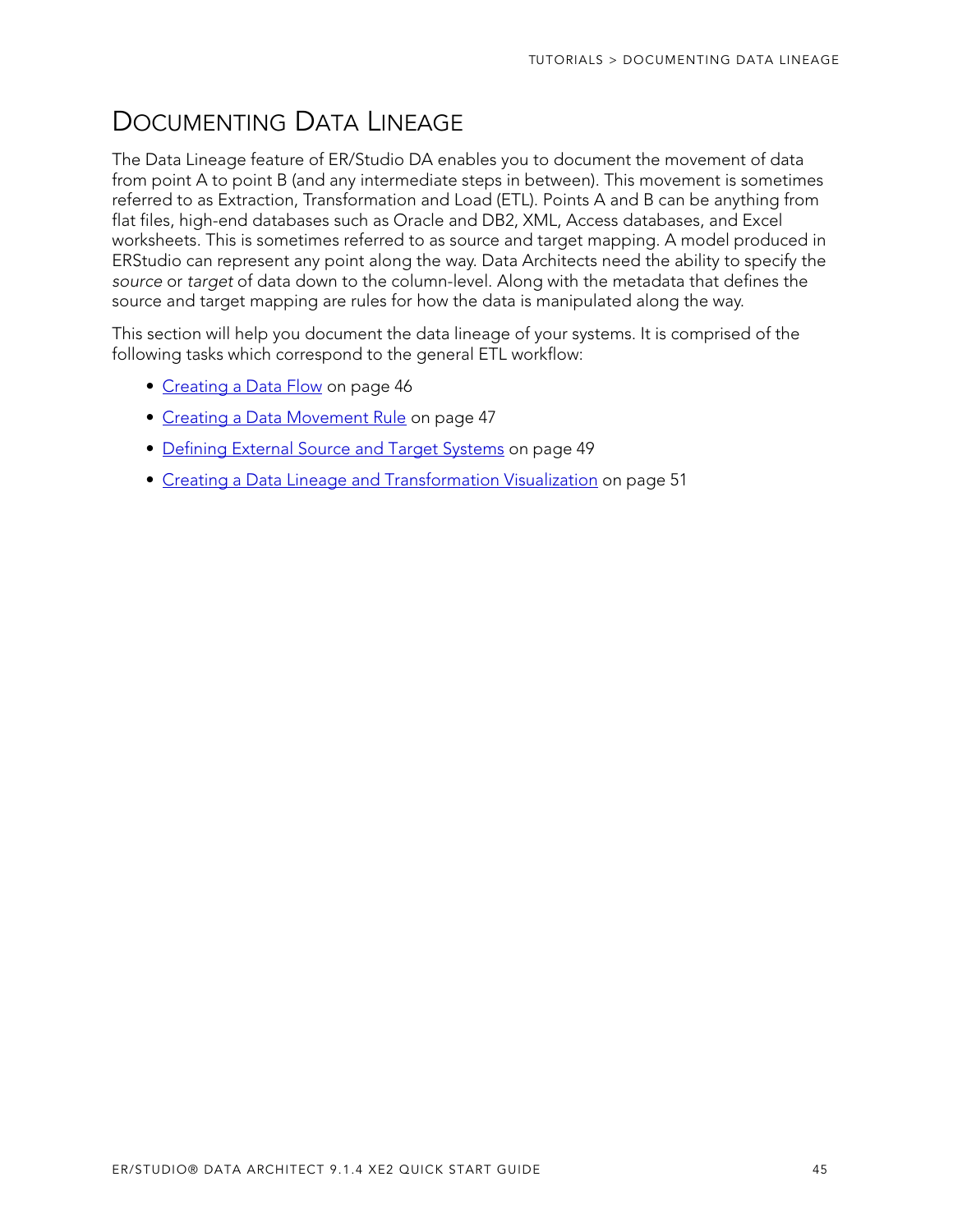# <span id="page-45-0"></span>CREATING A DATA FLOW

The Data Flow organizes and encapsulates one data transformation and the source tables and columns used in the transformation to produce the target data. Multi-tiered mappings are possible and there can be multiple transformations involving different columns between two tables as illustrated below.



### **Create a Data Lineage Data Flow**

- 1 Choose **File > Open** and select the GIMB.DM1 diagram in the Sample Models directory.
- 2 Click the **Data Lineage** tab at the bottom of the application window.

You are prompted to create a **Data Lineage Data Flow**.

| <b>ER/Studio Data Architect</b>                                                                        |
|--------------------------------------------------------------------------------------------------------|
| There are currently no Data Lineage Data Flows available to display. Would you like to create one now? |
| No<br>Yes                                                                                              |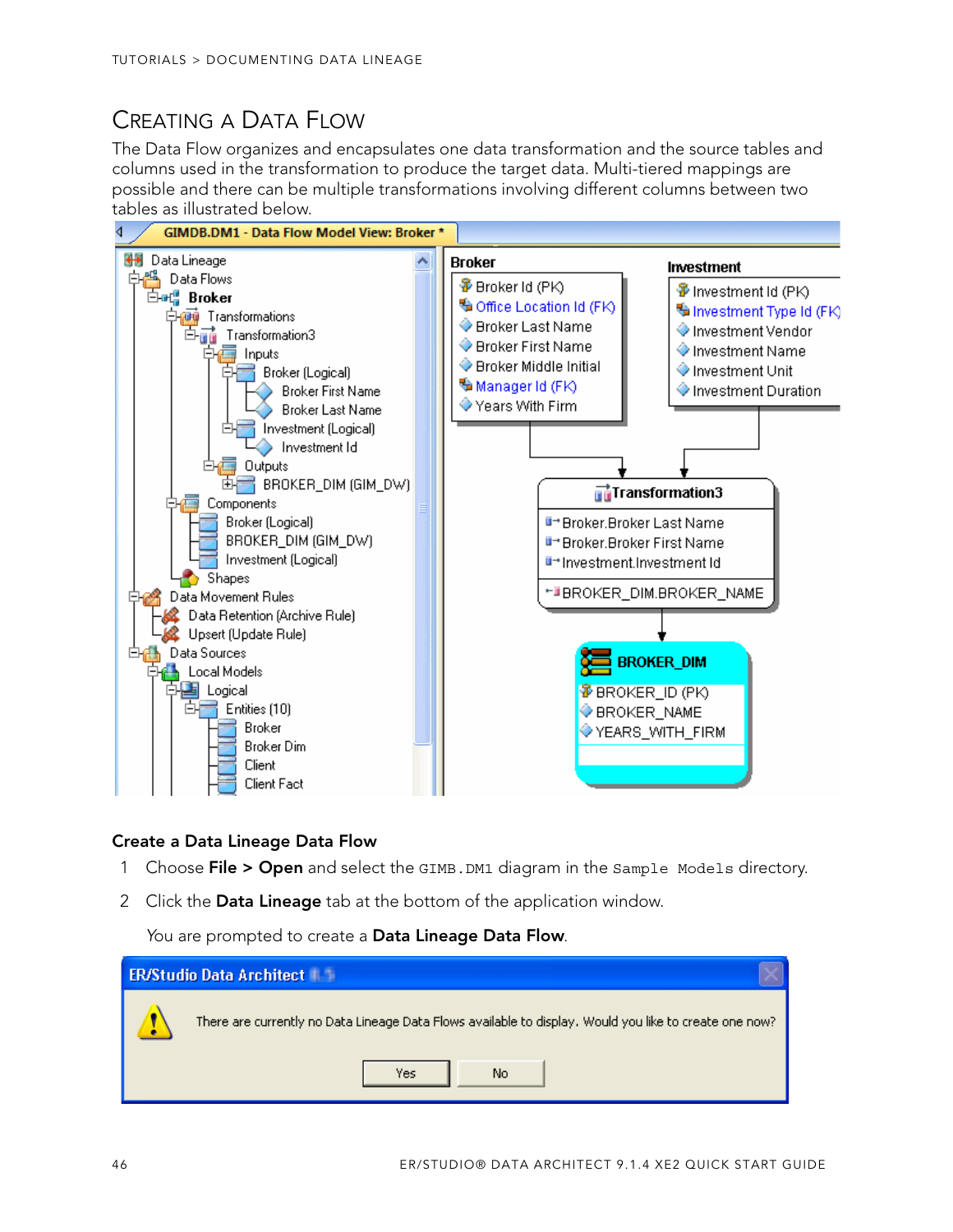3 Click **Yes**.

If this is not the first time you click the Data Lineage tab after opening a diagram, from the **Data Lineage Explorer,** right-click the **Data Flows** node and then click **Create Data Flow**.

4 Enter a data lineage data flow name and then click **OK**.

| <b>Add Data Lineage Data Flow</b> |  |  |
|-----------------------------------|--|--|
| Name: Broker                      |  |  |
| X Cancel<br>ΠK                    |  |  |

**NOTE:** The name that appears in the diagram title tab at the top of the application window is appended with: data flow name, when you click a task in the **Data Lineage** explorer, such as GIMDB.DM1 - Data Flow Model View: Broker\*.

| JFGIMDB_80_testing.DM1 - Data Flow Model View: Broker *    |                                                                   |  |
|------------------------------------------------------------|-------------------------------------------------------------------|--|
| Data Lineage<br>Data Flows<br><b>Broker</b><br>Client Load | <b>BROKER</b><br><b>BROKER_ID (PK)</b><br>OFFICE LOCATION ID (FK) |  |

The Data Flow has been created.

### <span id="page-46-0"></span>CREATING A DATA MOVEMENT RULE

Data Movement rules describe how source and target tables and entities are related. You can relate source data to one or more tables and entities in the same model, the active diagram, or to tables imported from external systems. The rules defined here are used at the table level on the Data Lineage tab of the entity and table editors.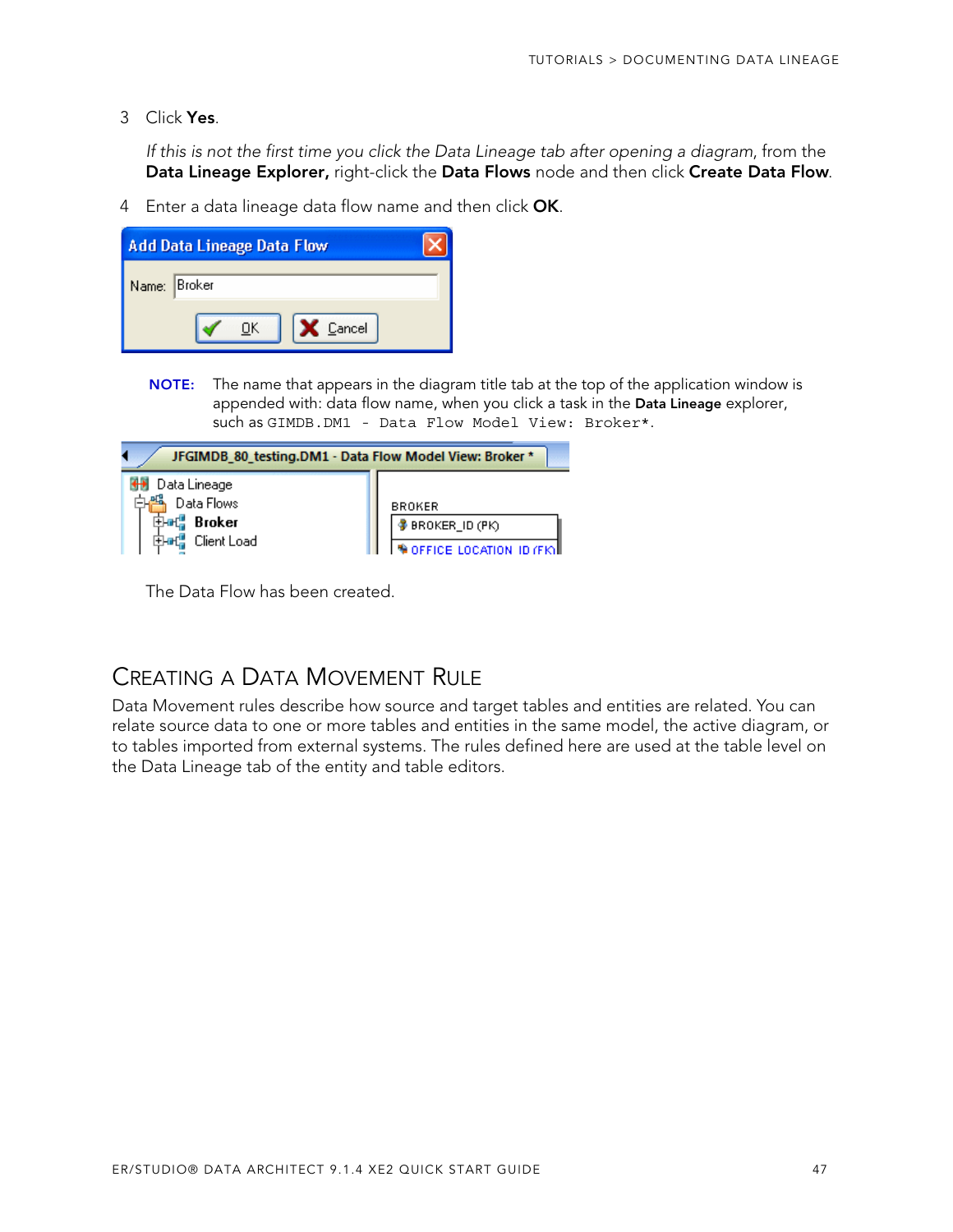### **Create a data movement rule**

1 On the **Data Lineage** tab, right-click **Data Movement Rules** and choose **New Data Movement Rule**.

| <b>C</b> Data Movement Rule |                                                                                                                                             |           |
|-----------------------------|---------------------------------------------------------------------------------------------------------------------------------------------|-----------|
| <b>Rule Information</b>     | <b>Binding Information</b>                                                                                                                  |           |
| <b>Rule Name:</b>           | Backup                                                                                                                                      | OK        |
| <b>Rule Type:</b>           | Create Rule                                                                                                                                 | X Cancel  |
| <b>Rule Text:</b>           | <b>Backup Rule</b><br>۸<br>Create Rule<br>Deletion Rule<br>Recovery Rule<br>Update Rule<br>Boolean<br>Date<br>External File Path<br>Numeric | ೪<br>Help |

- 2 Complete the **Data Movement Rule** editor as required and then click **OK** to exit the editor.
	- **TIP:** Once created, you can edit the Data Movement rule by double-clicking it to launch the **Data Movement Rule** editor.

The following describes options that require additional explanation:

#### **Rule Information** tab

- **Rule Name**: Enter a name that indicates the operation and objects acted on, depending on the specifics of your binding definition.
- **Rule Type**: Select a generic movement rule type that best describes the data movement.
- **Rule Text**: Document your data movement plan here, perhaps adding instructions or contingency plans.

#### **Binding Information** tab

Select the object classes and/or specific objects to which you want to bind this attachment. You can override this setting using the **Data Lineage** tab of the entity or table editor.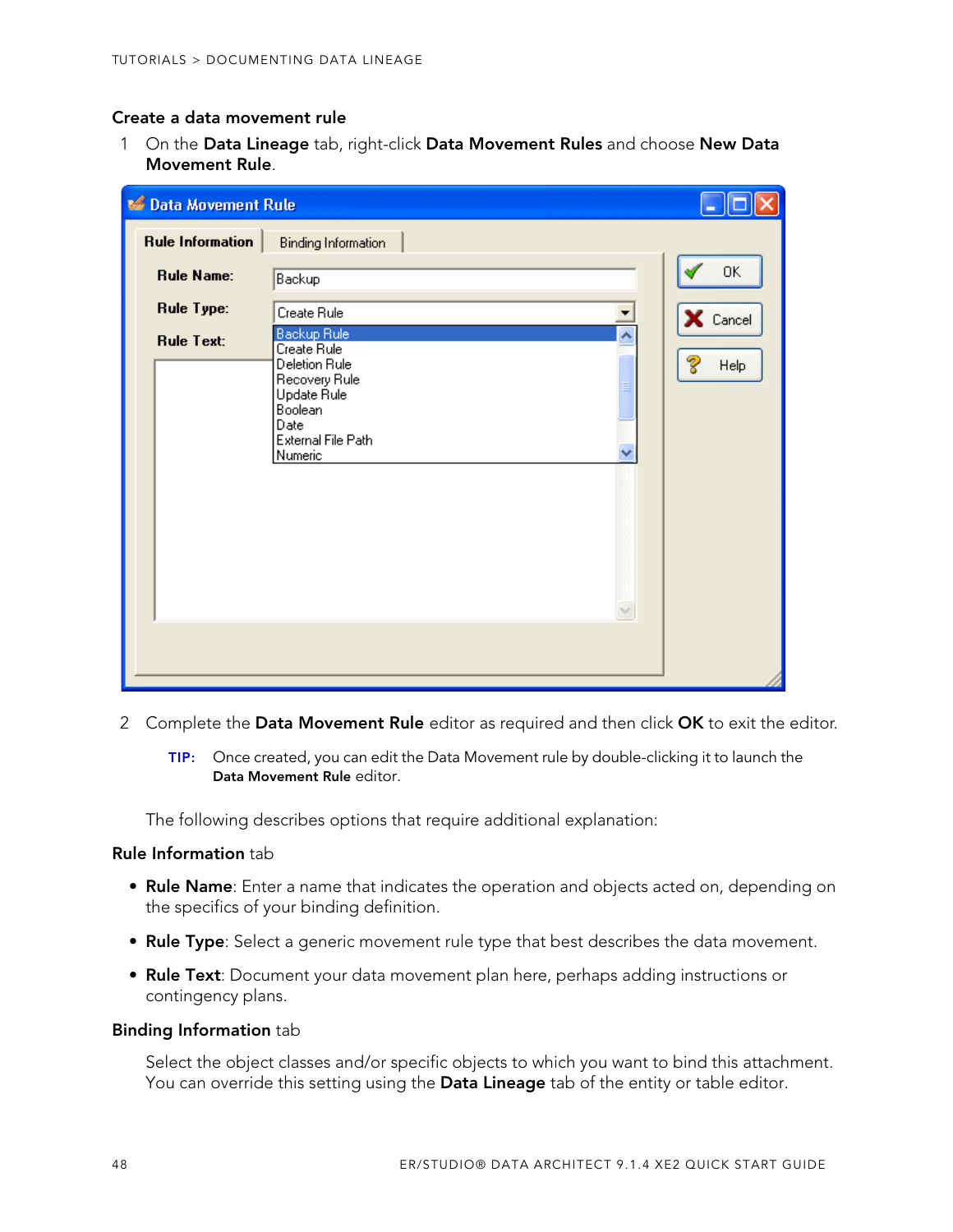## <span id="page-48-0"></span>DEFINING EXTERNAL SOURCE AND TARGET SYSTEMS

Data sources can originate from models in the active diagram (local models) or from external sources that are either imported into the active diagram or created on the Data Lineage tab. A data source can be imported from  $*$ . dm1 files,  $*$ . dt1 files, database or from SQL files, flat files, and other common application files. The following describes how to import metadata from an external source.

**NOTE:** Source data imported through the Data Lineage tab only includes information such as table and column name, datatype, nillability, primary key, and column definitions. To obtain more details, reverse engineer the database or import it into ER/Studio DA using the Metadata Wizard.

#### **Import external source or target data**

- 1 From the **Data Lineage** tab, expand the **Data Sources** node.
- 2 Right-click **Other Sources** and choose **Import New Source**.

| In Import Source - Page 1 of 5 |                                                                           |
|--------------------------------|---------------------------------------------------------------------------|
|                                | Welcome to the Data Source Import Wizard!                                 |
|                                | Please select where you would like to import the source<br>metadata from: |
|                                | C From a model in another DM1 file                                        |
|                                | C From a Repository based DM1 file                                        |
|                                |                                                                           |
|                                | C From a SQL file                                                         |
|                                | Database Platform:<br>Microsoft SQL Server 2005                           |
|                                | C From a live database                                                    |
|                                | <b>Comparison Quick Launch</b>                                            |
|                                | Select Settings File                                                      |
|                                | <b>▽</b> Use file-based Quick Launch settings.                            |
|                                | Load file<br>Gol                                                          |
|                                | o<br>Settings Only <sup>6</sup> Settings and Objects                      |
| HeIp<br><b>Cancel</b>          | Next<br><b>Back</b><br>Finish                                             |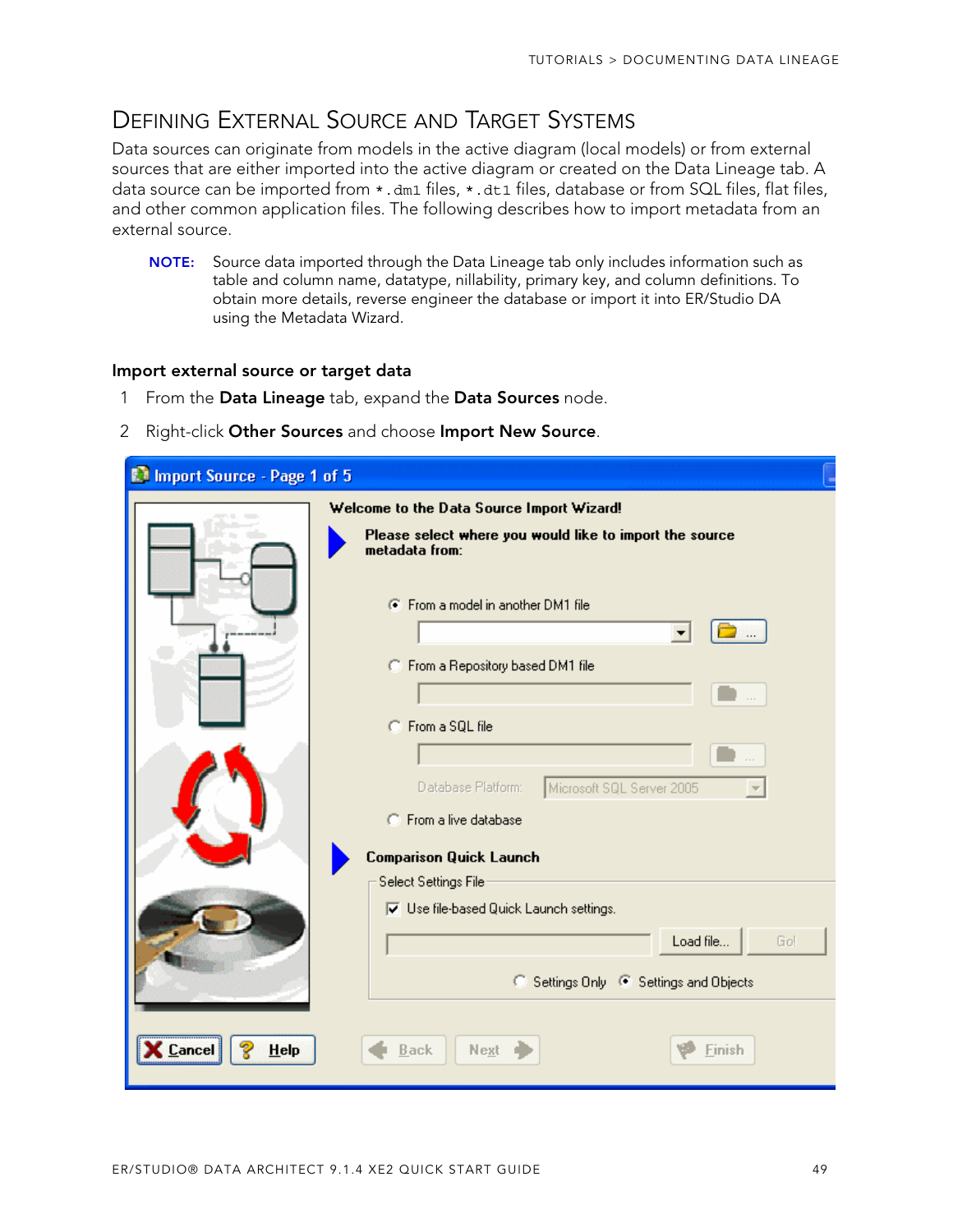3 Complete the **Import Source** wizard as required and then click **Finish** to import the source.

The new source will appear under the **Other Sources** node.

The following describe options that require additional explanation:

#### **Page 1 - Please select where you would like to import the source metadata from**

- **From a Repository based DM1 file**: Lets you obtain source from data models and Named Releases managed within the ER/Studio Repository. When you select this option, ER/Studio DA opens the Repository Operation Status dialog box and the **Get From Repository** dialog box. This process connects to the current Repository Server defined in the Repository settings. The **Import Source** wizard automatically gets the diagram.
- **From an SQL file** ER/Studio DA imports the SQL file.
- **From a live database:** If you select this option, a page appears where you can select the database and connection type. The connection type can be either ODBC or Native/Direct Connection. For information about connecting to databases, including troubleshooting information, see "Connecting to Database Sources and Targets" in the ER/Studio Data Architect User Guide.
- **Comparison Quick Launch**: The Compare Quick Launch data is saved as an \*.rvo file. For information on using the **Quick Launch** option in the wizard, see "Saving and Using Quick Launch Settings" in the ER/Studio Data Architect User Guide.

### **Page 5 - Results**

- **Current and Target Model Display Grid**: Between the Source and Target models is a Resolution column. The default merge decision is Merge the data into the new source file. You can click on any item in the **Resolution** column to enable the decision list. If you want to change the decision, click the list and then click the new resolution. When you change the default resolution of an object, the decisions of their dependent properties and objects are automatically updated. You can also click the category folders, like the **Tables Resolution** column to change all the decisions for all the underlying objects in that object category. And, you can use the **CTRL** key to select multiple items, and then right click to enable the decision list.
- **SQL Difference**: To enable the SQL Difference utility, select any difference that is a long text field, such as a Definition, Note, or DDL, and then click SQL Difference to view the differences between the SQL of the models. This utility only allows you to view the differences; difference resolutions are performed on the **Results** page of the **Compare and Merge Utility**.
- **Filter Report on Results:** Create a report of the source content and your chosen resolutions. You can choose to create an HTML or an RTF report.
	- **TIP:** You can modify the default display using the options at the bottom of the page.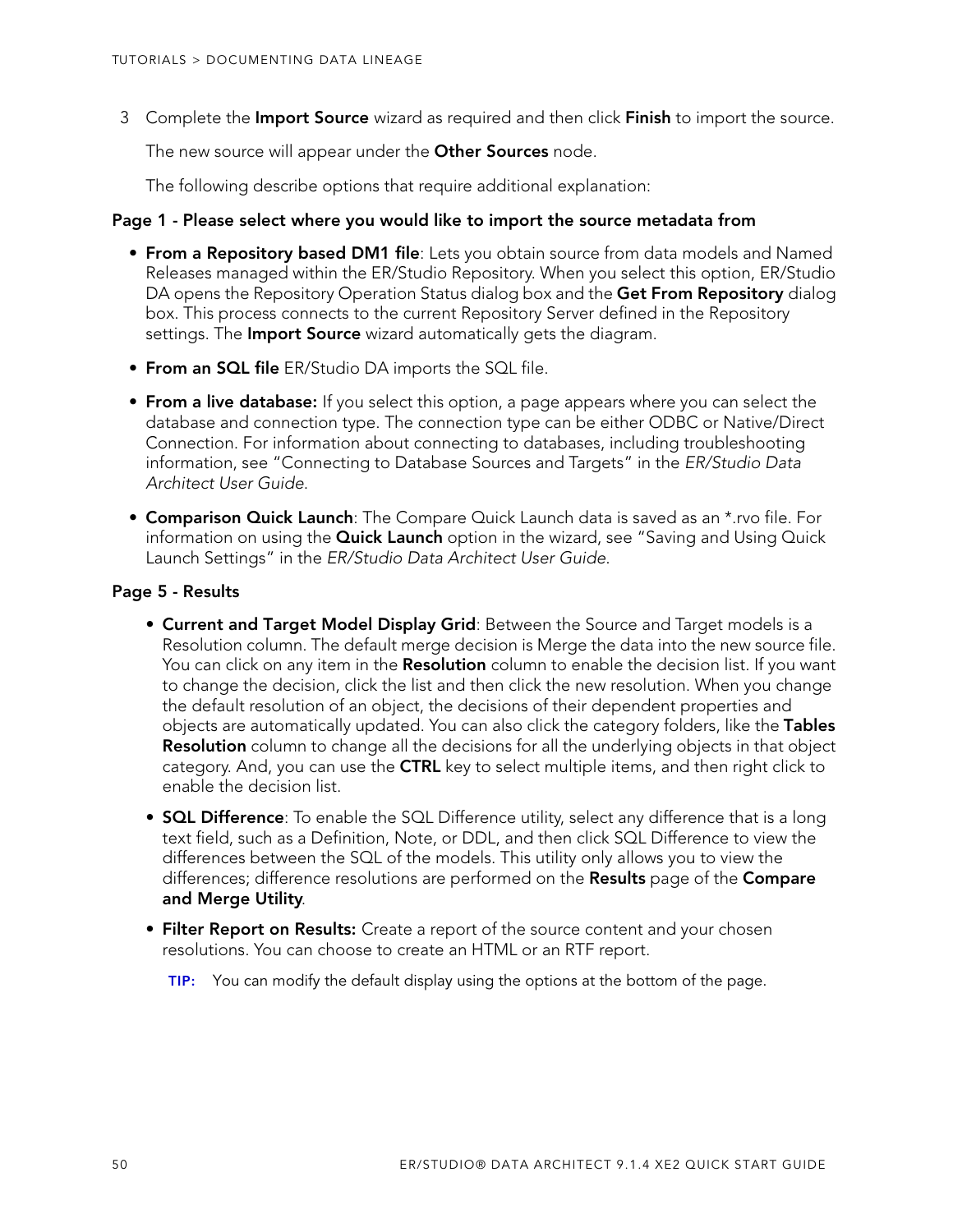# <span id="page-50-0"></span>CREATING A DATA LINEAGE AND TRANSFORMATION VISUALIZATION

- 1 To create the data source or transformation input tables, expand **Data Sources > Local Models > Logical > Entities** and then drag and drop the **Broker** and **Investment** tables onto the Data Lineage window.
- 2 To create the data target or transformation output tables, navigate to **Data Sources > Local Models > GIM\_DW** and then drag and drop the **Broker** table onto the Data Lineage window.



- 3 To obtain the Transformation Insertion tool, right-click an empty space in the **Data Lineage** window and then click **Insert Transformation**.
- 4 To insert the transformation, click in the **Data Lineage** window between the source and target data sources and then right-click to drop the **Transformation Insertion** tool.
- 5 Reposition and resize the transformation object to suit your needs.
- 6 Right-click an empty space of the **Data Lineage** window and then click **Insert Data Stream**.
	- **TIP:** Transformation and Data Flow tools are also available on the toolbar. Hover the mouse over the tools to find the tool you need.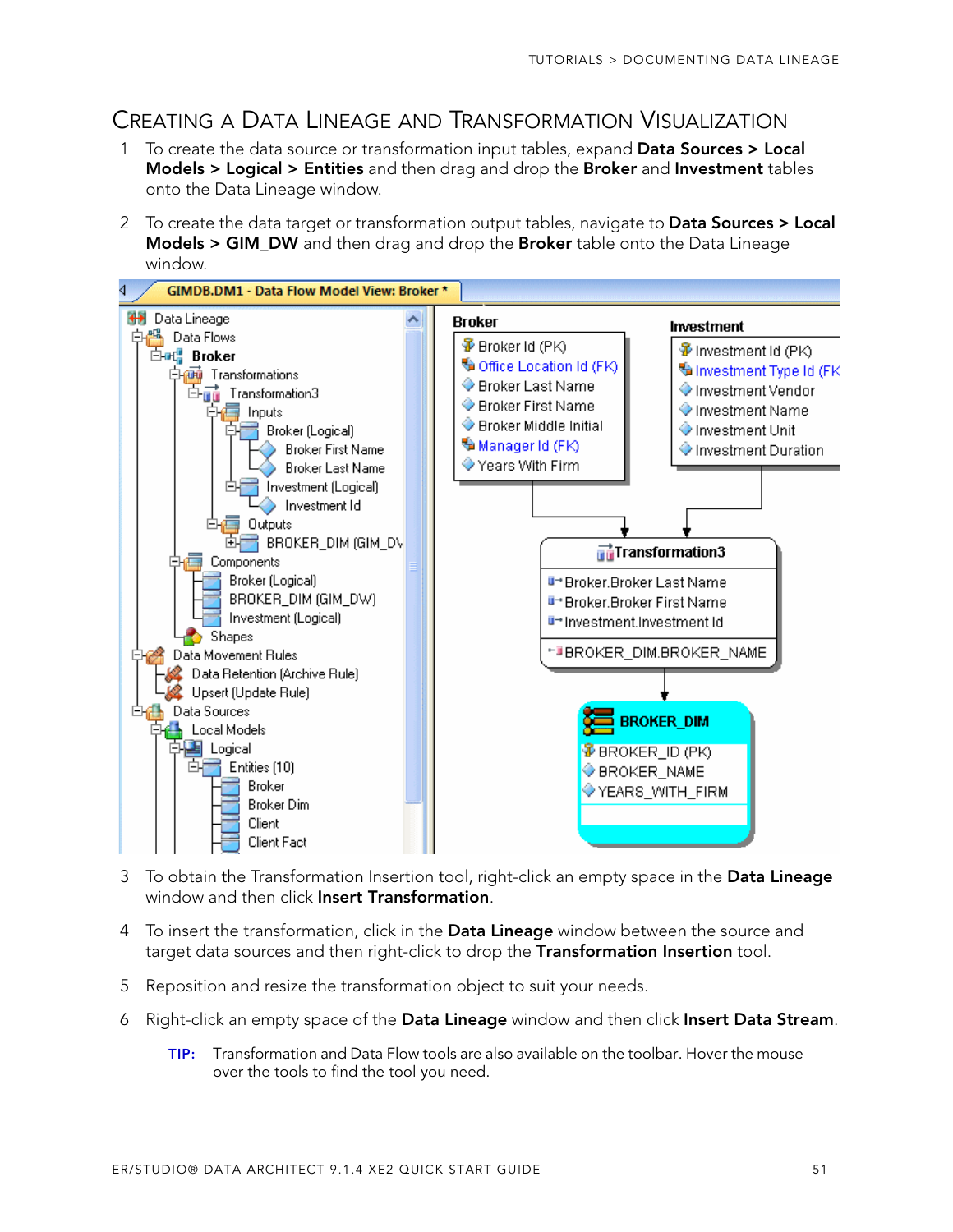- 7 Click an input and then click the transformation object. Repeat as many times as necessary to link all the inputs to the transformation object.
- 8 Click the transformation object and then click an output.



- **TIP:** If the Inputs and Outputs do not display in the diagram as they do in the illustration above, choose **View > Diagram and Object Display Options > Transformation** and then click **Inputs and Outputs Columns**.
- 9 To define which columns should be used in the transformation and any transformation rules, double-click the new transformation to open the **Transformation Editor**.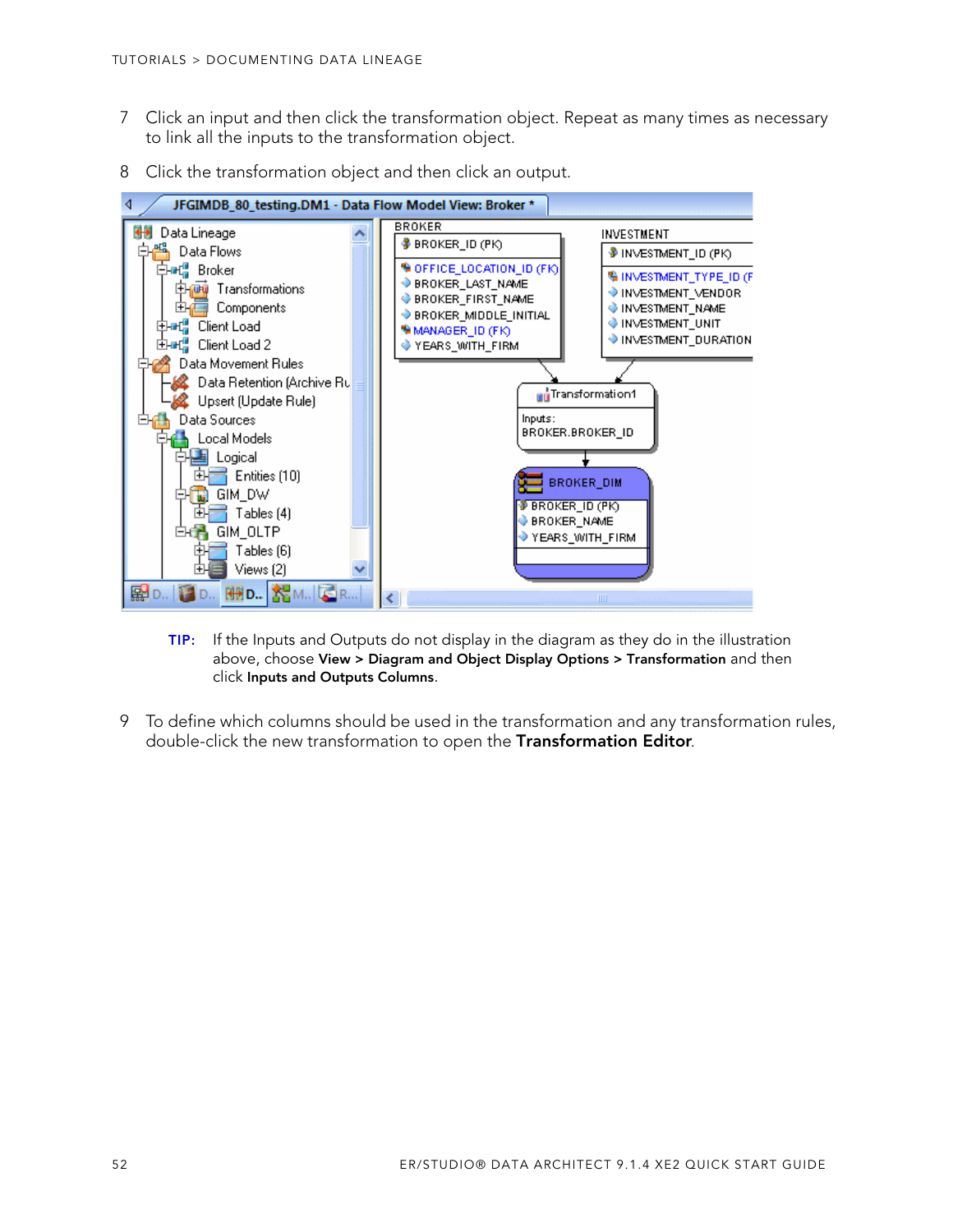| <b>TR</b> Transformation Editor                                                                                                                                                                                    |                                                                                                                               |
|--------------------------------------------------------------------------------------------------------------------------------------------------------------------------------------------------------------------|-------------------------------------------------------------------------------------------------------------------------------|
| Broker Name<br>Name:<br><b>Columns</b><br>Rules<br>Attachments<br>Definition                                                                                                                                       |                                                                                                                               |
| Inputs:<br>$\cdots$<br>Attribute/Column   Parent Object   Data Type  <br>Definition<br>VARCHA<br>Broker Last N<br><b>BROKER</b><br>VARCHA<br>Broker First N<br><b>BROKER</b><br>Investment Na   INVESTME<br>VARCHA | Outputs:<br>$\cdots$<br>Definition<br>Attribute/Column   Parent Object   Data Type  <br>BROKER_D varchar(10)<br>Broker Last N |
| Help                                                                                                                                                                                                               | X Cancel<br>0K                                                                                                                |

10 Complete the **Transformation Editor** as required and then click **OK** to exit the editor.

You are done! Now you can more easily share your ideas with your colleagues!

**TIP:** Once the Data Flow is created, you can double-click it to change its name, or double click a transformation or component to change its properties.

The following describes options in the Transformation Editor that require additional explanation:

### **Columns** tab

- **Inputs**: Click the ellipsis (...) button to choose the inputs to be transformed in this task.
- **Outputs**: Click the ellipsis (...) button to choose the outputs resulting from the transformation.

### **Definition** tab

- **Business**: Describe the transformation for your audience.
- **Code**: Enter the code that will perform the transformation, such as a SELECT statement, or a VBBasic or Java Script function or procedure.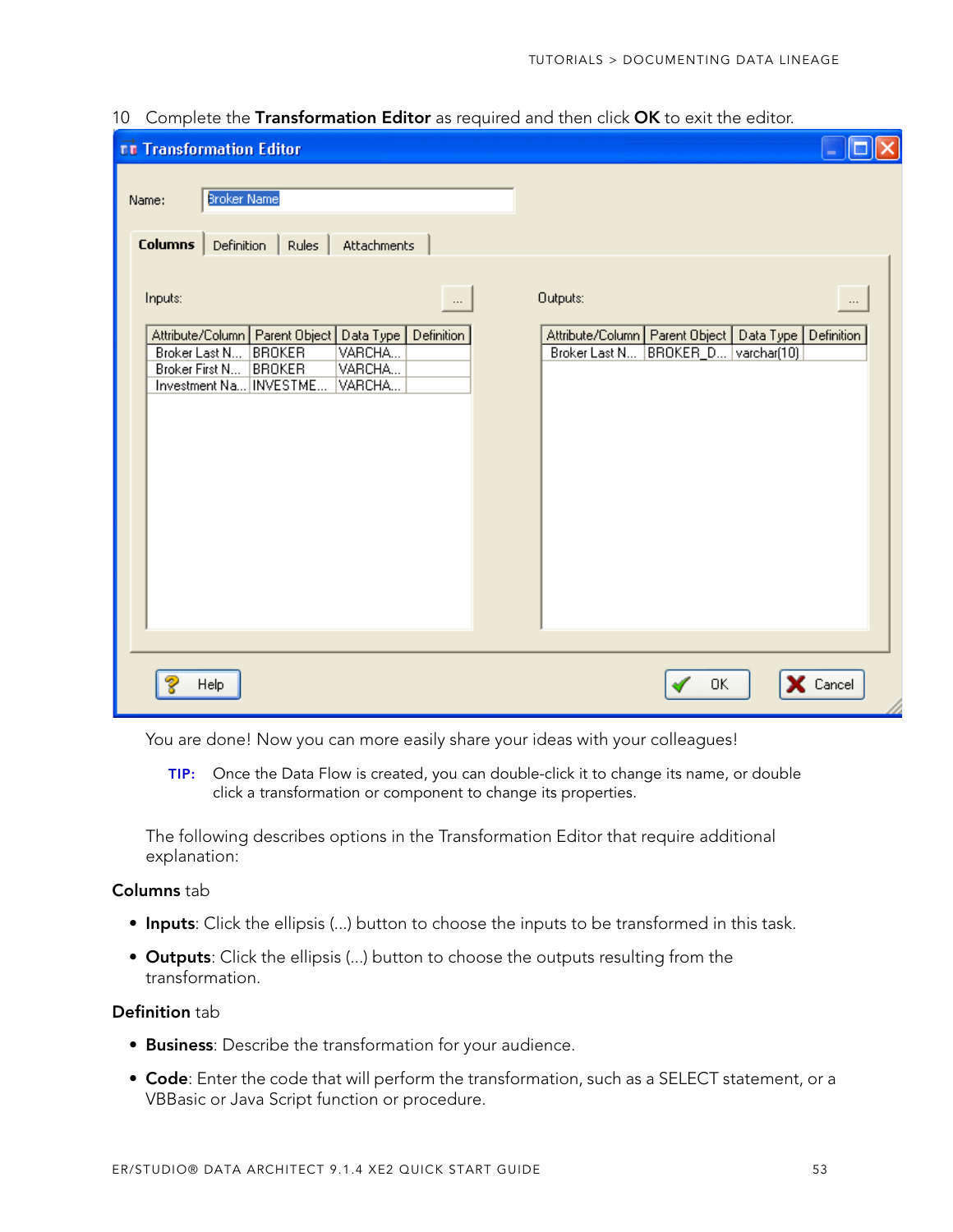### **Data Movement Rules** tab

These are the rules from the Data Movement Rules node of the Data Lineage Explorer.

**NOTE:** You can delete or edit an input or output column by double-clicking the transformation in the **Data Lineage** window, clicking the ellipsis in the **Transformation Editor** and then deselecting the column you want to remove.

#### **Attachments** tab

Bind an external piece of information or attachment to the transformation. You can also remove an attachment from an object, override the default value of an attachment, or change the position of a bound attachment. To override the value of the attachment you have moved to the **Selected Attachments** grid, double-click the **Value** field of the target attachment. ER/Studio DA opens the **Value Override Editor** or a list, depending on the attachment datatype. Attachments are created in the **Attachments** folder of the **Data Dictionary** and must be applied to the default before they will display on this tab.

# <span id="page-53-0"></span>DIAGRAM NAVIGATION AND AESTHETICS

To assist with the creation of presentation-quality diagrams that are easy to navigate and are aesthetically pleasing, ER/Studio DA offers progressive diagram Auto Layout and Navigation utilities that also help you to clean up complex diagrams. Modelers should spend time solving complex database or business data model problems, not forcing boxes and lines to look a certain way.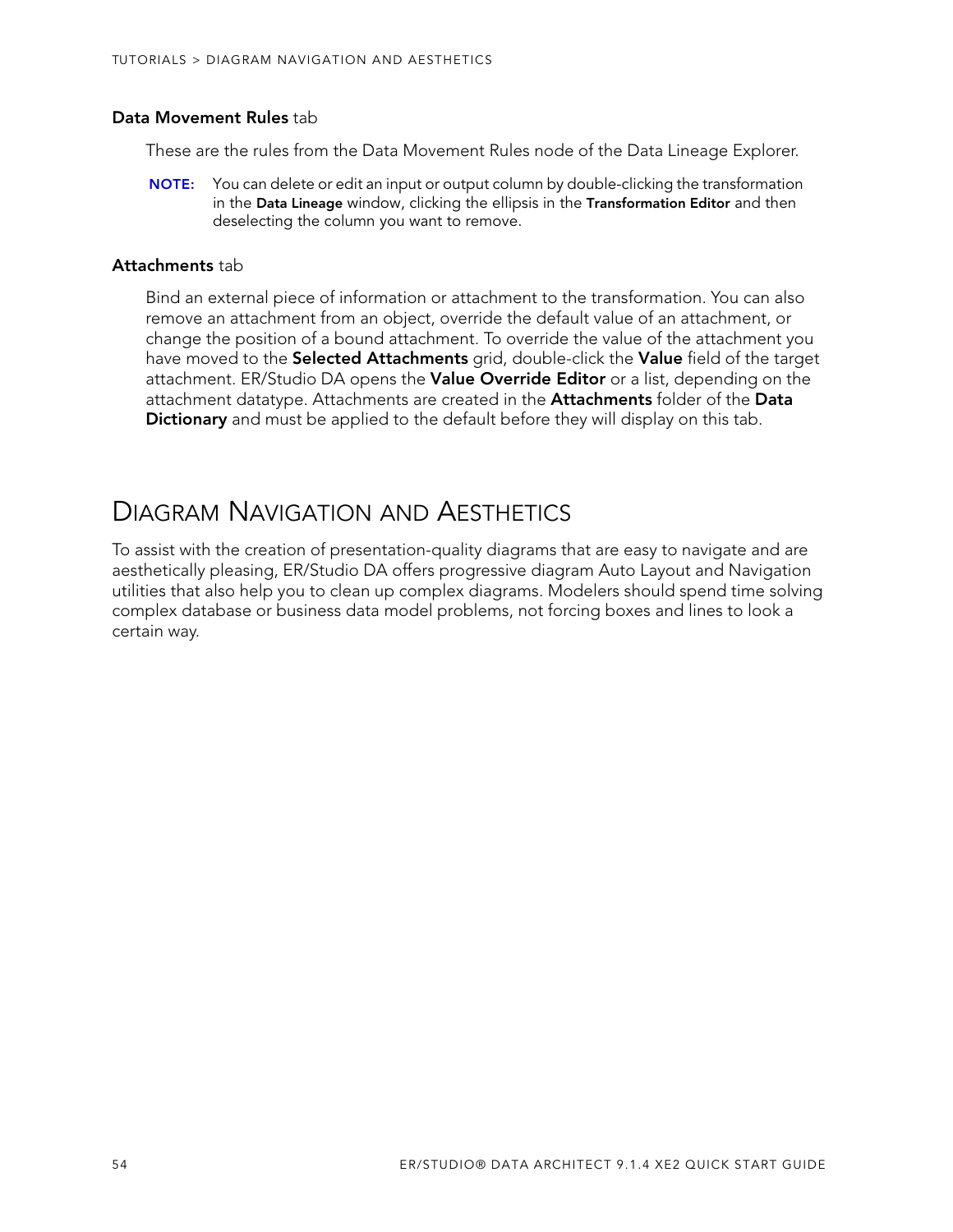### <span id="page-54-0"></span>NAVIGATING THE DIAGRAM

To demonstrate some of ER/Studio DA's layout and navigation utilities, we will import a sample SQL script provided with ER/Studio DA.

- 1 Close any files you have open.
- 2 Choose **File > New**.

| <b>ER/Studio Data Architect</b>                                               |                                    |
|-------------------------------------------------------------------------------|------------------------------------|
| Create a New Model                                                            | Import                             |
| Draw a new data model<br>Relational                                           | $\overline{\phantom{a}}$<br>Cancel |
| C Reverse-engineer an existing database                                       | Help                               |
| Import Model From:<br><b>ERX</b> File<br><b>ERX</b> File<br>External Metadata |                                    |
| <b>SOL File</b>                                                               | गा                                 |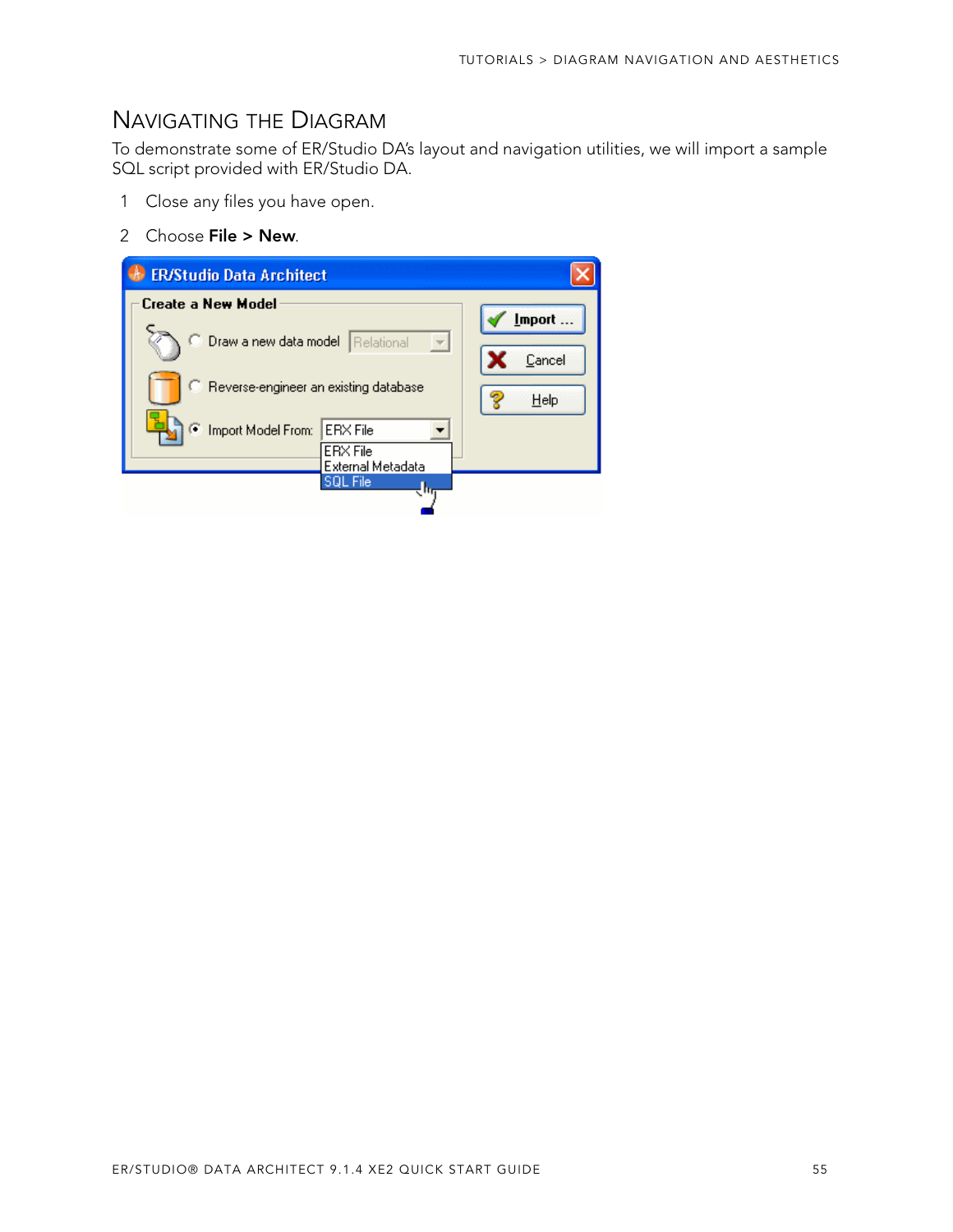- 3 Select **Import Model From:** and then in the import list, click **SQL File**.
	- **NOTE:** The ERX File choice enables you to import Computer Associates ERwin 3.5.2 ERX files. Selecting **From External Metadata** launches the MetaWizard to import from alternative sources.

The **Import Database SQL File** dialog appears:

| <b>Import Database SQL File</b>                                                                                                                                                            |  |
|--------------------------------------------------------------------------------------------------------------------------------------------------------------------------------------------|--|
| Select a Database SQL File                                                                                                                                                                 |  |
| C:\Documents and Settings\Jacquie\Application Dat                                                                                                                                          |  |
| Select the target database platform                                                                                                                                                        |  |
| IBM DB2 UDB for OS/390 9.x                                                                                                                                                                 |  |
| ER/Studio Data Architect can infer Referential Integrity when<br>none is declared in the script. Clicking the options below will<br>create relationships between entities in your diagram. |  |
| Infer Primary Keys                                                                                                                                                                         |  |
| Infer Foreign Keys from Indexes<br>Infer Foreign Keys from Names<br>□ Tanore Case                                                                                                          |  |
| Infer Domains (Create a Domain for each Column)                                                                                                                                            |  |
| Select the Initial Layout Option                                                                                                                                                           |  |
| Circular<br>Orthogonal<br>Tree                                                                                                                                                             |  |
| Hierarchical<br>Symmetric                                                                                                                                                                  |  |
| What type of Physical Model is this?                                                                                                                                                       |  |
| ← Relational<br><b>C</b> Dimensional                                                                                                                                                       |  |
| Select the Logical View Parser Option                                                                                                                                                      |  |
| Use Physical Parser                                                                                                                                                                        |  |
|                                                                                                                                                                                            |  |
| Cancel<br>Help<br>OΚ                                                                                                                                                                       |  |

4 To the right of **Select a Database SQL File** click the folder icon, click **IBM DB2 OS390.SQL**, and then click **Open**.

The full path to this file is:

```
For Windows XP:
C:\Documents and Settings\<user>\Application 
Data\Embarcadero\ERStudio\SQLCode
```
For Windows Vista: C:\Users\*<user>*\AppData\Roaming\Embarcadero\ERStudio\SQLCodeSample

5 In the **Select the target database platform** list, click **IBM DB2 UDB for OS /390 9.x**.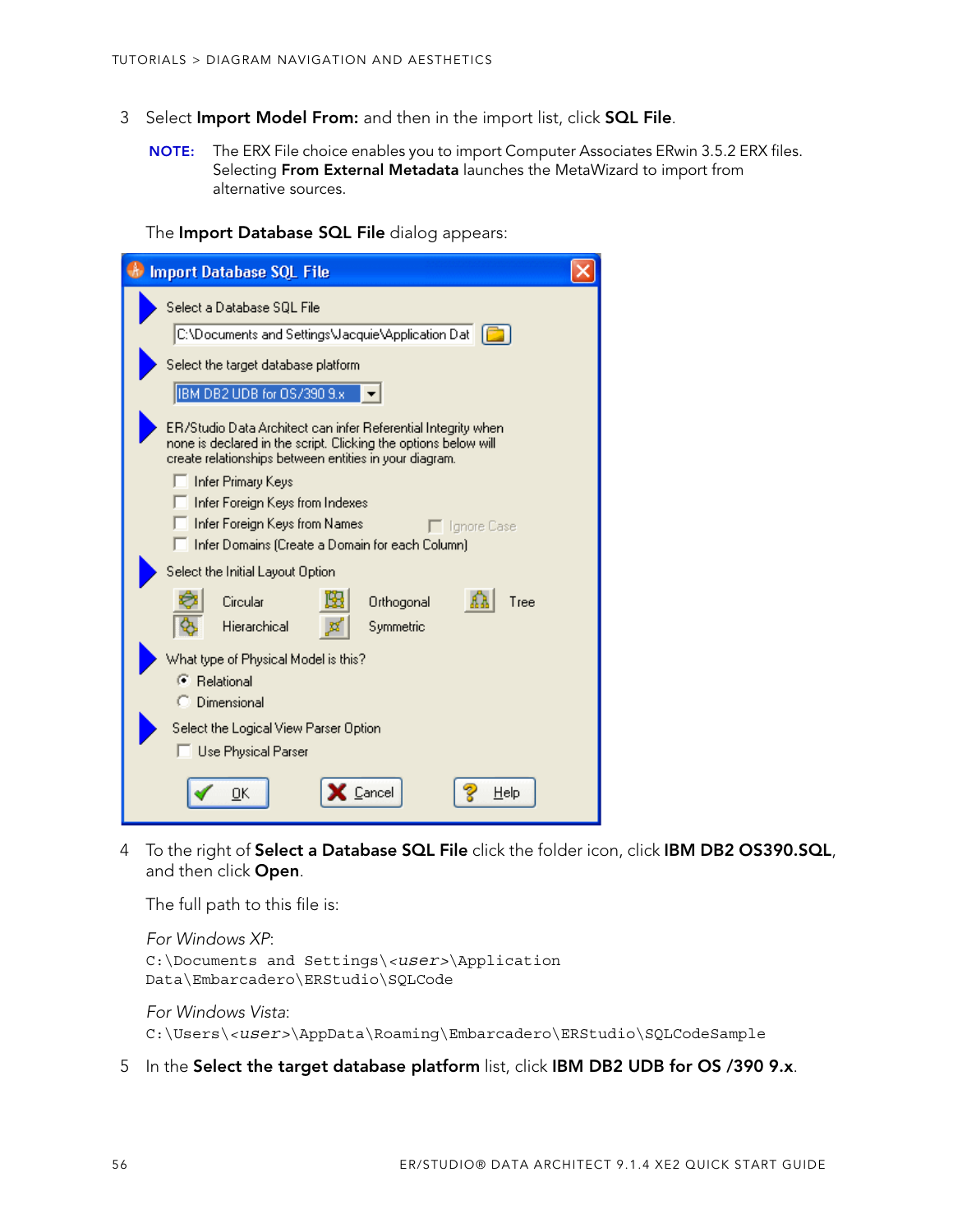### 6 Click **OK**.

Finished! Once the SQL Script is finished importing (as depicted below) the following items will assist you in leveraging a variety of Auto Layout and Navigation Features.



- **Layout and Alignment Toolbar**: Use any of the four Auto Layout styles to change the layout of the diagram with the click of a button. The auto layout styles are all entirely customizable styles. You can also customize the diagram layout via the Layout Properties pages that can be launched by clicking **Layout > Layout Properties**.
- **Data Model Explorer**: Click on any object in the **Data Model** explorer and it will automatically be selected in the diagram and focused in both the **Zoom Window** and **Overview** window.
- **Overview Window**: Use this window as a thumbnail of your model to pan the entire model or zoom in and out. It can also pan and zoom the diagram if grabbed or sized. If the **Overview** window is not already visible, press **F9** to activate it.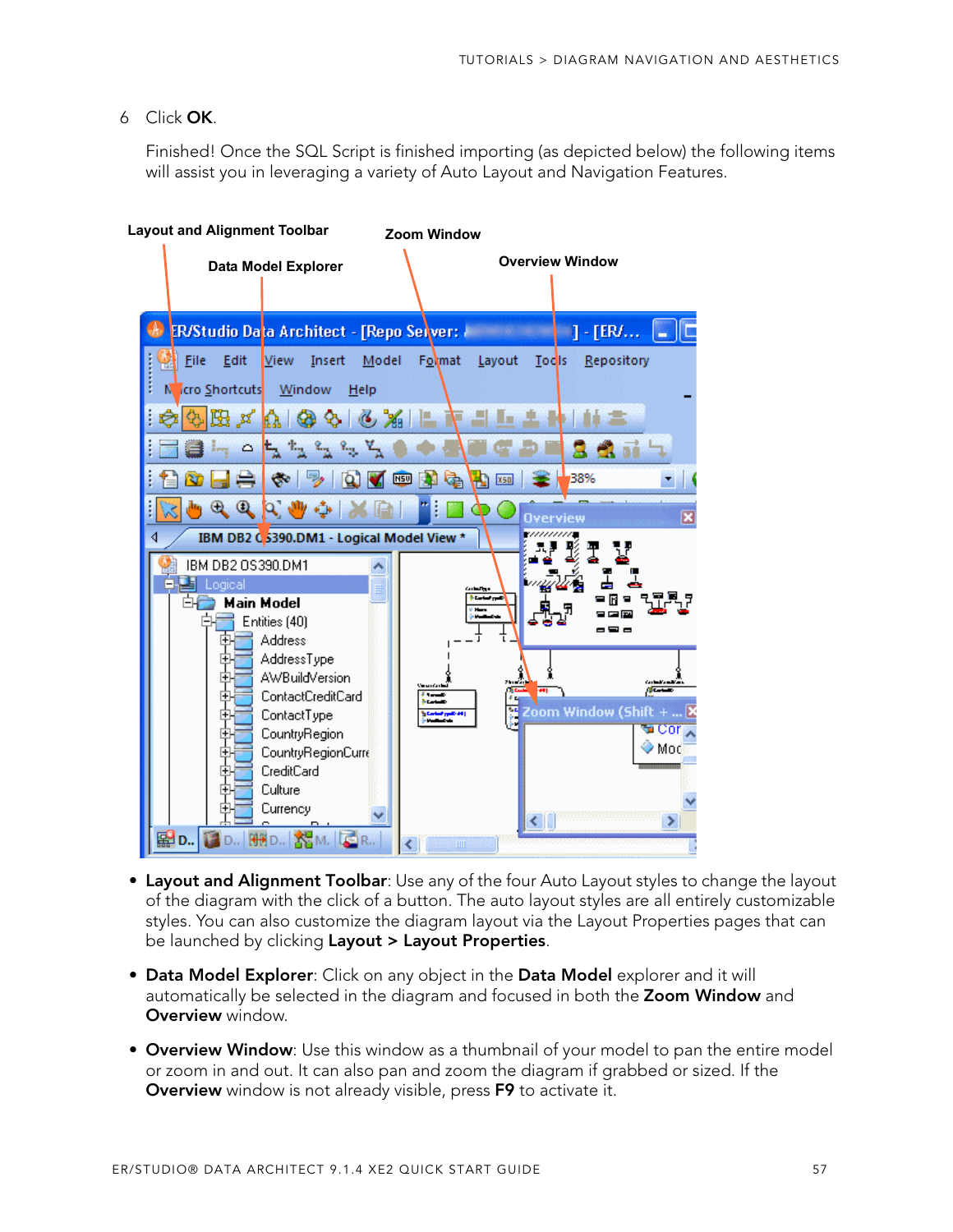• **Zoom Window**: Use this window as a magnifying glass to enlarge any diagram objects under your mouse cursor. You can also press **SHIFT+F8** to freeze the zoom window to keep a single object frozen while you continue to pan around the diagram. If the **Zoom** window is not already visible, press **F8** to activate it.

## <span id="page-57-0"></span>DIAGRAM AESTHETICS

One of the tremendous benefits of building data models is the wide range of audiences that can realize value from them. Part of this relies on what information is displayed on the diagram. Depending on the audience you may want to limit or expand what is displayed. For example, developers may benefit from looking at a model that displays data type, null option, and unique and non-unique index information, while business analysts may just need the entity name and the definition. ER/Studio DA offers many display properties that can be customized exactly for this purpose.

Continuing with the previous section, we will use the DB2 model that was built to demonstrate some of the ways to customize the appearance of the model.

We will use the Diagram and Object Display Options dialog on the Diagram toolbar to further customize the view of the logical and physical models.

**NOTE:** You can use the Colors & Fonts tool to customize the look and feel further of each model.

### SETTING THE LOGICAL MODEL DISPLAY

1 Select the logical model and then on the **Diagram Toolbar**, click the **Diagram and Object Display Options** tool.



2 In the **Diagram and Object Display Options** dialog, click the **Entity** tab, and then in the **Display Level** area, select **Entity**.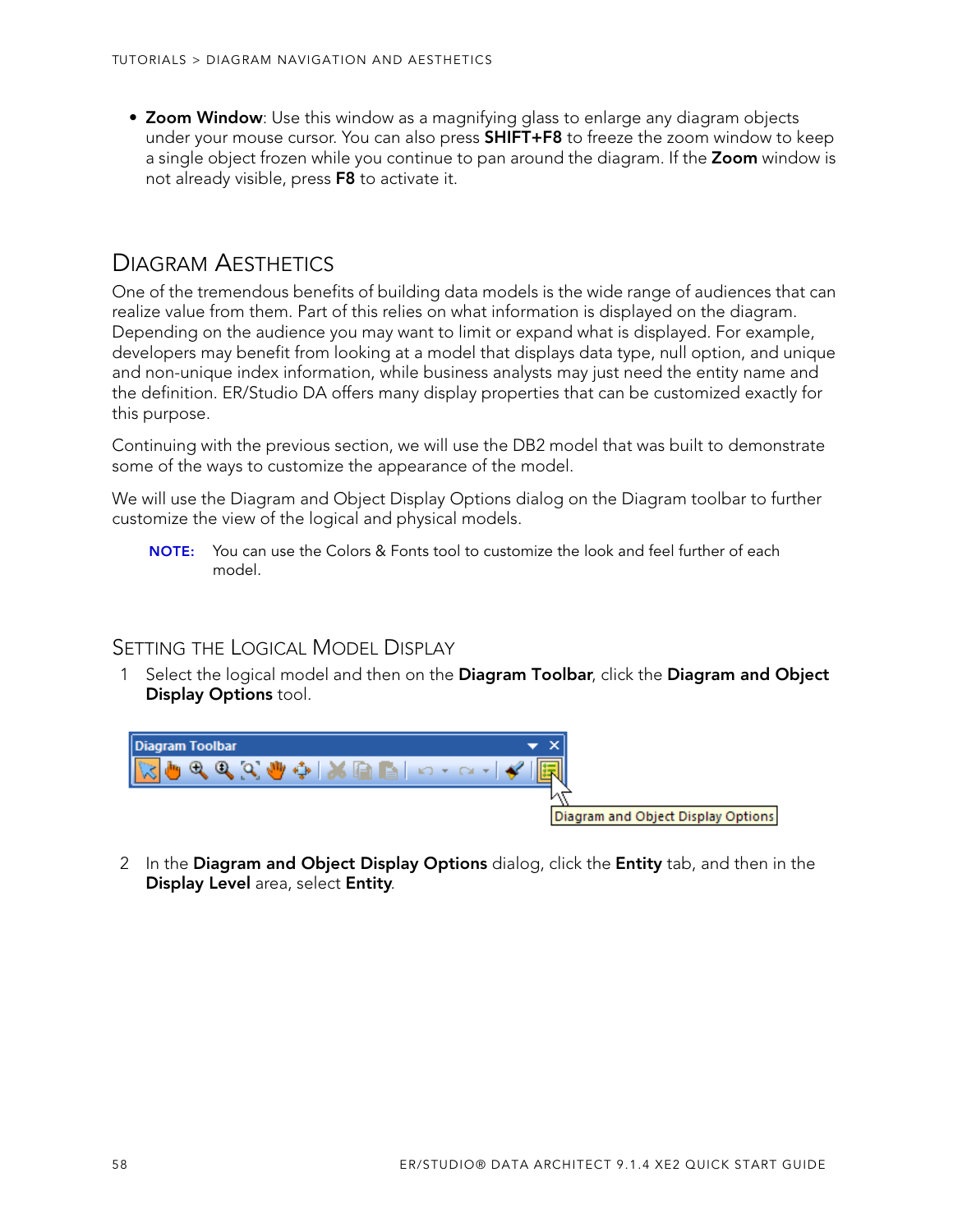3 Click **OK**.



**NOTE:** Only entity names are displayed for each entity. You may also want to re-layout the diagram since the entity sizes have changed.

### SETTING THE PHYSICAL MODEL DISPLAY

- 1 Select the physical model and then choose **View > Diagram and Object Display Options**.
- 2 In the **Diagram And Object Display Options** dialog, click the **Table** tab.

| <b>Diagram And Object Display Options</b><br>$T$ able<br>Relationship<br>View.                                                                                                                                               | Schema Object                                                                                                                                                                                                | <b>Drawing Shapes</b>        | Security Objects                                                                                                                                                                                | Apply To |
|------------------------------------------------------------------------------------------------------------------------------------------------------------------------------------------------------------------------------|--------------------------------------------------------------------------------------------------------------------------------------------------------------------------------------------------------------|------------------------------|-------------------------------------------------------------------------------------------------------------------------------------------------------------------------------------------------|----------|
| Diagram<br>Display Level<br>$\overline{\triangledown}$ Shadow<br>C Logical Attribute Order<br>Physical Attribute Ordering<br>Œ.<br>C Primary Key Only<br>C All Keys<br>$C$ Table<br>$\subseteq$ Definition<br>$\subset$ Note | Available Options<br>Datatype<br>Domain<br>Null Option<br>Alternate Keyl<br><b>Inversion Entry</b><br>Owner<br>Display Logical Names<br>Indexes<br><b>Attachments</b><br>Attachment Values<br>Column Bitmaps | $\nabla$ Triggers<br>Default | Dimensional Options-<br>Dimensional Type Icons<br><b>▽</b> Hide Fact Attributes<br><b>▽</b> Hide Dimension Attributes<br>Name Compartment<br>Wrap Name<br>Data Security<br>Data Security Values |          |
| QK                                                                                                                                                                                                                           | Cancel                                                                                                                                                                                                       | He                           |                                                                                                                                                                                                 |          |